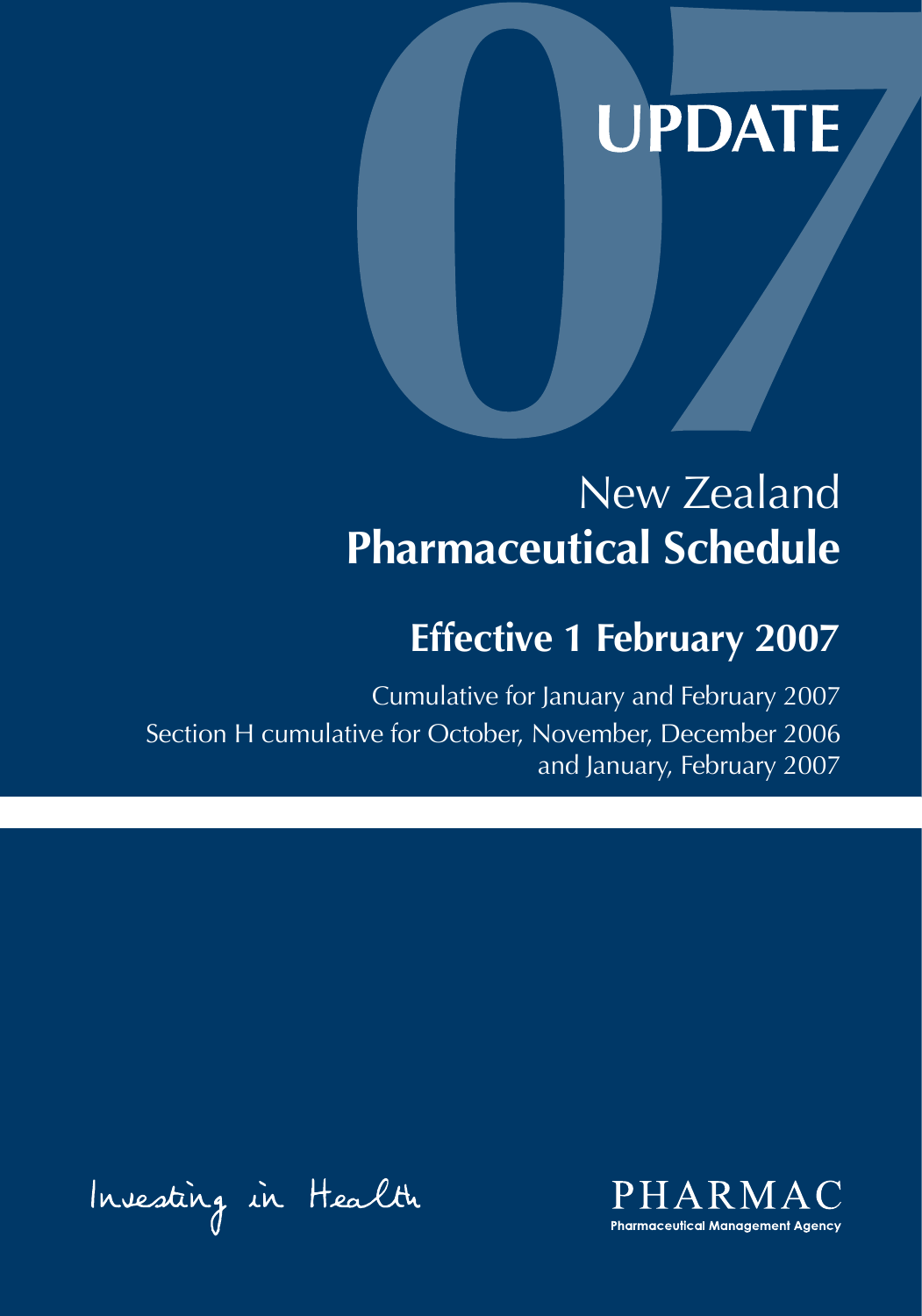## **Contents**

| Summary of PHARMAC decisions effective 1 February 2007  3       |  |
|-----------------------------------------------------------------|--|
|                                                                 |  |
|                                                                 |  |
| Lamotrigine / Clozapine / Risperidone - new brands subsidised 5 |  |
|                                                                 |  |
|                                                                 |  |
| Ethambutol hydrochloride (Myambutol) - changed pack size 6      |  |
|                                                                 |  |
|                                                                 |  |
|                                                                 |  |
|                                                                 |  |
|                                                                 |  |
|                                                                 |  |
|                                                                 |  |
|                                                                 |  |
|                                                                 |  |
|                                                                 |  |
|                                                                 |  |
|                                                                 |  |
|                                                                 |  |
|                                                                 |  |
|                                                                 |  |
|                                                                 |  |
|                                                                 |  |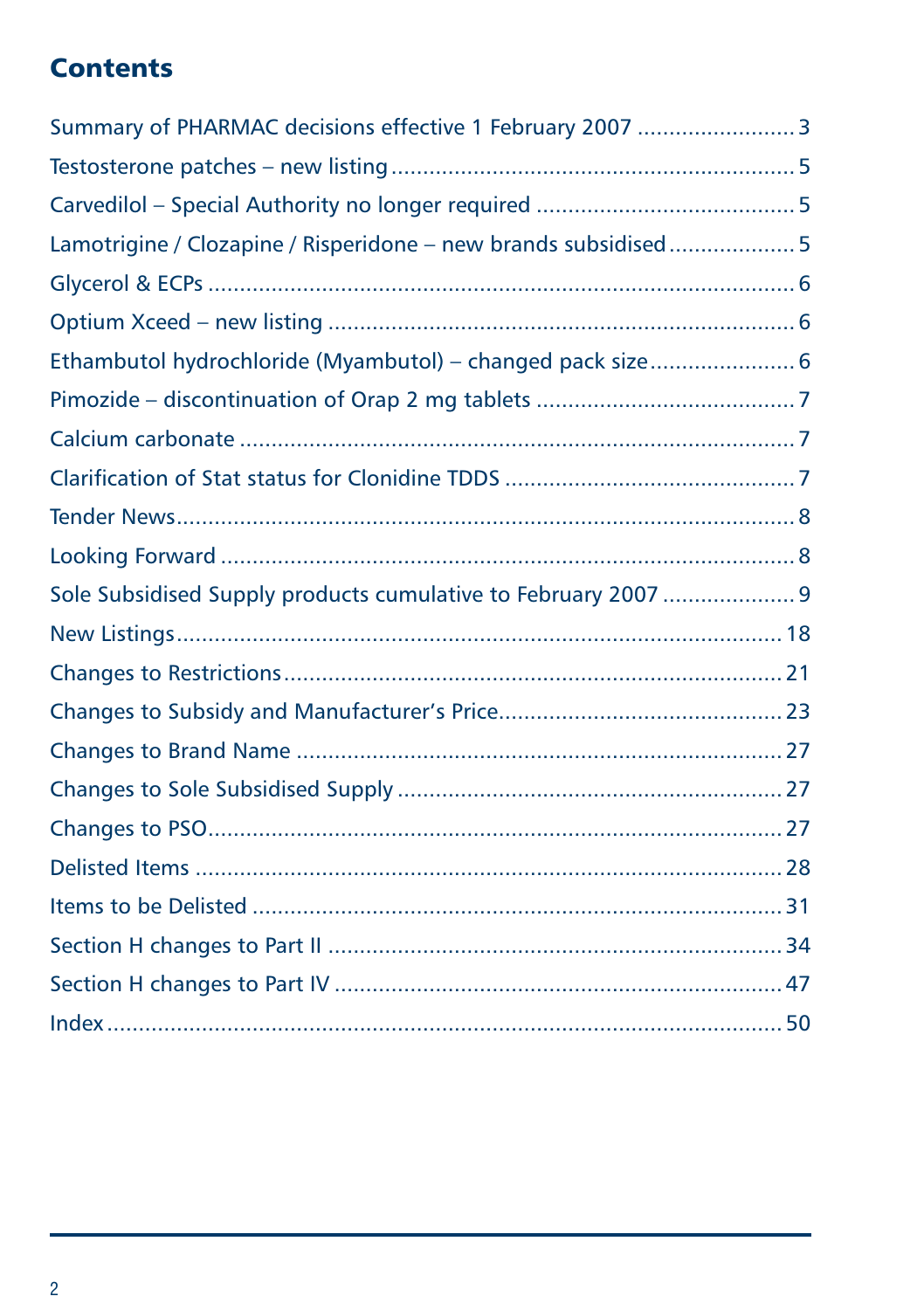#### **Summary of PHARMAC decisions effective 1 FEBRUARY 2007**

#### **New listings (pages 18-20)**

- Glucose blood diagnostic test meter (Optium Xceed) subsidised for patients who begin insulin or sulphonylurea therapy after 1 March 2005. Only one meter per patient. No further prescription will be subsidised
- Dextrose (Biomed) inj 50%, 90 ml available on a PSO
- Testosterone (Androderm) transdermal patch 2.5 mg per day
- Ethambutol hydrochloride (Myambutol) tab 400 mg Retail pharmacy – specialist – No patient co-payment payable – listed under Section 29
- Citalopram hydrobromide (Celapram) tab 20 mg
- Lamotrigine (Arrow-Lamotrigine) tab chewable/dispersible 5 mg, 25 mg, 50 mg, 100 mg and 200 mg
- Lamotrigine (Mogine) tab chewable/dispersible 25 mg, 50 mg, 100 mg and 200 mg
- Clozapine (Clopine) tab 50 mg and 200 mg Hospital pharmacy [HP4] – specialist prescription
- Pimozide (Orap Forte) tab 4 mg Retail pharmacy specialist listed under Section 29
- Risperidone (Ridal) tab 0.5 mg, 1 mg, 2 mg, 3 mg and 4 mg Retail pharmacy – specialist
- Aminoacid formula without phenylalanine (Easiphen Liquid) liquid (tropical) – Hospital pharmacy [HP3] – Special Authority

#### **Changes to restriction (pages 21-22)**

- Carvedilol (Dilatrend) tab 6.25 mg, 12.5 mg and 25 mg removal of Special Authority criteria
- Cytarabine inj 100 mg per ml, 5 ml and 10 ml amended presentation description
- Charcoal (Carbosorb-X) oral liq 50 g per 250 ml removal of Section 29
- Glycerol liquid restriction widened to include subsidy in extemporaneously compounded oral liquid preparations

#### **Increased subsidy (pages 23-26)**

- Hydrogen peroxide (PSM) soln 10 vol
- Thymol glycerin (PSM) compound, BPC
- Sodium fluoride (PSM) tab 1.1 mg
- Cetomacrogol (PSM) cream BP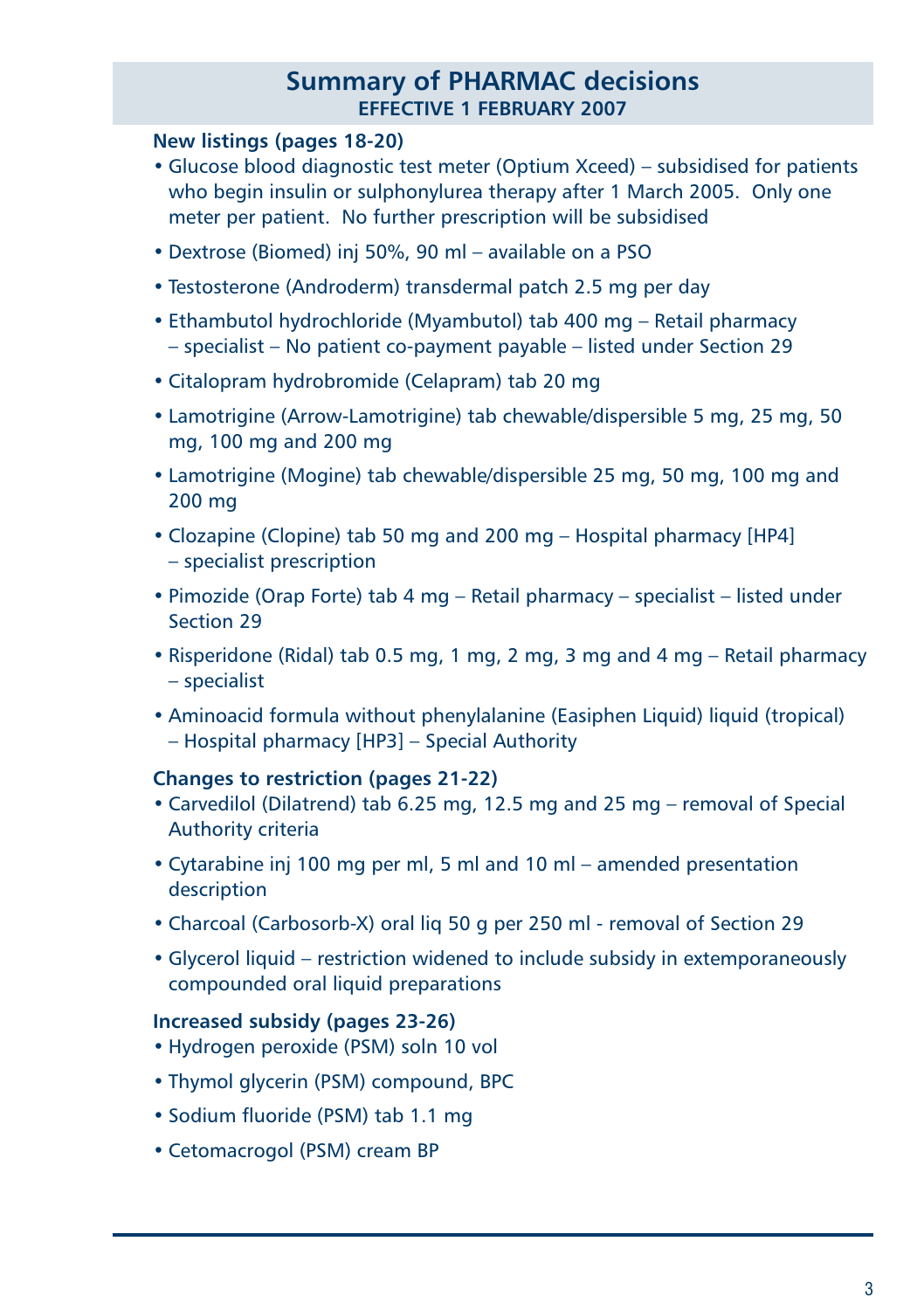#### **Summary of PHARMAC decisions – effective 1 February 2007 (continued)**

- Gamma benzene hexachloride (Benhex) crm 1%
- Coal tar (PSM) soln BP
- Salicylic acid (PSM) powder
- Metronidazole (Flagyl S) oral liq benzoate 200 mg per 5 ml
- Penicillamine (D-Penamine) tab 125 mg and 250 mg
- Dothiepin hydrochloride (Dopress) cap 25 mg
- Interferon beta-1-beta (Betaferon) inj 8 million iu per 1 ml
- Naloxone hydrochloride (Mayne) inj 400 µg per ml, 1 ml
- Chloroform BP (PSM)
- Collodion flexible (PSM)
- Propylene glycol (PSM)

#### **Decreased subsidy (pages 23-26)**

- Calcitriol (Rocaltrol) cap 0.25 ug and 0.5 ug
- Simvastatin (Lipex) tab 10 mg, 20 mg, 40 mg and 80 mg
- Amoxycillin (Ospamox) grans for oral liq 125 mg per 5 ml and 250 mg per 5 ml
- Isoniazid (PSM) tab 100 mg
- Cyclizine hydrochloride (Marzine) tab 50 mg decreased alternate subsidy
- Dexamphetamine sulphate (PSM) tab 5 mg
- Cisplatin (Mayne) inj 1 mg per ml, 50 ml and 100 ml
- Cytarabine (Mayne) inj 100 mg per ml, 5 ml, 10 ml and 20 ml
- Etoposide (Mayne) inj 20 mg per ml, 5 ml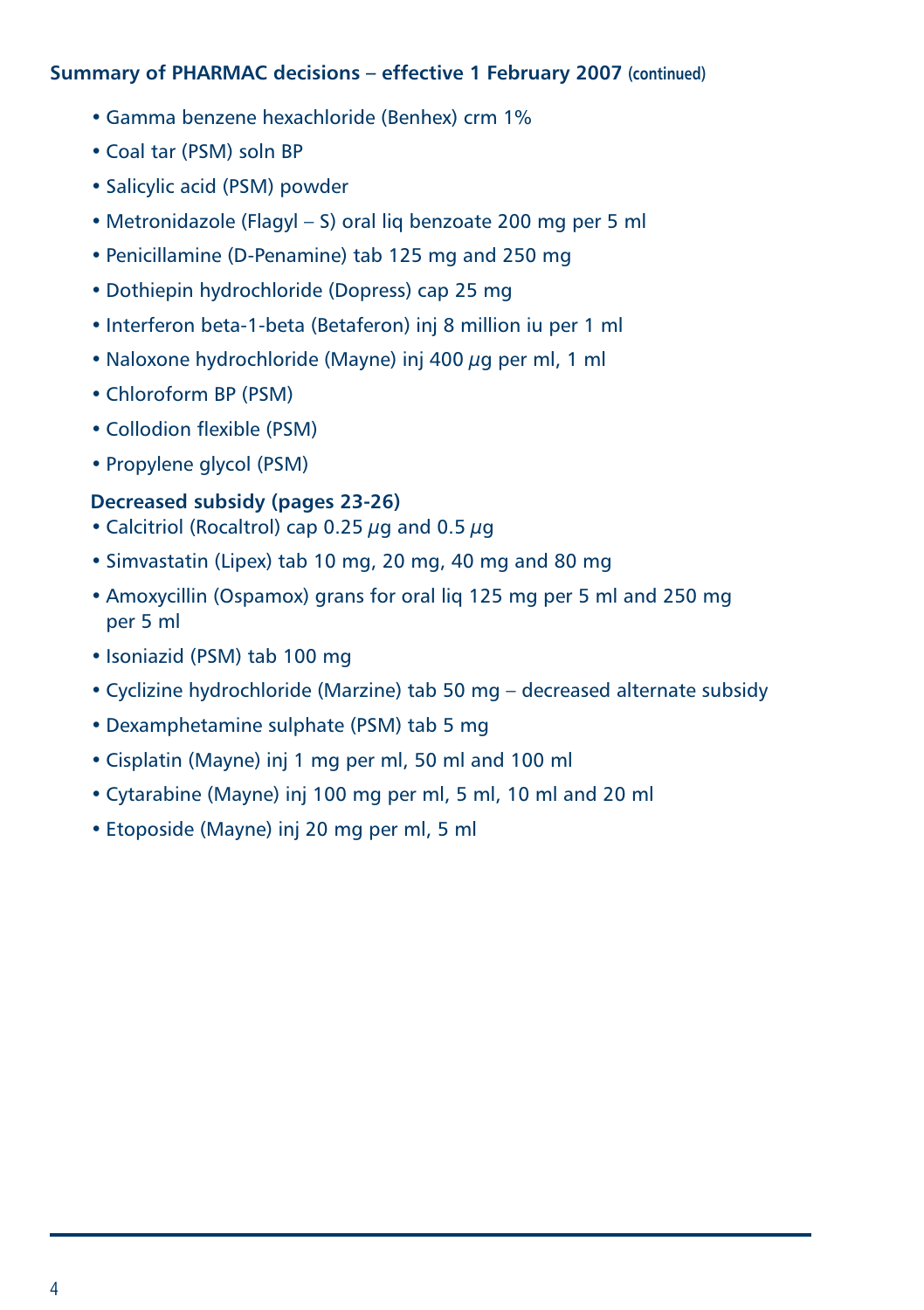## **Testosterone patches – new listing**

Androderm testosterone patches will be listed fully subsidised on the Pharmaceutical Schedule from 1 February 2007. Androderm will be subsidised without the specialist restriction which is required for the other testosterone preparations listed in the Pharmaceutical Schedule.

## **Carvedilol – Special Authority no longer required**

Special Authority approvals will no longer be required for carvedilol tablets (Dilatrend) from 1 February 2007. Removal of the Special Authority criteria will widen access for patients to carvedilol for indications including all stages of heart failure, thus increasing clinicians' treatment options.

## **Lamotrigine / Clozapine / Risperidone – new brands subsidised**

New brands of lamotrigine, clozapine and risperidone will be subsidised on the Pharmaceutical Schedule from 1 February 2007.

Arrow-Lamotrigine and Mogine brands of lamotrigine chewable/dispersible tablets will be subsidised without Special Authority from 1 February 2007. See page 18 for details. Three months' supply may be dispensed at one time if the prescription is endorsed "certified exemption" by the prescriber. The Lamictal brand of lamotrigine will remain listed under Special Authority for subsidy for patients with epilepsy meeting the criteria.

The Clopine brand of clozapine tablets 50 mg and 200 mg will be subsidised from 1 February 2007 subject to the "Hospital pharmacy [HP4] – specialist prescription" restriction which currently applies to the prescribing and dispensing of clozapine. Douglas Pharmaceuticals Ltd will provide prescribers and relevant pharmacists with information on its clozapine-related services. The Clozaril brand of clozapine will continue to be listed fully subsidised under the same restrictions.

The Ridal brand of risperidone tablets will be subsidised from 1 February 2007 subject to a "Retail pharmacy – specialist" restriction. The Risperdal brand of risperidone tablets will continue to be listed fully subsidised under the same restriction as currently applies.

As of July 2006 Medsafe no longer specifies whether or not two (or more) different brands of a pharmaceutical have interchangeable multisource medicine (IMM) status. This is because the clinical safety and efficacy of generic medicines is usually established by Medsafe by the use of a biostudy against the innovator product or current market leader. Consequently, for most generic medicines, interchangeability

All decisions related to news items are effective from 1 February unless otherwise indicated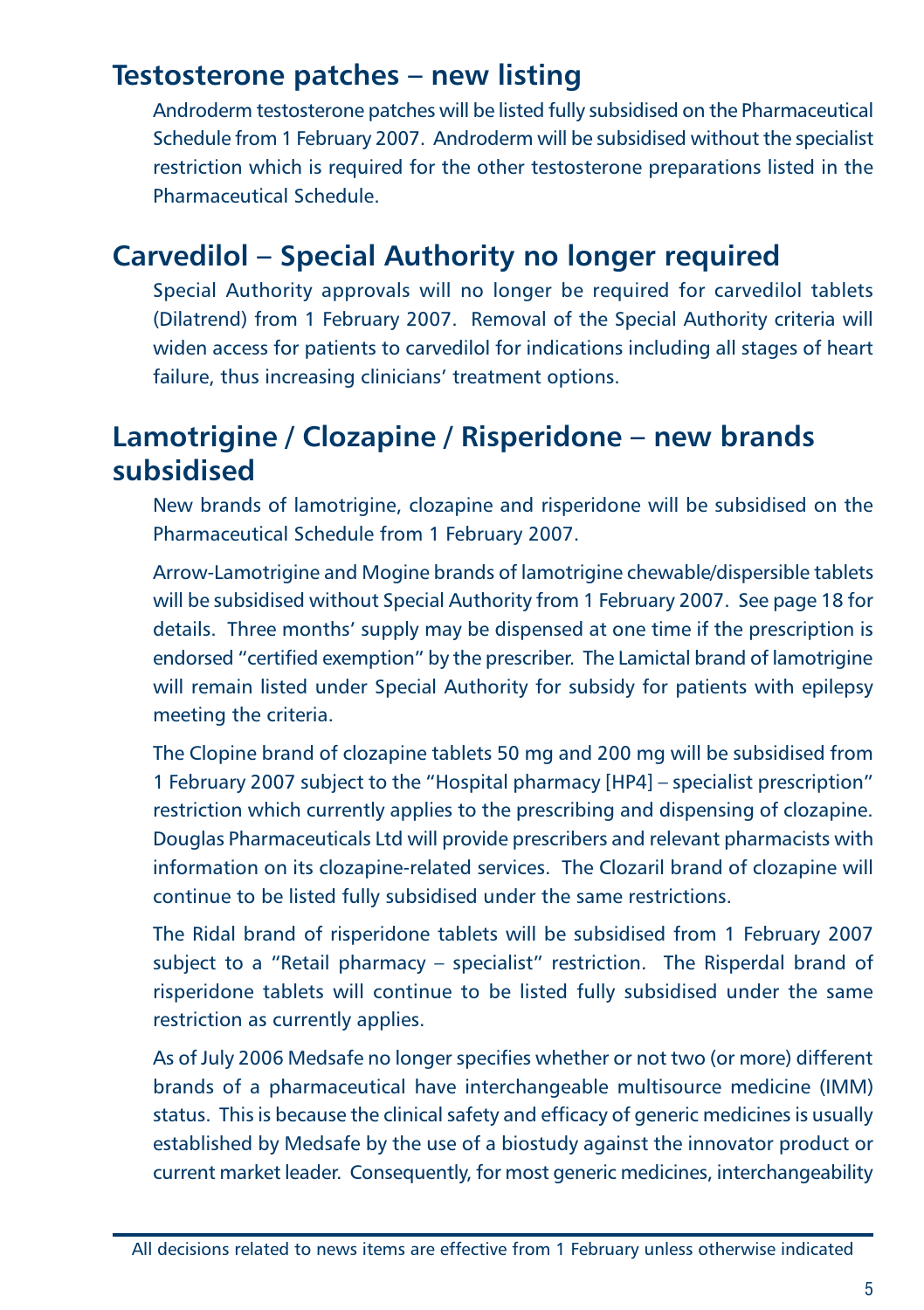is established as part of the registration process. Douglas Pharmaceuticals (Mogine, Ridal and Clopine) and Arrow Pharmaceuticals (Arrow-Lamotrigine) were required to demonstrate bioequivalence to the innovator products (Lamictal, Risperdal and Clozaril) as part of the Medsafe registration process.

### **Glycerol & ECPs**

Glycerol liquid will be subsidised for a wider range of extemporaneously compounded preparations (ECP) from 1 February 2007. Glycerol liquid will be subsidised when used in any extemporaneously compounded oral liquid preparation. Previously, glycerol liquid was only subsidised when used in a small range of oral liquid preparations.

Also from 1 February 2007 a range of dermatological galenicals and ECP ingredients will be fully subsidised. This is good news for patients as these products have not previously been fully subsidised. Please see pages 23 to 25 for details.

### **Optium Xceed – new listing**

A new glucose blood diagnostic test meter will be subsidised from 1 February 2007. Optium Xceed will be subsidised under the same access criteria as other glucose blood diagnostic test meters and is to replace the Optium meter. The subsidised Optium blood/glucose test strips may be used in the Optium Xceed test meter.

The incumbent Optium glucose blood diagnostic test meter will not be subsidised from 1 February 2008.

## **Ethambutol hydrochloride (Myambutol) – changed pack size**

Myambutol (ethambutol hydrochloride), tablets 400 mg will have a change in pack size from 100 to 56 tablets. The new pack size will be subsidised from 1 February 2007 under the same restriction as before: Retail pharmacy – specialist. Please note that this new pack size is not yet registered and will be supplied under Section 29 of the Medicines Act 1981. The 100 tablet pack will be delisted from 1 August 2007.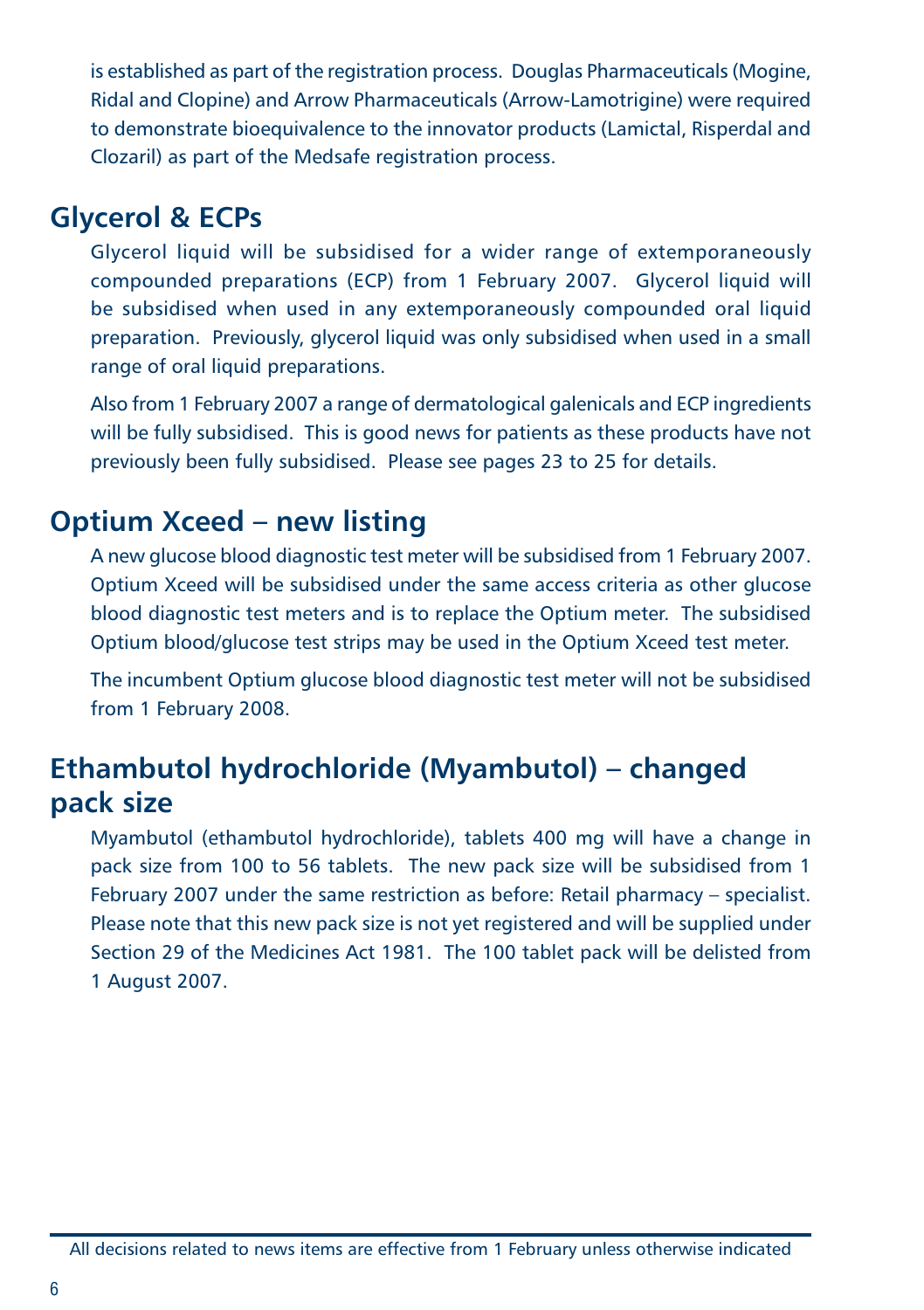## **Pimozide – discontinuation of Orap 2 mg tablets**

Janssen-Cilag Pty Ltd has discontinued pimozide (Orap) 2 mg tablets. This will be delisted from 1 August 2007. To assist with the withdrawal of patients from pimozide, Orap Forte 4 mg tablets will be subsidised from 1 February 2007 for a period of 12 months. As Orap Forte is not a registered medicine, it will be supplied under Section 29 of the Medicines Act 1981. The "Retail pharmacy – specialist" restriction applies to Orap Forte 4 mg tablets. Orap Forte 4 mg is a scored tablet which will facilitate smaller doses. Prescribers have been asked not to start any new patients on pimozide.

### **Calcium carbonate**

Due to an out-of-stock on the Calci-Tab 600 and short supply of the Calci-Tab 500, Osteo~500 and Osteo~600 were listed fully subsidised on the Pharmaceutical Schedule from 21 December 2006. Osteo~500 and Osteo~600 were to be delisted on 28 February 2007, however the delist date has been extended until 31 March 2007.

### **Clarification of Stat status for Clonidine TDDS**

A fax notification was sent to all pharmacies regarding the Stat status of clonidine TDDS patches. The "stat" rule was removed from the PHARMAC Pharmaceutical Schedule database in error. This means that dispensing software may show clonidine TDDS as a non-stat medicine when it should be stat. Clonidine TDDS is a stat medicine and will not be paid as monthly dispensings unless endorsed "close control" by the prescriber. The printed Pharmaceutical Schedule is correct.

Because this error has transferred into the HealthPAC payment system, HealthPAC have requested that pharmacies hold claiming the dispensings for clonidine TDDS until the first claim period for February (the one covering 1 – 15 February). Claims submitted before 1 February 2007 will not be paid if claimed as stat. If non payment occurs please reclaim in your 1-15 February claim. PHARMAC will have the stat rule reinstated in the February Pharmaceutical Schedule to ensure claims for payment via HealthPAC will be paid.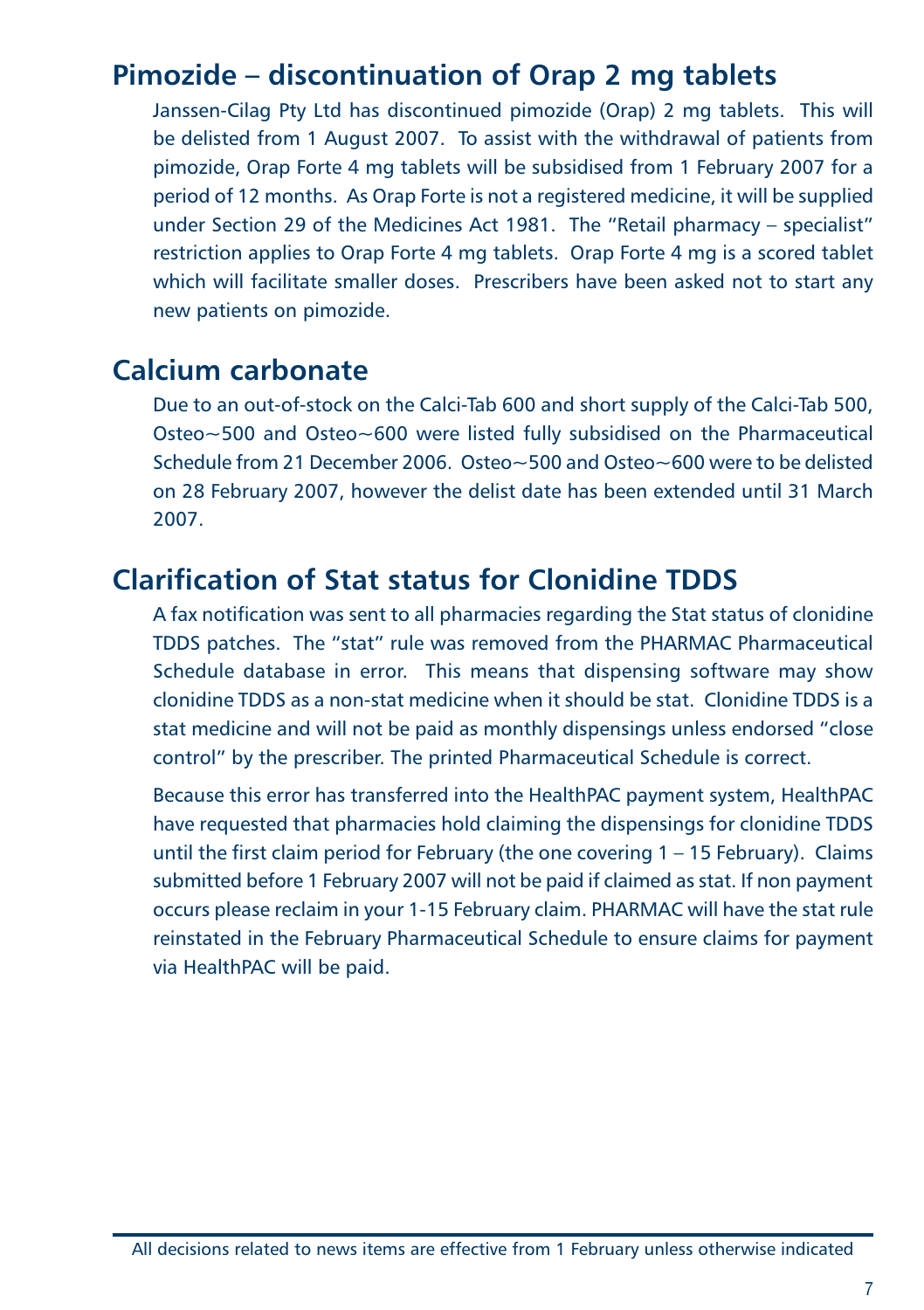## **Tender News**

| <b>Chemical Name</b>                                              | <b>Presentation: Pack size</b>                                                                                 | <b>Sole Subsidised Supply</b><br>brand (and supplier) |
|-------------------------------------------------------------------|----------------------------------------------------------------------------------------------------------------|-------------------------------------------------------|
| Calamine                                                          | Lotion BP: 2000 ml                                                                                             | ABM (ABM)                                             |
| Naproxen                                                          | Tab 250 mg; 500 tab                                                                                            | Noflam 250 (Pacific)                                  |
| Naproxen                                                          | Tab 500 mg; 250 tab                                                                                            | Noflam 500 (Pacific)                                  |
| Nicotinic acid                                                    | Tab 500 mg: 100 tab                                                                                            | Apo-Nicotinic Acid (Apotex)                           |
| Triamcinolone acetonide with<br>gramicidin, neomycin and nystatin | Ear drops 1 mg with nystatin 100,000 u, neomycin<br>sulphate 2.5 mg and gramicidin 250 mcg per g;<br>7.5 ml OP | Kenacomb (Healthcare<br>Logistics)                    |
| Vitamin B complex                                                 | Tab, strong, BPC; 500 tab                                                                                      | Apo-B-Complex (Apotex)                                |

Sole Subsidised Supply changes – effective 1 March 2007

## **Looking Forward**

*This section is designed to alert both pharmacists and prescribers to possible future changes. It may assist pharmacists to manage stock levels and keep prescribers up-to-date with proposals to change the Pharmaceutical Schedule.*

#### **Possible decisions for implementation 1 March 2007**

- Choline salicylate with cetalkonium chloride (Bonjela) adhesive gel 8.7% with cetalkonium chloride 0.01%, 15 g – price increase
- Gluten free flour (Gluten Free Health) 1,000 g OP new listing
- Gluten free bread mix (Gluten Free Health) 1,000 g OP new listing
- Interferon beta-1-beta (Betaferon) inj 8 million iu per 1 ml amended access criteria
- Lansoprazole (Solox) cap 15 mg new listing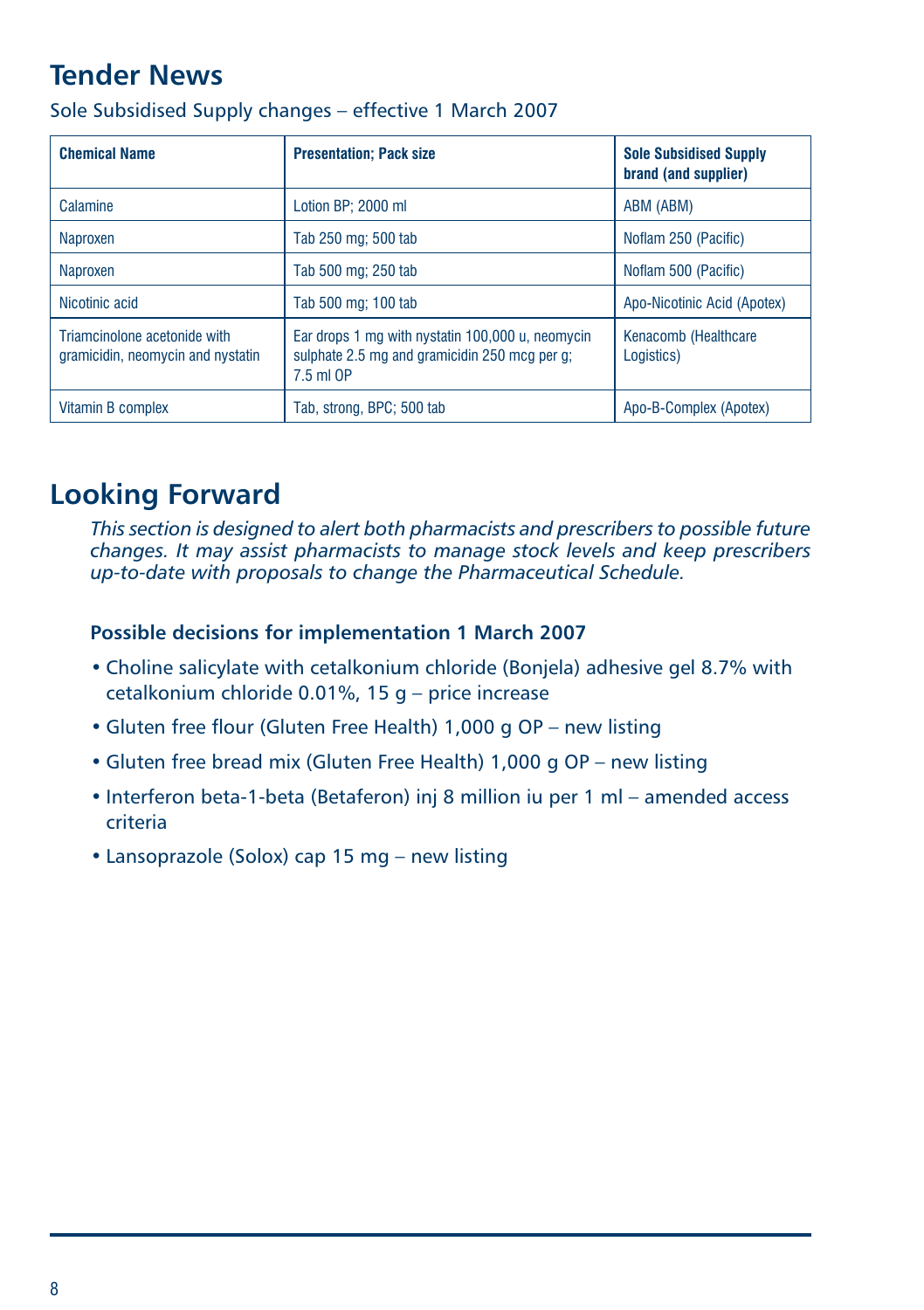| <b>Generic Name</b>              | <b>Presentation</b>                                                               | <b>Brand Name</b>                                               | <b>Expiry Date*</b> |
|----------------------------------|-----------------------------------------------------------------------------------|-----------------------------------------------------------------|---------------------|
| Acetazolamide                    | <b>Tab 250 mg</b>                                                                 | <b>Diamox</b>                                                   | 2008                |
| <b>Acipimox</b>                  | Cap 250 mg                                                                        | Olbetam                                                         | 2008                |
| Acitretin                        | Cap 10 mg & 25 mg                                                                 | Neotigason                                                      | 2008                |
| <b>Allopurinol</b>               | Tab 100 mg & 300 mg                                                               | Progout                                                         | 2008                |
| Amitriptyline                    | Tab 10 mg, 25 mg & 50 mg                                                          | Amitrip                                                         | 2008                |
| Amlodipine                       | Tab 5 mg & 10 mg                                                                  | Calvasc                                                         | 2008                |
| Apomorphine hydrochloride        | Inj 10 mg per ml, 1 ml                                                            | <b>Mayne</b>                                                    | 2009                |
| Amoxycillin                      | lnj 250 mg, 500 mg & 1 g<br>Cap 250 mg & 500 mg                                   | <b>Ibiamox</b><br>Apo-Amoxi                                     | 2008<br>2007        |
| Applicator                       | <b>Device</b>                                                                     | Ortho                                                           | 2008                |
| Aqueous cream                    | Cream                                                                             | <b>Multichem</b>                                                | 2008                |
| <b>Ascorbic acid</b>             | Tab 100 mg                                                                        | <b>Apo-Ascorbic Acid</b>                                        | 2009                |
| <b>Aspirin</b>                   | Tab, dispersible 300 mg                                                           | <b>Ethics Aspirin</b>                                           | 2007                |
| Atenolol                         | Tab 50 mg & 100 mg                                                                | Loten                                                           | 2009                |
| Atropine sulphate                | Inj 600 $\mu$ g, 1 ml<br>Inj 1200 $\mu$ g, 1 ml<br>Eye drops 1%                   | AstraZeneca<br>AstraZeneca<br>Atropt                            | 2009<br>2008        |
| Beclomethasone dipropionate      | Metered aqueous nasal spray 50 $\mu$ g<br>Metered aqueous nasal spray 100 $\mu$ q | <b>Alanase</b><br><b>Alanase</b>                                | 2009                |
| Betamethasone valerate           | Scalp app 0.1%<br>Crm 0.1%<br>Oint 0.1%                                           | <b>Beta Scalp</b><br><b>Beta Cream</b><br><b>Beta Ointment</b>  | 2009<br>2008        |
| Betaxolol hydrochloride          | Eye drops 0.5%<br>Eye drops 0.25%                                                 | <b>Betoptic</b><br><b>Betoptic S</b>                            | 2007                |
| <b>Bezafibrate</b>               | Tab 200 mg                                                                        | <b>Fibalip</b>                                                  | 2008                |
| <b>Bisacodyl</b>                 | Tab 5 mg<br>Suppos 10 mg                                                          | AFT, Lax-Tabs<br><b>Fleet</b>                                   | 2007                |
| <b>Bromocriptine mesylate</b>    | Tab 2.5 mg & 10 mg                                                                | Alpha-Bromocriptine                                             | 2008                |
| <b>Bupivacaine hydrochloride</b> | $Inj 0.5%$ , 4 ml<br>Inj 0.5%, 8% glucose, 4 ml                                   | <b>Marcain Isobaric</b><br><b>Marcain Heavy</b>                 | 2007                |
| <b>Buspirone hydrochloride</b>   | Tab 5 mg & 10 mg                                                                  | <b>Pacific Buspirone</b>                                        | 2007                |
| <b>Calamine</b>                  | Crm, aqueous, BP                                                                  | <b>ABM</b>                                                      | 2009                |
| Calcium carbonate                | Tab dispersible 2.5 q<br>Tab 1.25 g<br>Tab 1.5 g                                  | <b>Calci-Tab Effervescent</b><br>Calci-Tab 500<br>Calci-Tab 600 | 2008                |
| <b>Calcium folinate</b>          | Inj 50 mg                                                                         | <b>Calcium Folinate Ebewe</b>                                   | 2008                |
| Captopril                        | Tab 12.5 mg, 25 mg & 50 mg                                                        | Apo-Captopril                                                   | 2007                |
| Cefaclor monohydrate             | Cap 250 mg<br>Grans for oral lig 125 mg per 5 ml                                  | Ranbaxy-Cefaclor<br>Ranbaxy-Cefaclor                            | 2007                |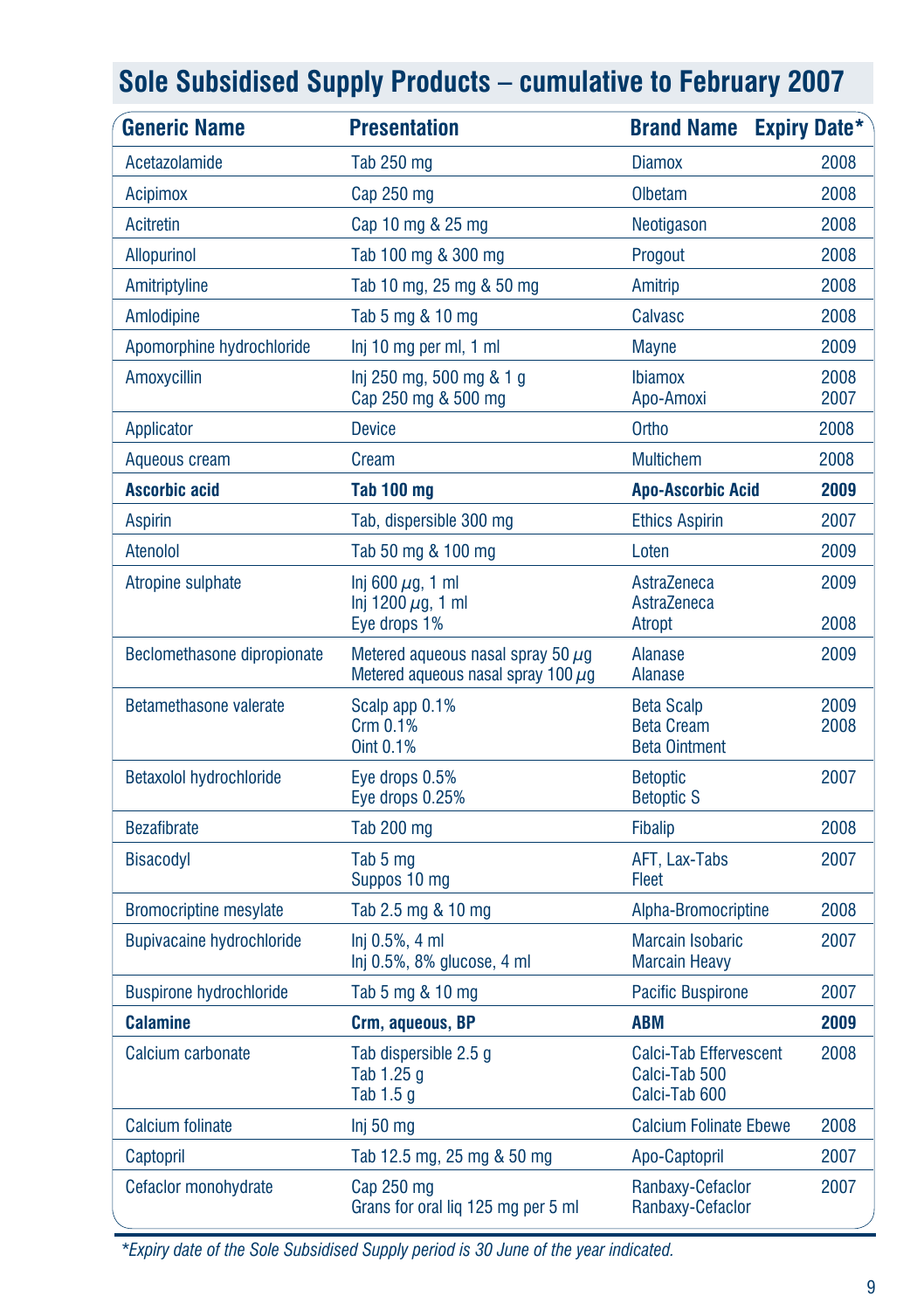| <b>Generic Name</b>                           | <b>Presentation</b>                                                                                                                          |                                                      | <b>Brand Name Expiry Date*</b> |
|-----------------------------------------------|----------------------------------------------------------------------------------------------------------------------------------------------|------------------------------------------------------|--------------------------------|
| Cefazolin sodium                              | $Inj 500$ mg $& 1 q$                                                                                                                         | m-Cefazolin                                          | 2008                           |
| Ceftriaxone sodium                            | Inj 500 mg & 1 g                                                                                                                             | AFT                                                  | 2008                           |
| Celiprolol                                    | <b>Tab 200 mg</b>                                                                                                                            | Celol                                                | 2007                           |
| Cetirizine hydrochloride                      | Oral lig 1 mg per ml<br>Tab 10 mg                                                                                                            | <b>Allerid C</b><br>Razene                           | 2008                           |
| Chloramphenicol                               | Eve drops 0.5%<br>Eye oint 1%                                                                                                                | <b>Chlorsig</b><br><b>Chlorsig</b>                   | 2009                           |
| Chlorhexidine gluconate                       | Handrub 1% with ethanol 70%<br>Mouthwash 0.2%<br>Soln 4%                                                                                     | <b>Orion</b><br><b>Orion</b><br><b>Orion</b>         | 2009<br>2008                   |
| <b>Chlorthalidone</b>                         | Tab 25 mg                                                                                                                                    | <b>Hygroton</b>                                      | 2009                           |
| <b>Cholecalciferol</b>                        | Tab 1.25 mg (50,000 iu)                                                                                                                      | Cal-d-Forte                                          | 2007                           |
| Ciprofloxacin                                 | Tab 250 mg, 500 mg & 750 mg                                                                                                                  | <b>Cipflox</b>                                       | 2008                           |
| Clarithromycin                                | Tab 250 mg                                                                                                                                   | Clarac                                               | 2007                           |
| Clindamycin                                   | Cap hydrochloride 150 mg<br>Inj phosphate 150 mg per ml, 4 ml                                                                                | Dalacin <sub>C</sub>                                 | 2008                           |
| Clobetasol propionate                         | Crm 0.05%<br>Scalp app 0.05%<br>Oint 0.05%                                                                                                   | Dermol<br><b>Dermol</b><br><b>Dermol</b>             | 2009<br>2008                   |
| Clonazepam                                    | Tab 500 $\mu$ g & 2 mg                                                                                                                       | Paxam                                                | 2008                           |
| Clonidine                                     | TDDS 2.5 mg, 100 $\mu$ g per day<br>TDDS 5 mg, 200 $\mu$ g per day<br>TDDS 7.5 mg, 300 $\mu$ g per day                                       | Catapres-TTS-1<br>Catapres-TTS-2<br>Catapres-TTS-3   | 2008                           |
| Clonidine hydrochloride                       | Tab 25 $\mu$ g<br>Tab 150 µg<br>Inj 150 $\mu$ g per ml, 1 ml                                                                                 | <b>Dixarit</b><br><b>Catapres</b><br><b>Catapres</b> | 2008                           |
| Clotrimazole                                  | Vaginal crm 1% with applicators<br>Vaginal crm 2% with applicators<br><b>Crm 1%</b>                                                          | Clomazol<br>Clotrimaderm 2%<br>Clomazol              | 2007<br>2008                   |
| Codeine phosphate                             | Tab 15 mg, 30 mg & 60 mg                                                                                                                     | <b>PSM</b>                                           | 2007                           |
| <b>Compound electrolytes</b>                  | Powder for soln for oral use 5 q                                                                                                             | Enerlyte                                             | 2007                           |
| Co-trimoxazole                                | Oral lig sugar-free trimethoprim 40<br>mg and sulphamethoxazole 200 mg<br>per 5 ml<br>Tab trimethoprim 80 mg and<br>sulphamethoxazole 400 mg | <b>Trisul</b>                                        | 2008                           |
| <b>Cyclizine lactate</b>                      | Inj 50 mg per ml, 1 ml                                                                                                                       | Valoid (AFT)                                         | 2008                           |
| Cyproterone acetate                           | Tab 50 mg                                                                                                                                    | <b>Siterone</b>                                      | 2009                           |
| Cyproterone acetate with<br>ethinyloestradiol | 2 mg with ethinyloestradiol 35 $\mu$ g tab<br>with 7 inert tablets                                                                           | Estelle-35 ED                                        | 2007                           |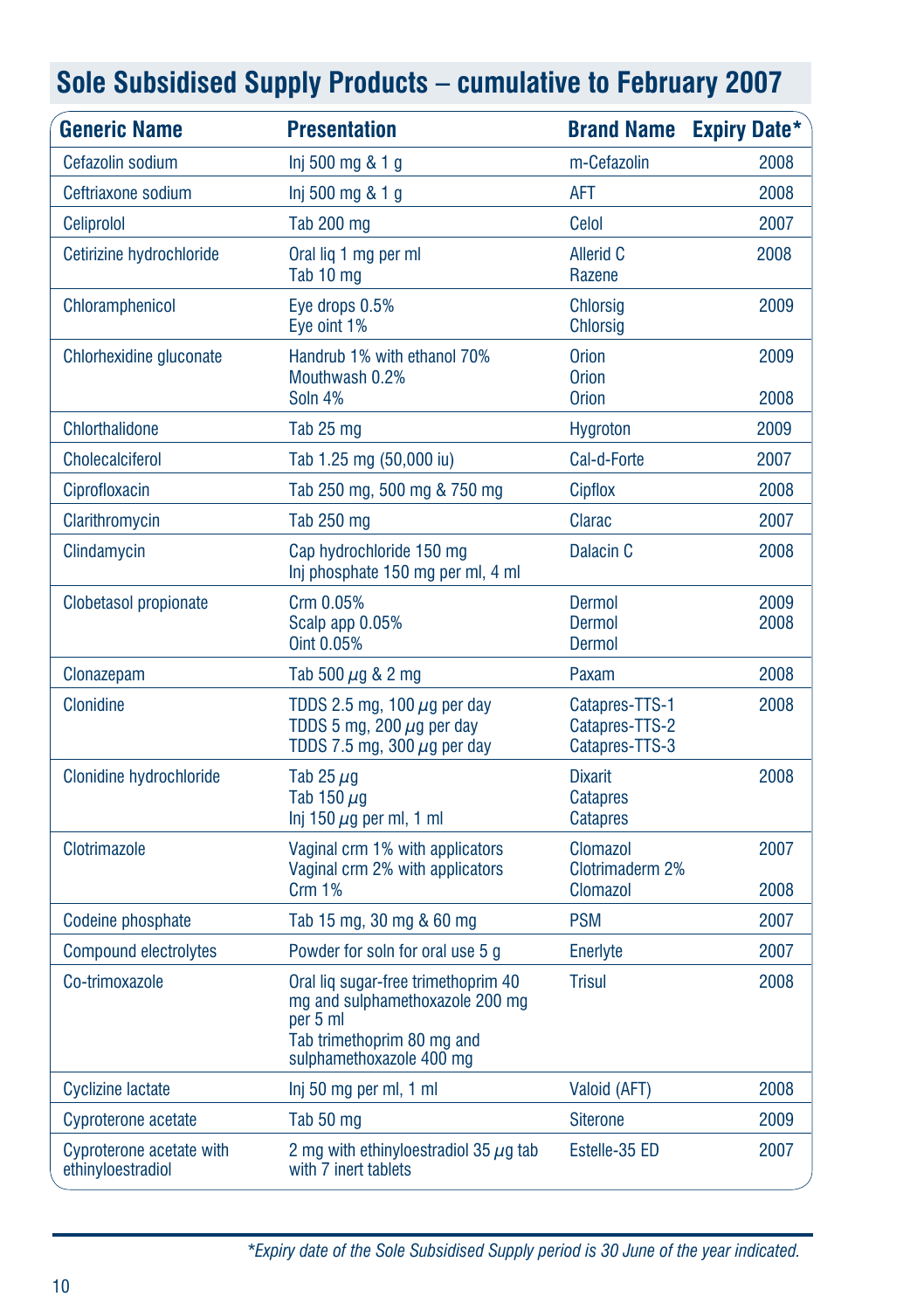| <b>Generic Name</b>                                   | <b>Presentation</b>                                                      | <b>Brand Name</b>                            | <b>Expiry Date*</b> |
|-------------------------------------------------------|--------------------------------------------------------------------------|----------------------------------------------|---------------------|
| Danthron with poloxamer                               | Oral lig 25 mg with poloxamer<br>200 mg per 5 ml                         | Codalax                                      | 2007                |
|                                                       | Oral lig 75 mg with poloxamer<br>1 $q$ per 5 ml                          | <b>Codalax Forte</b>                         |                     |
| Dantrolene sodium                                     | Cap 25 mg & 50 mg                                                        | <b>Dantrium</b>                              | 2009                |
| Desferrioxamine mesylate                              | Inj 500 mg                                                               | <b>Mayne</b>                                 | 2007                |
| <b>Desmopressin</b>                                   | Nasal spray 10 $\mu$ g per dose                                          | Desmopressin-PH&T                            | 2008                |
| Dexamethasone sodium<br>phosphate                     | Inj 4 mg per ml, 1 ml<br>Inj 4 mg per ml, 2 ml                           | Mayne                                        | 2009                |
| <b>Diaphragm</b>                                      | Range of sizes                                                           | Ortho All-flex &<br><b>Ortho Coil</b>        | 2008                |
| Dicloflenac sodium                                    | Tab EC 25 mg & 50 mg<br>Tab long-acting 75 mg & 100 mg                   | Apo-Diclo<br>Apo-Diclo SR                    | 2009                |
| Didanosine (DDI)                                      | Cap 125 mg, 200 mg, 250 mg &<br>400 mg                                   | <b>Videx EC</b>                              | 2009                |
| Dihydrocodeine tartrate                               | Tab long-acting 60 mg                                                    | <b>DHC Continus</b>                          | 2008                |
| Diltiazem hydrochloride                               | Tab 30 mg & 60 mg                                                        | <b>Dilzem</b>                                | 2007                |
| Diphenoxylate hydrochloride<br>with atropine sulphate | Tab 2.5 mg with atropine sulphate<br>$25 \,\mu g$                        | Diastop                                      | 2008                |
| <b>Dipyridamole</b>                                   | Tab long-acting 150 mg                                                   | <b>Pytazen SR</b>                            | 2008                |
| Docusate sodium                                       | Tab 50 mg & 120 mg                                                       | Coloxyl                                      | 2008                |
| Docusate sodium with<br>sennosides                    | Tab 50 mg with total sennosides 8 mg                                     | Laxsol                                       | 2007                |
| Doxazosin mesylate                                    | Tab 2 mg & 4 mg                                                          | Dosan                                        | 2007                |
| <b>Emulsifying ointment BP</b>                        | <b>Ointment</b>                                                          | <b>AFT</b>                                   | 2008                |
| <b>Enalapril</b>                                      | Tab 5 mg, 10 mg & 20 mg                                                  | m-Enalapril                                  | 2009                |
| <b>Ergometrine maleate</b>                            | Inj 500 $\mu$ g per ml, 1 ml                                             | <b>Mayne</b>                                 | 2009                |
| Ergotamine tartrate with<br>caffeine                  | Tab 1 mg with caffeine 100 mg                                            | Cafergot                                     | 2009                |
| Erythromycin ethyl succinate                          | Grans for oral lig 200 mg per 5 ml<br>Grans for oral liq 400 mg per 5 ml | E-Mycin<br>E-Mycin                           | 2008                |
| Ethambutol hydrochloride                              | Tab 400 mg                                                               | <b>Myambutol</b>                             | 2008                |
| Ethinyloestradiol                                     | Tab 10 $\mu$ g                                                           | <b>New Zealand Medical</b><br>and Scientific | 2009                |
| Ethinyloestradiol with<br>norethisterone              | Tab 35 $\mu$ g with norethisterone 500 $\mu$ g<br>and 7 inert tab        | <b>Norimin</b>                               | 2008                |
| <b>Etoposide</b>                                      | Cap 50 mg & 100 mg                                                       | <b>Vepesid</b>                               | 2009                |
| Famotidine                                            | Tab 20 mg & 40 mg                                                        | Famox                                        | 2007                |
| Felodopine                                            | Tab long-acting 5 mg<br>Tab long-acting 10 mg                            | Felo 5 ER<br>Felo 10 ER                      | 2007                |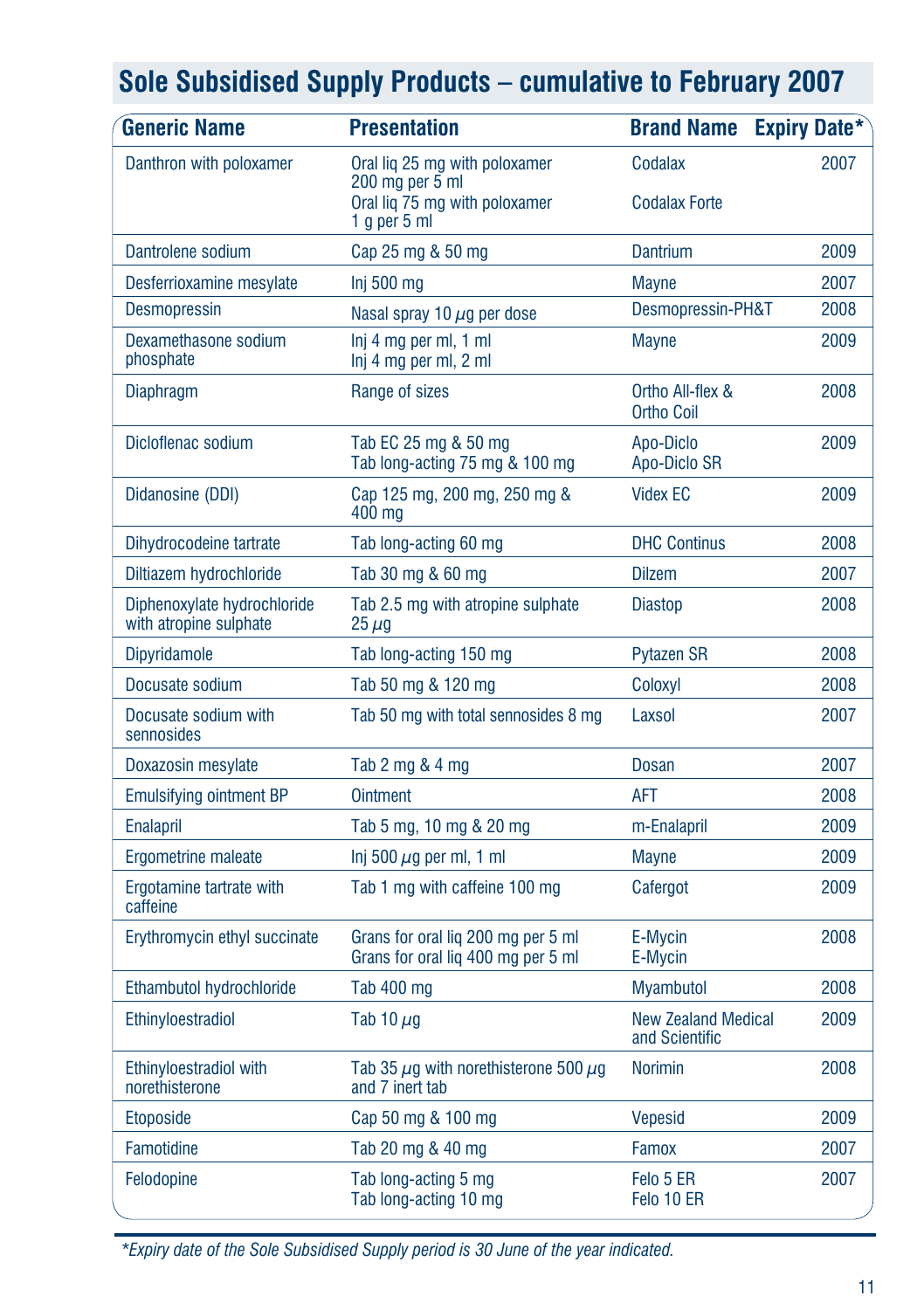| <b>Generic Name</b>                                                             | <b>Presentation</b>                                                                                                                                                                                               | <b>Brand Name</b>                          | <b>Expiry Date*</b> |
|---------------------------------------------------------------------------------|-------------------------------------------------------------------------------------------------------------------------------------------------------------------------------------------------------------------|--------------------------------------------|---------------------|
| <b>Ferrous fumarate</b>                                                         | <b>Tab 200 mg</b>                                                                                                                                                                                                 | Ferro-tab                                  | 2007                |
| <b>Ferrous sulphate</b>                                                         | Oral lig 150 mg per 5 ml                                                                                                                                                                                          | Ferro-liquid                               | 2007                |
| <b>Flucloxacillin sodium</b>                                                    | Cap 250 mg & 500 mg<br>Grans for oral lig 125 mg per 5 ml<br>Grans for oral lig 250 mg per 5 ml                                                                                                                   | <b>Staphlex</b><br>AFT<br><b>AFT</b>       | 2009                |
| <b>Fluconazole</b>                                                              | Cap 50 mg & 150 mg                                                                                                                                                                                                | <b>Pacific</b>                             | 2008                |
| <b>Fluocortolone caproate</b><br>with fluocortolone pivalate<br>and cinchocaine | Oint 950 $\mu$ g, with fluocortolone<br>pivalate 920 $\mu$ g and cinchocaine<br>hydrochloride 5 mg per g<br>Suppos 630 $\mu$ g, with fluocortolone<br>pivalate 610 $\mu$ g, and cinchocaine<br>hydrochloride 1 mg | <b>Ultraproct</b><br><b>Ultraproct</b>     | 2007                |
| Fluorometholone                                                                 | Eye drops 0.1%                                                                                                                                                                                                    | <b>Flucon</b>                              | 2009                |
| <b>Fluoxetine hydrochloride</b>                                                 | Cap 20 mg<br>Tab disp 20 mg, scored                                                                                                                                                                               | <b>Fluox</b><br><b>Fluox</b>               | 2007                |
| Fluphenazine decanoate                                                          | Inj 12.5 mg per 0.5 ml, 0.5 ml<br>Inj 25 mg per ml, 1 ml<br>Inj 100 mg per ml, 1 ml                                                                                                                               | Modecate<br>Modecate<br>Modecate           | 2008                |
| <b>Folic Acid</b>                                                               | Tab 0.8 mg & 5 mg                                                                                                                                                                                                 | Apo-Folic Acid                             | 2009                |
| <b>Frusemide</b>                                                                | Inj 10 mg per ml, 2 ml                                                                                                                                                                                            | <b>Mayne</b>                               | 2007                |
| <b>Fusidic Acid</b>                                                             | Crm 2% & Oint 2%                                                                                                                                                                                                  | Foban                                      | 2007                |
| Gentamicin sulphate                                                             | Inj 40 mg per ml, 2 ml                                                                                                                                                                                            | <b>Pfizer</b>                              | 2009                |
| Gliclazide                                                                      | Tab 80 mg                                                                                                                                                                                                         | Apo-Gliclazide                             | 2008                |
| Glipizide                                                                       | Tab 5 mg                                                                                                                                                                                                          | <b>Minidiab</b>                            | 2008                |
| Glycerol                                                                        | Suppos 3.6 g                                                                                                                                                                                                      | <b>PSM</b>                                 | 2007                |
| Glyceryl trinitrate                                                             | TDDS 5 mg and 10 mg<br>Oral pump spray 400 $\mu$ g per dose                                                                                                                                                       | Nitroderm TTS<br>Nitrolingual Pumpspray    | 2007                |
| <b>Haloperidol</b>                                                              | Inj 5 mg per ml, 1 ml                                                                                                                                                                                             | <b>Serenace</b>                            | 2009                |
| Haloperidol decanoate                                                           | Inj 50 mg per ml, 1 ml<br>Inj 100 mg per ml, 1 ml                                                                                                                                                                 | <b>Haldol</b><br><b>Haldol Concentrate</b> | 2008                |
| <b>Heparinised saline</b>                                                       | Inj 10 iu per ml, 5 ml                                                                                                                                                                                            | AstraZeneca                                | 2009                |
| Hydrocortisone                                                                  | Tab 5 mg & 20 mg<br>Powder 25 g                                                                                                                                                                                   | <b>Douglas</b><br>m-Hydrocortisone         | 2009<br>2008        |
| <b>Hydrocortisone acetate</b>                                                   | Rectal foam 10%, CFC-Free                                                                                                                                                                                         | Colifoam                                   | 2009                |
| Hydrocortisone with miconazole                                                  | Crm 1% with miconazole nitrate 2%                                                                                                                                                                                 | Micreme H                                  | 2007                |
| Hydrocortisone with wool fat<br>and mineral oil                                 | Lotn 1% with wool fat hydrous 3%<br>and mineral oil                                                                                                                                                               | DP Lotn HC                                 | 2008                |
| <b>Hyoscine N-butylbromide</b>                                                  | Inj 20 mg                                                                                                                                                                                                         | <b>Buscopan</b>                            | 2008                |
| <b>Hypromellose</b>                                                             | Eye drops 0.3%<br>Eye drops 0.5%                                                                                                                                                                                  | Poly-Tears<br><b>Methopt</b>               | 2008                |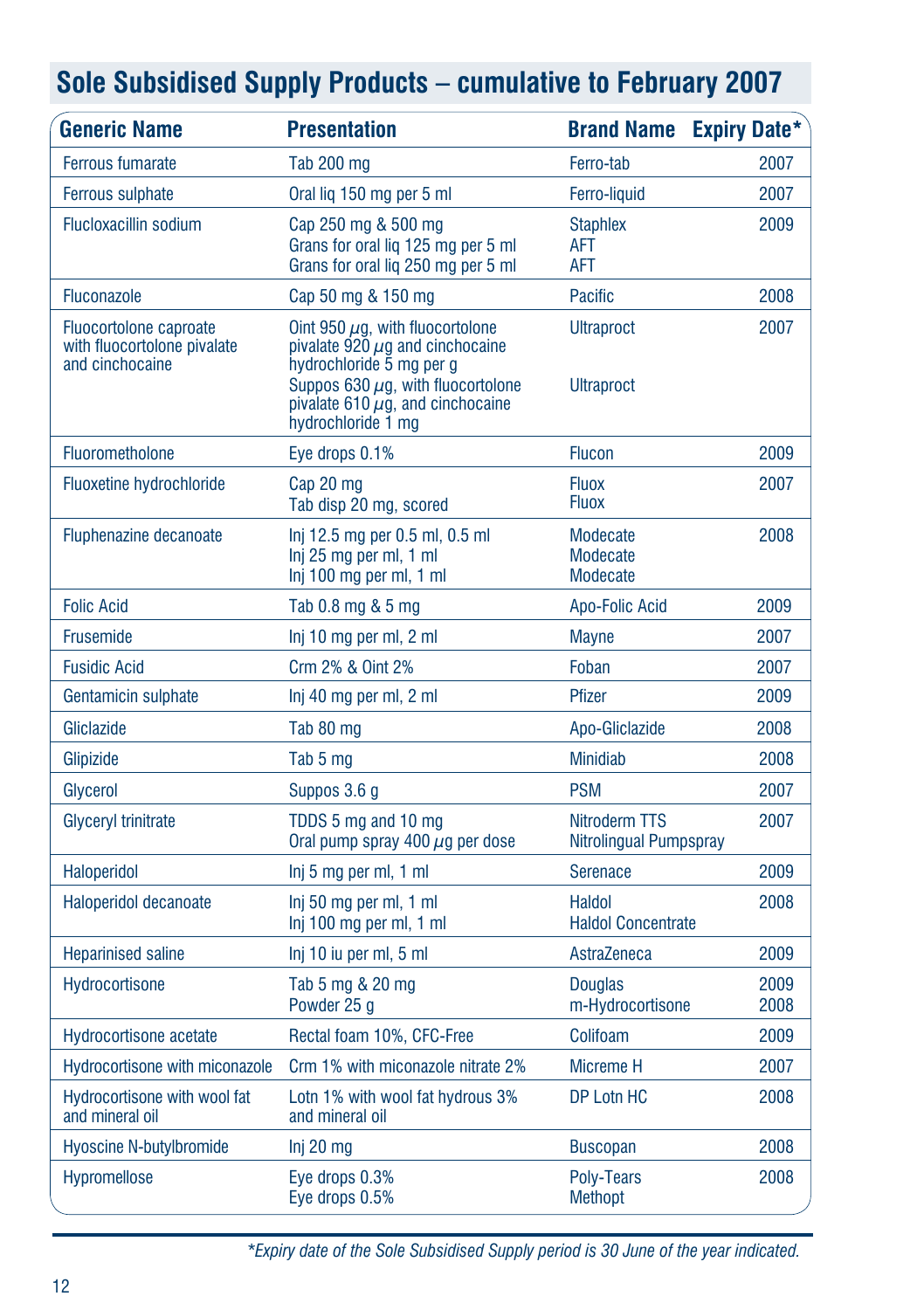| <b>Generic Name</b>         | <b>Presentation</b>                                                                                  | <b>Brand Name</b>                                     | <b>Expiry Date*</b> |
|-----------------------------|------------------------------------------------------------------------------------------------------|-------------------------------------------------------|---------------------|
| Ibuprofen                   | Tab 200 mg<br>Oral lig 100 mg per 5 ml                                                               | I-Profen<br>Fenpaed                                   | 2008<br>2007        |
| Imipramine hydrochloride    | Tab 10 mg & 25 mg                                                                                    | <b>Tofranil</b>                                       | 2009                |
| Indapamide                  | Tab $2.5$ mg                                                                                         | Napamide                                              | 2009                |
| Indomethacin                | Cap 25 mg & 50 mg                                                                                    | Rheumacin                                             | 2008                |
| Ipratropium bromide         | Aerosol inhaler, 20 $\mu$ q per dose<br><b>CFC-free</b><br>Nebuliser soln 250 $\mu$ g per 1 ml, 1 ml | <b>Atrovent</b><br>Steri-Neb                          | 2008<br>2007        |
|                             | Nebuliser soln 500 $\mu$ q per 2 ml, 2 ml                                                            | Steri-Neb                                             |                     |
| Isosorbide mononitrate      | Tab long-acting 60 mg                                                                                | <b>Duride</b>                                         | 2009                |
| Isotretinoin                | Cap 10 mg<br>Cap 20 mg                                                                               | <b>Isotane 10</b><br><b>Isotane 20</b>                | 2009                |
| Ketoconazole                | Shampoo 2%<br><b>Tab 200 mg</b>                                                                      | Ketopine<br><b>Nizoral</b>                            | 2008<br>2007        |
| Lactulose                   | Oral lig 10 g per 15 ml                                                                              | Laevolac                                              | 2007                |
| Leuprorelin                 | lnj 3.75 mg & 11.25 mg                                                                               | <b>Lucrin Depot</b>                                   | 2007                |
| Levodopa with benserazide   | Cap 50 mg with benserazide 12.5 mg<br>Tab dispersible 50 mg with<br>benserazide 12.5 mg              | Madopar <sub>62.5</sub><br><b>Madopar Dispersible</b> | 2009                |
|                             | Cap 100 mg with benserazide 25 mg<br>Cap long-acting 100 mg with<br>benserazide 25 mg                | Madopar 125<br><b>Madopar HBS</b>                     |                     |
|                             | Cap 200 mg with benserazide 50 mg                                                                    | Madopar 250                                           |                     |
| Lignocaine hydrochloride    | $Inj 0.5%$ , 5 ml<br>Inj 1%, 5 ml<br>Inj 1%, 20 ml                                                   | Xylocaine 0.5%<br>Xylocaine 1.0%<br>Xylocaine 1.0%    | 2007                |
| Lignocaine with prilocaine  | Crm 2.5% with prilocaine                                                                             | Emla                                                  | 2007                |
| hydrochloride               | hydrochloride 2.5% 5g<br>Crm 2.5% with prilocaine<br>hydrochloride 2.5% 30g                          | Emla                                                  |                     |
| Loperamide hydrochloride    | Tab 2 mg                                                                                             | <b>Nodia</b>                                          | 2007                |
| Loratadine                  | Oral lig 1 mg per ml<br>Tab 10 mg                                                                    | Lorapaed<br>Apo-Loratadine                            | 2007                |
| Lorazepam                   | Tab 1 mg & 2.5 mg                                                                                    | Ativan                                                | 2009                |
| Magnesium hydroxide         | Paste                                                                                                | <b>PSM</b>                                            | 2007                |
| <b>Magnesium sulphate</b>   | Inj 49.3%                                                                                            | <b>Mayne</b>                                          | 2009                |
| <b>Malathion</b>            | Lig $0.5%$                                                                                           | AFT                                                   | 2007                |
| <b>Maldison</b>             | Shampoo 1%                                                                                           | A-Lices                                               | 2007                |
| Maprotiline hydrochloride   | Tab 25 mg & 75 mg                                                                                    | Ludiomil                                              | 2009                |
| Medroxyprogesterone acetate | Inj 150 mg per ml, 1 ml syringe                                                                      | Depo-Provera                                          | 2007                |
| <b>Mesalazine</b>           | Enema 1 g per 100 ml                                                                                 | Pentasa                                               | 2009                |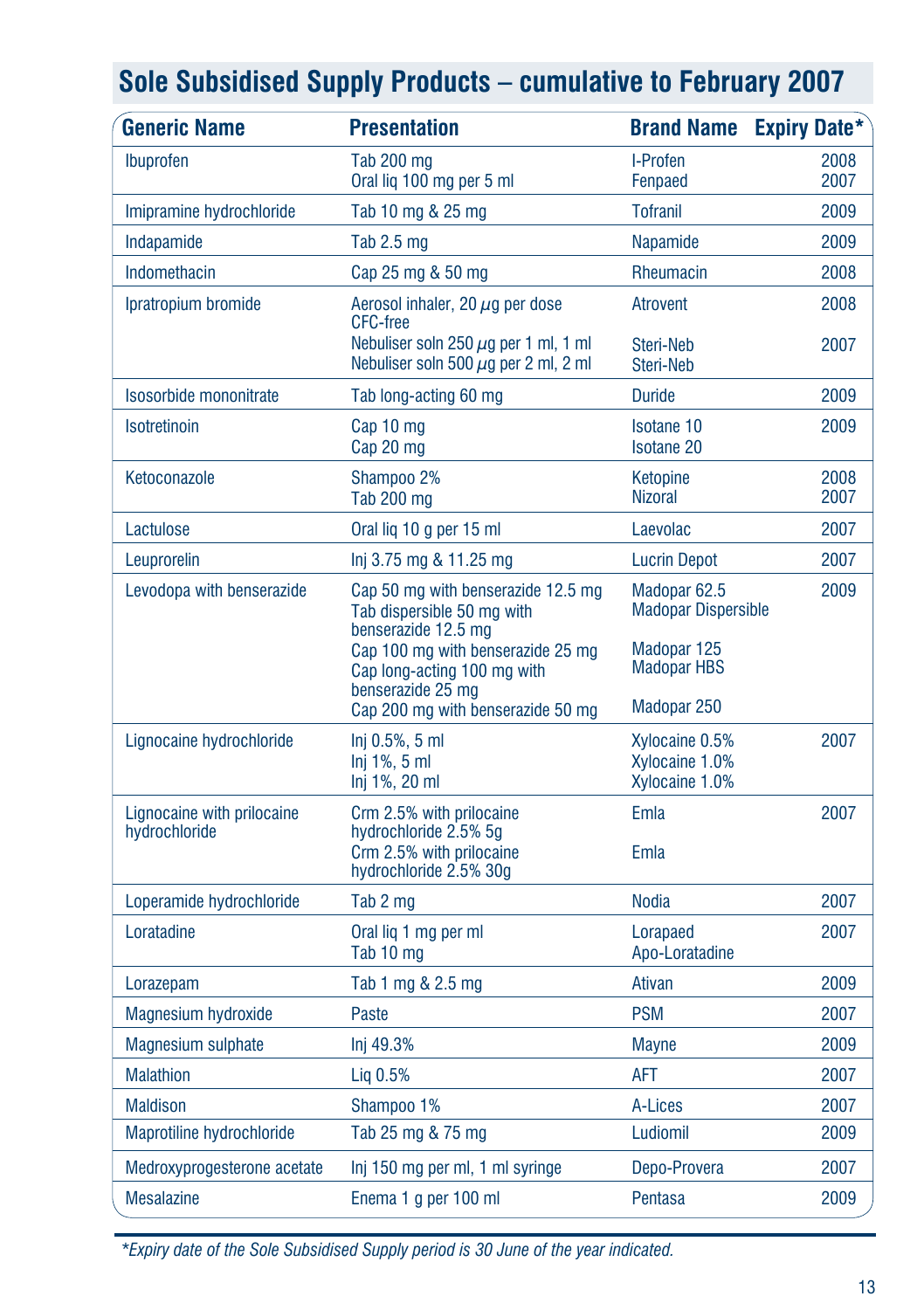| Sole Subsidised Supply Products – cumulative to February 2007 |  |  |  |
|---------------------------------------------------------------|--|--|--|
|---------------------------------------------------------------|--|--|--|

| <b>Generic Name</b>                           | <b>Presentation</b>                                                                                                                                  | <b>Brand Name Expiry Date*</b>                                                                             |              |
|-----------------------------------------------|------------------------------------------------------------------------------------------------------------------------------------------------------|------------------------------------------------------------------------------------------------------------|--------------|
| Methadone hydrochloride                       | Powder 1 a<br>Tab 5 mg                                                                                                                               | <b>AFT</b><br>Pallidone                                                                                    | 2009<br>2007 |
| Methotrexate                                  | Tab 2.5 mg & 10 mg<br>Inj 100 mg per ml, 5 ml<br>Inj 100 mg per ml, 10 ml<br>Inj 100 mg per ml, 50 ml                                                | <b>Methoblastin</b><br><b>Methotrexate Ebewe</b><br><b>Methotrexate Ebewe</b><br><b>Methotrexate Ebewe</b> | 2009<br>2008 |
| Methyldopa                                    | Tab 125 mg, 250 mg & 500 mg                                                                                                                          | Prodopa                                                                                                    | 2008         |
| <b>Methylphenidate</b><br>hydrochloride       | Tab 5 mg & 20 mg<br>Tab 10 mg                                                                                                                        | <b>Rubifen</b><br><b>Rubifen</b>                                                                           | 2009         |
| Methylprednisolone                            | Tab 4 mg & 100 mg                                                                                                                                    | <b>Medrol</b>                                                                                              | 2009         |
| Methylprednisolone aceponate                  | Crm 0.1% and oint 0.1%                                                                                                                               | Advantan                                                                                                   | 2009         |
| Methylprednisolone acetate                    | Inj 40 mg per ml, 1 ml                                                                                                                               | Depo-Medrol                                                                                                | 2008         |
| Methylprednisolone acetate<br>with lignocaine | Inj 40 mg per ml with lignocaine 1 ml                                                                                                                | Depo-Medrol with<br>Lidocaine                                                                              | 2008         |
| Methylprednisolone sodium<br>succinate        | Inj 40 mg per ml, 1 ml<br>$Inj$ 62.5 mg per ml, 1 ml<br>Inj 500 mg & 1 g                                                                             | Solu-Medrol<br>Solu-Medrol<br>Solu-Medrol                                                                  | 2009         |
| Metoclopramide hydrochloride                  | Inj 5 mg per ml, 2 ml<br>Tab 10 mg                                                                                                                   | Pfizer<br>Metamide                                                                                         | 2008<br>2007 |
| Metoprolol tartrate                           | Tab long-acting 200 mg                                                                                                                               | Slow-Lopressor                                                                                             | 2009         |
| Metronidazole                                 | Tab 200 mg & 400 mg                                                                                                                                  | <b>Trichozole</b>                                                                                          | 2007         |
| <b>Metyrapone</b>                             | Cap 250 mg                                                                                                                                           | <b>Metopirone</b>                                                                                          | 2009         |
| Mexiletine hydrochloride                      | Cap 50 mg & 200 mg                                                                                                                                   | <b>Mexitil</b>                                                                                             | 2008         |
| <b>Miconazole</b>                             | Oral gel 20 mg per g                                                                                                                                 | <b>Daktarin</b>                                                                                            | 2007         |
| Miconazole nitrate                            | Crm 2%                                                                                                                                               | <b>Multichem</b>                                                                                           | 2008         |
| <b>Midodrine</b>                              | Tab 2.5 mg & 5 mg                                                                                                                                    | Gutron                                                                                                     | 2009         |
| <b>Misoprostol</b>                            | Tab 200 $\mu$ g                                                                                                                                      | Cytotec                                                                                                    | 2009         |
| <b>Moclobemide</b>                            | Tab 150 mg & 300 mg                                                                                                                                  | Apo-Moclobemide                                                                                            | 2009         |
| Morphine hydrochloride                        | Oral lig 1 mg per ml<br>Oral lig 2 mg per ml<br>Oral lig 5 mg per ml<br>Oral lig 10 mg per ml                                                        | RA-Morph<br><b>RA-Morph</b><br><b>RA-Morph</b><br><b>RA-Morph</b>                                          | 2009         |
| Morphine sulphate                             | Inj 5 mg per ml, 1 ml<br>Inj 15 mg per ml, 1 ml<br>Cap long-acting 10 mg, 30 mg, 60<br>mg, 100 mg & 200 mg<br>Tab immediate release 10 mg & 20<br>mg | <b>Mayne</b><br><b>Mayne</b><br>m-Eslon<br>Sevredol                                                        | 2009         |
| <b>Morphine tartrate</b>                      | Inj 80 mg per ml, 1.5 ml & 5 ml                                                                                                                      | <b>Mayne</b>                                                                                               | 2009         |
| <b>Nadolol</b>                                | Tab 40 mg & 80 mg                                                                                                                                    | Apo-Nadolol                                                                                                | 2007         |
| Naphazoline hydrochloride                     | Eye drops 0.1%                                                                                                                                       | <b>Naphcon Forte</b>                                                                                       | 2008         |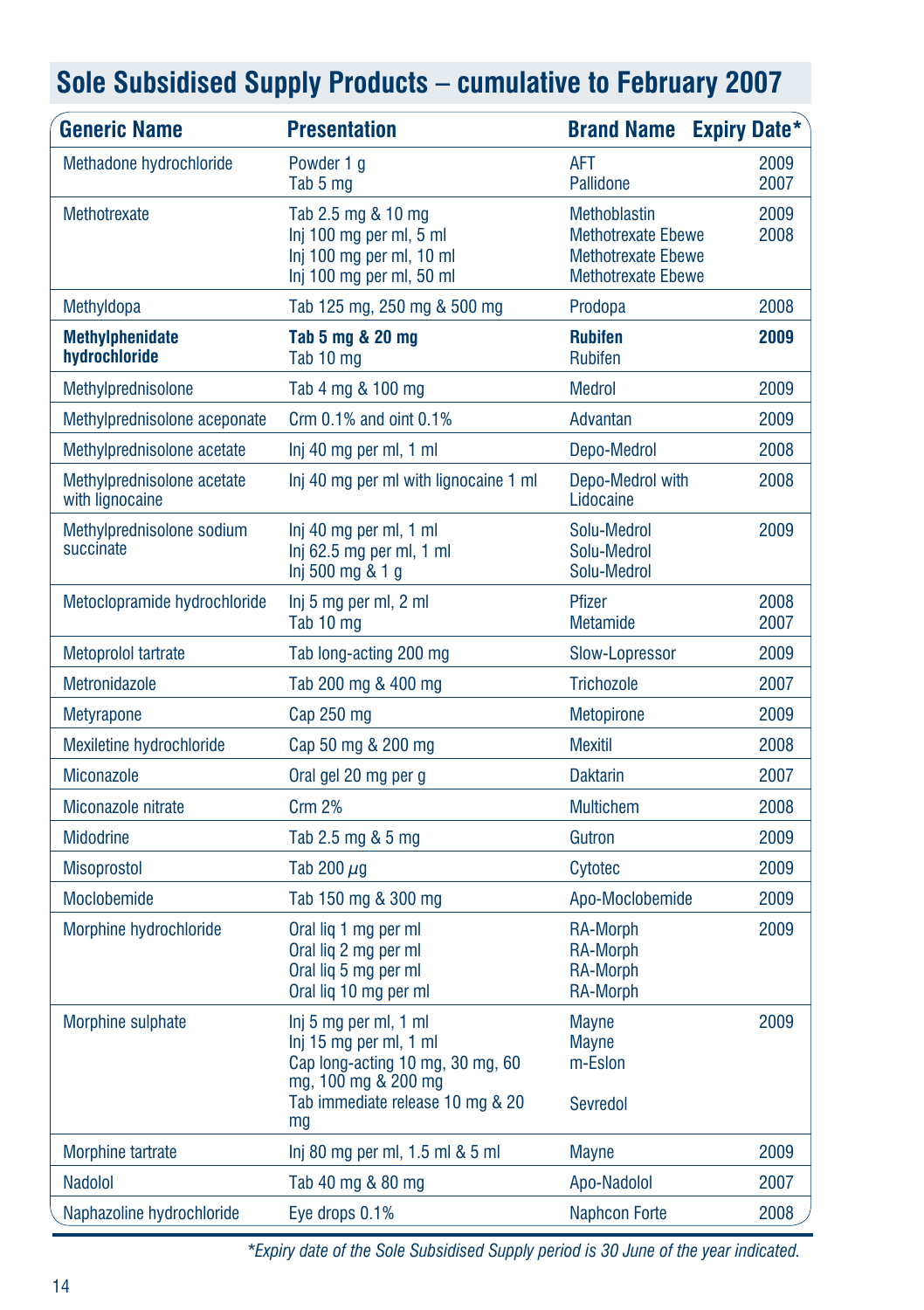| <b>Generic Name</b>                       | <b>Presentation</b>                                                                                           | <b>Brand Name Expiry Date*</b>                                                       |              |
|-------------------------------------------|---------------------------------------------------------------------------------------------------------------|--------------------------------------------------------------------------------------|--------------|
| Naproxen                                  | Tab long-acting 750 mg<br>Tab long-acting 1000 mg                                                             | Naprosyn SR 750<br>Naprosyn SR 1000                                                  | 2008         |
| Neostigmine                               | Inj 2.5 mg per ml, 1 ml                                                                                       | AstraZeneca                                                                          | 2007         |
| Nevirapine                                | Oral suspension 10 mg per ml                                                                                  | <b>Viramune Suspension</b>                                                           | 2009         |
| Nicotinic acid                            | Tab 50 mg                                                                                                     | Apo-Nicotinic Acid                                                                   | 2009         |
| <b>Nifedipine</b>                         | Tab long-acting 20 mg                                                                                         | <b>Nyefax Retard</b>                                                                 | 2009         |
| Nonoxynol-9                               | Jelly 2%                                                                                                      | Gynol II                                                                             | 2008         |
| Norethisterone                            | Tab 350 $\mu$ g<br>Tab 5 mg                                                                                   | Noriday 28<br><b>Primolut-N</b>                                                      | 2009<br>2008 |
| Norfloxacin                               | <b>Tab 400 mg</b>                                                                                             | Arrow-Norfloxacin                                                                    | 2008         |
| Nortriptyline                             | Tab 10 mg & 25 mg                                                                                             | <b>Norpress</b>                                                                      | 2008         |
| <b>Nystatin</b>                           | Vaginal crm 100,000 u per 5 g with<br>applicators                                                             | <b>Nilstat</b>                                                                       | 2009         |
|                                           | Oral liq 100,000 u per ml<br>Cap 500,000 u                                                                    | <b>Nilstat</b><br><b>Nilstat</b>                                                     | 2008<br>2007 |
|                                           | Tab 500,000 u                                                                                                 | <b>Nilstat</b>                                                                       |              |
| Oxybutynin                                | Oral lig 5 mg per 5 ml<br>Tab 5 mg                                                                            | Apo-Oxybutynin<br>Apo-Oxybutynin                                                     | 2007         |
| Pamidronate disodium                      | Inj 3 mg per ml, 5 ml<br>Inj 3 mg per ml, 10 ml<br>Inj 6 mg per ml, 10 ml                                     | <b>Pamisol</b><br><b>Pamisol</b><br>Pamisol                                          | 2008         |
| Paracetamol                               | Tab 500 mg<br>Suppos 125 mg & 250 mg<br>Oral liq 120 mg per 5 ml<br>Oral lig 250 mg per 5 ml<br>Suppos 500 mg | Panadol<br>Panadol<br><b>Junior Parapaed</b><br><b>Six Plus Parapaed</b><br>Paracare | 2008<br>2007 |
| Paracetamol with codeine                  | Tab 500 mg with 8 mg codeine                                                                                  | Codalgin                                                                             | 2008         |
| Pergolide                                 | Tab 0.25 mg & 1 mg                                                                                            | Permax                                                                               | 2008         |
| Perhexiline maleate                       | Tab 100 mg                                                                                                    | Pexsig                                                                               | 2009         |
| Permethrin                                | Crm 5%                                                                                                        | Lyderm                                                                               | 2007         |
| Pethidine hydrochloride                   | Tab 50 mg & 100 mg                                                                                            | <b>PSM</b>                                                                           | 2007         |
| Phenoxymethylpenicillin<br>(Penicillin V) | Oral lig benzathine 125 mg per 5 ml<br>Oral liq benzathine 250 mg per 5 ml                                    | AFT<br>AFT                                                                           | 2007         |
| Pilocarpine                               | Eye drops 0.5%, 1%, 2%, 3%, 4% & 6%                                                                           | Pilopt                                                                               | 2008         |
| Pindolol                                  | Tab 5 mg, 10 mg & 15 mg                                                                                       | Pindol                                                                               | 2007         |
| Poloxamer                                 | Oral drops 10%                                                                                                | Coloxyl                                                                              | 2008         |
| Potassium chloride                        | Tab long-acting 600 mg<br>Inj 75 mg per ml, 10 ml<br>Inj 150 mg per ml, 10 ml                                 | Span-K<br>AstraZeneca                                                                | 2009<br>2008 |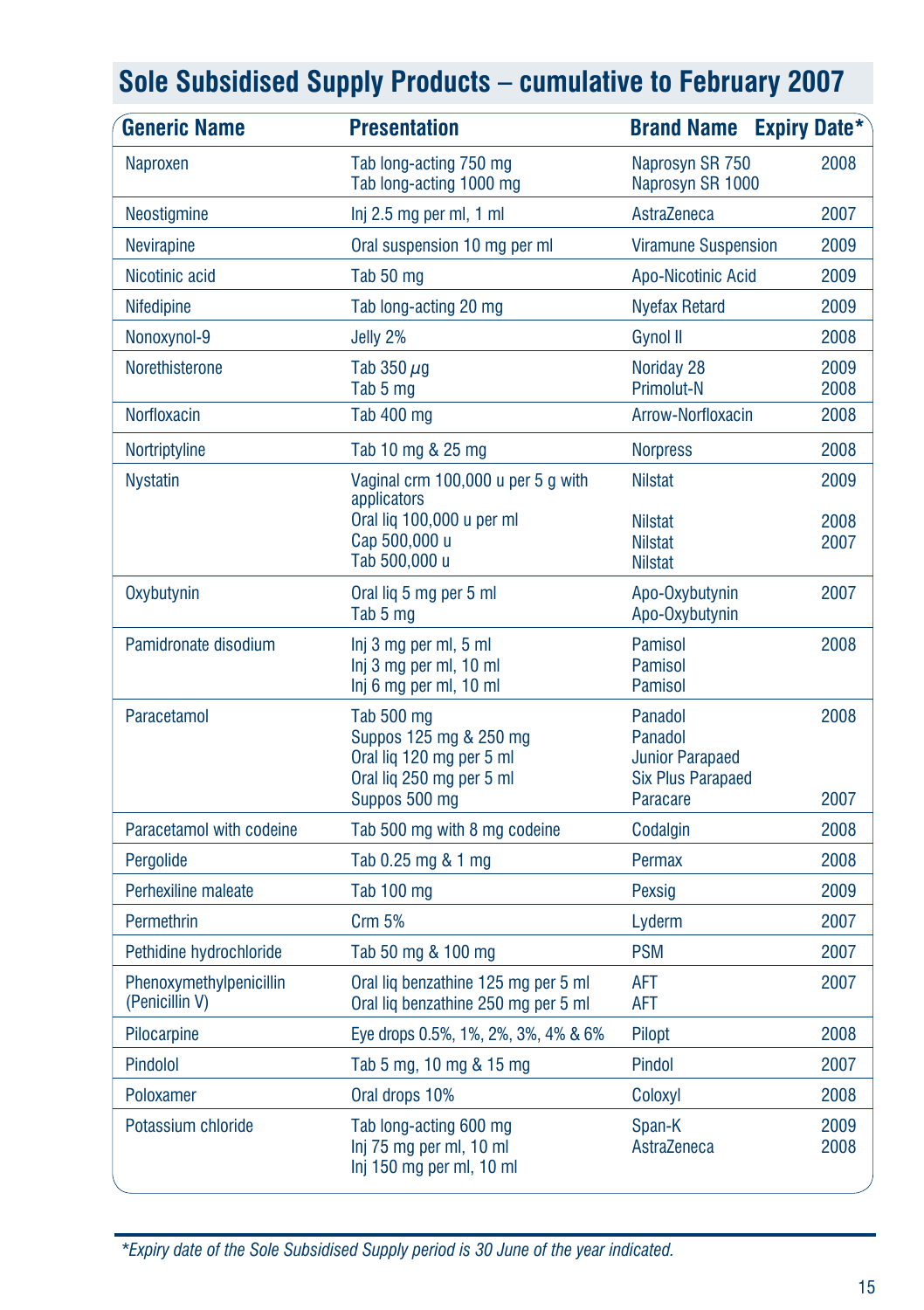| <b>Generic Name</b>                                         | <b>Presentation</b>                                                                                                  | <b>Brand Name</b>                   | <b>Expiry Date*</b> |
|-------------------------------------------------------------|----------------------------------------------------------------------------------------------------------------------|-------------------------------------|---------------------|
| Prazosin hydrochloride                                      | Tab 1 mg, 2 mg & 5 mg                                                                                                | <b>Hyprosin</b>                     | 2007                |
| Prednisone                                                  | Tab 1 mg, 2.5 mg, 5 mg & 20 mg                                                                                       | Apo-Prednisone                      | 2008                |
| Prednisolone sodium<br>phosphate                            | Oral lig 5 mg per ml                                                                                                 | Redipred                            | 2007                |
| Pregnancy tests - HCG urine                                 | <b>Cassette</b>                                                                                                      | <b>MDS Quick Card</b>               | 2009                |
| Procaine penicillin                                         | Inj 1.5 mega u                                                                                                       | <b>Cilicaine</b>                    | 2008                |
| Prochlorperazine                                            | Tab 5 mg                                                                                                             | <b>Antinaus</b>                     | 2007                |
| Propranolol                                                 | Tab 10 mg & 40 mg<br>Cap long-acting 160 mg                                                                          | Cardinol<br><b>Cardinol LA</b>      | 2007                |
| Pyridoxine hydrochloride                                    | Tab 50 mg                                                                                                            | Apo-Pyridoxine                      | 2009                |
| Quinapril                                                   | Tab 5 mg, 10 mg & 20 mg                                                                                              | Accupril                            | 2008                |
| <b>Quinapril with</b><br>hydrochlorothiazide                | Tab 10 mg with hydrochlorothiazide<br>12.5 <sub>ma</sub><br>Tab 20 mg with hydrochlorothiazide<br>12.5 <sub>mg</sub> | Accuretic 10<br><b>Accuretic 20</b> | 2008                |
| <b>Quinine sulphate</b>                                     | Tab 200 mg<br><b>Tab 300 mg</b>                                                                                      | Q 200<br>Q 300                      | 2009                |
| Ranitidine hydrochloride                                    | Tab 150 mg & 300 mg                                                                                                  | <b>Arrow Ranitidine</b>             | 2008                |
| Salbutamol                                                  | Oral lig 2 mg per 5 ml                                                                                               | <b>Salapin</b>                      | 2007                |
| Salbutamol with ipratropium<br>bromide                      | Nebuliser soln, 2.5 mg with<br>ipratropium bromide 0.5 mg                                                            | <b>Duolin</b>                       | 2009                |
| Selegiline hydrochloride                                    | Tab 5 mg                                                                                                             | Apo-Selegiline                      | 2009                |
| Silver sulphadiazine                                        | Crm 1% with<br>chlorhexidine digluconate 0.2%                                                                        | <b>Silvazine</b>                    | 2007                |
| Sodium chloride                                             | Inj 0.9%, 5 ml & 10 ml                                                                                               | AstraZeneca                         | 2009                |
| Sodium citro-tartrate                                       | Grans effervescent 4 g sachets                                                                                       | Ural                                | 2007                |
| Sodium cromoglycate                                         | Eye drops 2%                                                                                                         | <b>Cromolux</b>                     | 2008                |
| Sulphasalazine                                              | Tab 500 mg<br>Tab EC 500 mg                                                                                          | Salazopyrin<br>Salazopyrin EN       | 2009                |
| Tar with triethanolamine lauryl<br>sulphate and fluorescein | Soln 2.3% with triethanolamine lauryl<br>sulphate and fluorescein sodium                                             | <b>Pinetarsol</b>                   | 2008                |
| Temazepam                                                   | Tab 10 mg                                                                                                            | <b>Normison</b>                     | 2008                |
| <b>Terbinafine</b>                                          | Tab 250 mg                                                                                                           | Apo-Terbinafine                     | 2008                |
| <b>Timolol maleate</b>                                      | Tab 10 mg<br>Eye Drops 0.25% & 0.5%                                                                                  | Apo-Timol<br>Apo-Timop              | 2009<br>2007        |
| Thiamine hydrochloride                                      | Tab 50 mg                                                                                                            | Apo-Thiamine                        | 2009                |
| Tranexamic acid                                             | Tab 500 mg                                                                                                           | Cyklokapron                         | 2007                |
| Triamcinolone acetonide                                     | Crm & Oint 0.02%<br>Dental Paste USP 0.1%                                                                            | Aristocort<br><b>Oracort</b>        | 2008                |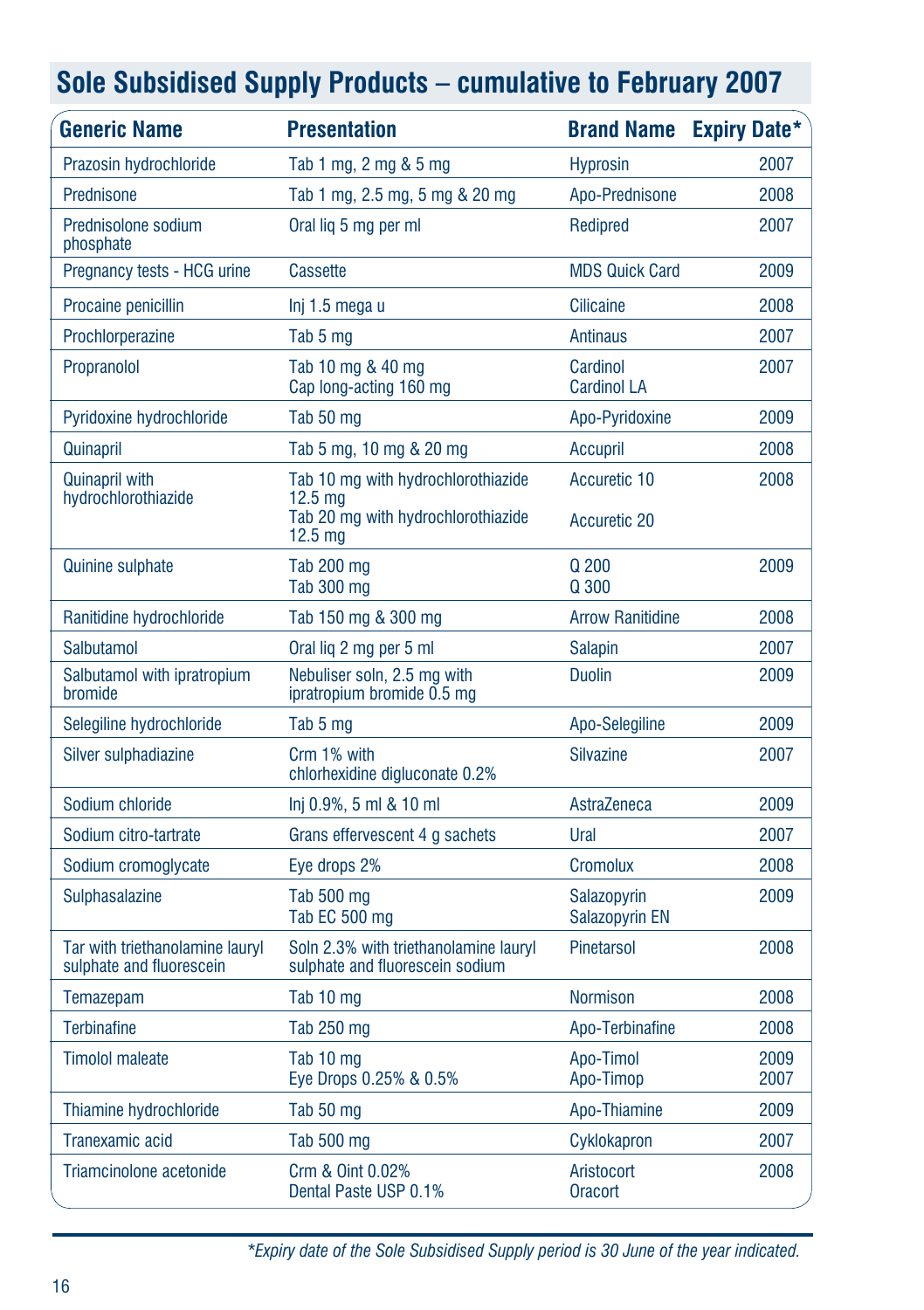| <b>Generic Name</b>                                                  | <b>Presentation</b>                                                                                | <b>Brand Name</b>            | <b>Expiry Date*</b> |
|----------------------------------------------------------------------|----------------------------------------------------------------------------------------------------|------------------------------|---------------------|
| Triamcinolone acetonide<br>with gramicidin, neomycin<br>and nystatin | Oint 1 mg with nystatin 100,000<br>u, neomycin sulphate 2.5 mg and<br>gramicidin 250 $\mu$ g per g | Kenacomb                     | 2008                |
| Triazolam                                                            | Tab 125 $\mu$ g<br>Tab 250 $\mu$ g                                                                 | <b>Hypam</b><br><b>Hypam</b> | 2008                |
| Trimethoprim                                                         | Tab 300 mg                                                                                         | <b>TMP</b>                   | 2008                |
| Trimipramine maleate                                                 | Cap 25 mg & 50 mg                                                                                  | <b>Tripress</b>              | 2008                |
| <b>Tropisetron</b>                                                   | Cap 5 mg                                                                                           | Navoban                      | 2007                |
| Urea                                                                 | <b>Crm 10%</b>                                                                                     | <b>Nutraplus</b>             | 2008                |
| Ursodeoxycholic acid                                                 | Cap 300 mg                                                                                         | Actigall                     | 2008                |
| Vancomycin hydrochloride                                             | Inj 50 mg per ml, 10 ml                                                                            | Pacific                      | 2008                |
| Verapamil hydrochloride                                              | Tab long-acting 120 mg                                                                             | <b>Verpamil SR</b>           | 2008                |
| Vincristine sulphate                                                 | Inj 1 mg per ml, 1 ml<br>Inj 1 mg per ml, 2 ml                                                     | <b>Mayne</b>                 | 2009                |
| <b>Vitamins</b>                                                      | Tab (BPC cap strength)                                                                             | <b>Healtheries</b>           | 2009                |
| Water                                                                | Purified for injection 5 ml & 10 ml                                                                | AstraZeneca                  | 2007                |
| Zinc and castor oil                                                  | Oint BP                                                                                            | <b>Multichem</b>             | 2008                |
| Zinc sulphate                                                        | Cap 220 mg                                                                                         | <b>Zincaps</b>               | 2008                |
| Zopiclone                                                            | Tab $7.5 \text{ mg}$                                                                               | Apo-Zopiclone                | 2008                |

**February changes are in bold type**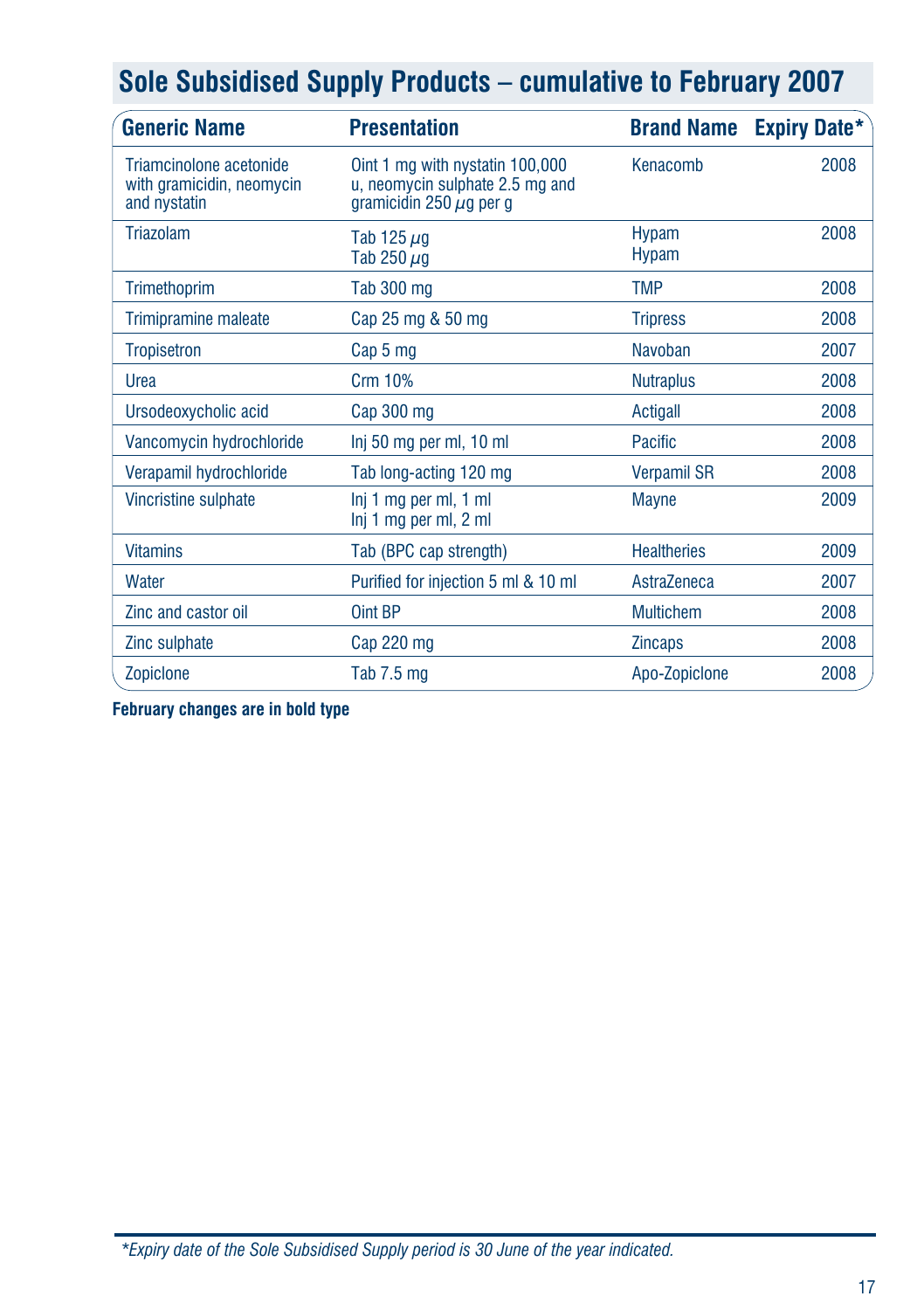|     | Schedule page ref                                                                                                                                                                                                                                                                                                                | (Mnfr's price)<br>\$ | Per                  | <b>Generic Mnfr</b><br>$\checkmark$ fully subsidised                         |
|-----|----------------------------------------------------------------------------------------------------------------------------------------------------------------------------------------------------------------------------------------------------------------------------------------------------------------------------------|----------------------|----------------------|------------------------------------------------------------------------------|
|     | <b>New Listings</b>                                                                                                                                                                                                                                                                                                              |                      |                      |                                                                              |
|     | <b>Effective 1 February 2007</b>                                                                                                                                                                                                                                                                                                 |                      |                      |                                                                              |
| 34  | GLUCOSE BLOOD DIAGNOSTIC TEST METER - Subsidy by endorsement<br>A diagnostic blood glucose test meter is subsidised for patients who begin insulin or sulphonylurea therapy after<br>1 March 2005.<br>Only one meter per patient. No further prescriptions will be subsidised.<br>The prescription must be endorsed accordingly. |                      | 1                    | ✓ Optium Xceed                                                               |
| 45  | DEXTROSE - Available on a PSO                                                                                                                                                                                                                                                                                                    |                      | 1                    | $\checkmark$ Biomed                                                          |
| 81  | <b>TESTOSTERONE</b>                                                                                                                                                                                                                                                                                                              |                      | 60                   | $\checkmark$ Androderm                                                       |
| 96  | ETHAMBUTOL HYDROCHLORIDE - Retail pharmacy-specialist - No patient co-payment payable                                                                                                                                                                                                                                            |                      |                      |                                                                              |
|     |                                                                                                                                                                                                                                                                                                                                  |                      | 56                   | ✓ Myambutol S29                                                              |
| 113 | CITALOPRAM HYDROBROMIDE                                                                                                                                                                                                                                                                                                          |                      | 28                   | $\checkmark$ Celapram                                                        |
| 115 | <b>LAMOTRIGINE</b>                                                                                                                                                                                                                                                                                                               |                      | 56<br>56             | $\checkmark$ Arrow-Lamotrigine<br>✓ Arrow-Lamotrigine                        |
|     |                                                                                                                                                                                                                                                                                                                                  |                      | 56                   | $\checkmark$ Mogine<br>$\checkmark$ Arrow-Lamotrigine<br>$\checkmark$ Mogine |
|     |                                                                                                                                                                                                                                                                                                                                  |                      | 56                   | ✓ Arrow-Lamotrigine<br>$\checkmark$ Moaine                                   |
|     |                                                                                                                                                                                                                                                                                                                                  |                      | 56                   | ✓ Arrow-Lamotrigine<br>$\checkmark$ Mogine                                   |
| 120 | CLOZAPINE - Hospital pharmacy [HP4]-specialist prescription                                                                                                                                                                                                                                                                      |                      | 50<br>50             | $\checkmark$ Clopine<br>$\checkmark$ Clopine                                 |
| 121 | PIMOZIDE - Retail pharmacy-specialist                                                                                                                                                                                                                                                                                            |                      |                      |                                                                              |
|     |                                                                                                                                                                                                                                                                                                                                  |                      | 20                   | ✓ Orap Forte \$29                                                            |
| 121 | RISPERIDONE - Retail pharmacy-specialist                                                                                                                                                                                                                                                                                         |                      | 20<br>60<br>60<br>60 | $\sqrt{R}$ idal<br>$\sqrt{R}$ idal<br>$\angle$ Ridal<br>$\checkmark$ Ridal   |

Check your Schedule for full details Subsidy Brand or

### 186 AMINOACID FORMULA WITHOUT PHENYLALANINE - Hospital Pharmacy [HP3] - Special Authority Liquid (tropical).......................................................................22.50 250 ml OP ✓ **Easiphen Liquid**

Tab 4 mg ..............................................................................123.05 60 ✓ **Ridal**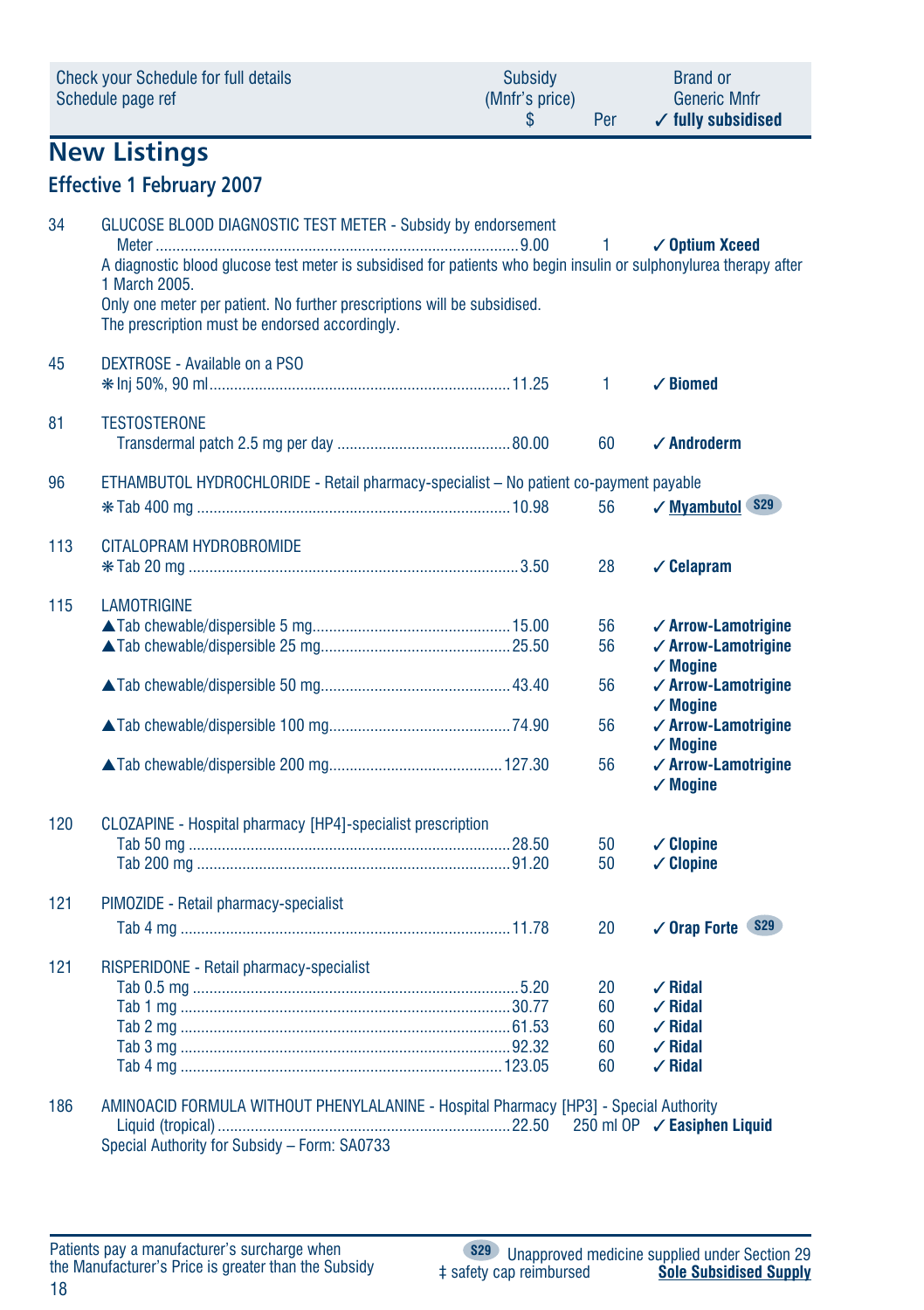|     | <b>Check your Schedule for full details</b><br>Schedule page ref                                                                                                                                                                                                                            | Subsidy<br>(Mnfr's price)<br>\$ | Per               | <b>Brand or</b><br><b>Generic Mnfr</b><br>$\checkmark$ fully subsidised                                           |
|-----|---------------------------------------------------------------------------------------------------------------------------------------------------------------------------------------------------------------------------------------------------------------------------------------------|---------------------------------|-------------------|-------------------------------------------------------------------------------------------------------------------|
|     | New Listings - effective 1 January 2007                                                                                                                                                                                                                                                     |                                 |                   |                                                                                                                   |
| 40  | <b>CALCIUM CARBONATE</b><br>Note: Osteo~500 and Osteo~600 were subsidised from 21 December 2006.                                                                                                                                                                                            |                                 | 100<br>60         | $\sqrt{0}$ steo $\sim$ 500<br>$\checkmark$ Osteo $\sim$ 600                                                       |
| 40  | <b>FERROUS FUMARATE WITH FOLIC ACID</b>                                                                                                                                                                                                                                                     |                                 | 60                | ✓ Ferro-F-Tabs                                                                                                    |
| 45  | <b>DEXTROSE</b>                                                                                                                                                                                                                                                                             |                                 | 5<br>12           | $\checkmark$ Biomed<br>$\checkmark$ Biomed                                                                        |
| 45  | SODIUM BICARBONATE - Not in combination                                                                                                                                                                                                                                                     |                                 | 1<br>1            | $\checkmark$ Biomed<br>$\angle$ Biomed                                                                            |
| 46  | <b>WATER</b><br>a) On a prescription or Practitioner's Supply Order only when on the same form as an injection listed in the<br>Pharmaceutical Schedule requiring a solvent or diluent, or<br>b) On a bulk supply order, or<br>c) When used in the extemporaneous compounding of eye drops. |                                 | 20                | $\checkmark$ Multichem                                                                                            |
| 83  | <b>OESTRADIOL WITH LEVONORGESTREL</b><br>$*$ Tab 2 mg with 75 $\mu$ g levonorgestrel (36) and                                                                                                                                                                                               |                                 | 84                | $\checkmark$ Nuvelle                                                                                              |
| 98  | <b>ACICLOVIR</b>                                                                                                                                                                                                                                                                            |                                 | 100               | √ Apo-Acyclovir                                                                                                   |
| 99  | <b>ACICLOVIR</b>                                                                                                                                                                                                                                                                            |                                 | 100               | √ Apo-Acyclovir                                                                                                   |
| 101 | ABACAVIR SULPHATE WITH LAMIVUDINE - Special Authority - Hospital pharmacy [HP1]<br>Special Authority for Subsidy - Form: SA0779<br>Note: Kivexa counts as two anti-retroviral medications for the purposes of the anti-retroviral Special Authority.                                        |                                 | 30                | $\checkmark$ Kivexa                                                                                               |
| 110 | FENTANYL - Only on a controlled drug form - Special Authority - Retail pharmacy - No patient co-payment<br>payable                                                                                                                                                                          |                                 |                   |                                                                                                                   |
|     | Transdermal patch, matrix 100 µg per hour  171.22<br>Special Authority for Subsidy - Form: SA0743                                                                                                                                                                                           |                                 | 5<br>5<br>5<br>5  | $\sqrt{}$ Durogesic<br>$\checkmark$ Durogesic<br>$\sqrt{\phantom{a}}$ Durogesic<br>$\sqrt{\phantom{a}}$ Durogesic |
| 128 | CARBOPLATIN - PCT only - specialist                                                                                                                                                                                                                                                         |                                 | 1                 | ✓ Carboplatin Ebewe                                                                                               |
| 128 | CISPLATIN - PCT only - specialist                                                                                                                                                                                                                                                           |                                 | $\mathbf{1}$<br>1 | $\checkmark$ Cisplatin Ebewe<br>$\checkmark$ Cisplatin Ebewe                                                      |

Three months supply may be dispensed at one time if endorsed "certified exemption" by the prescriber. ▲ ❋ Three months or six months, as

applicable, dispensed all-at-once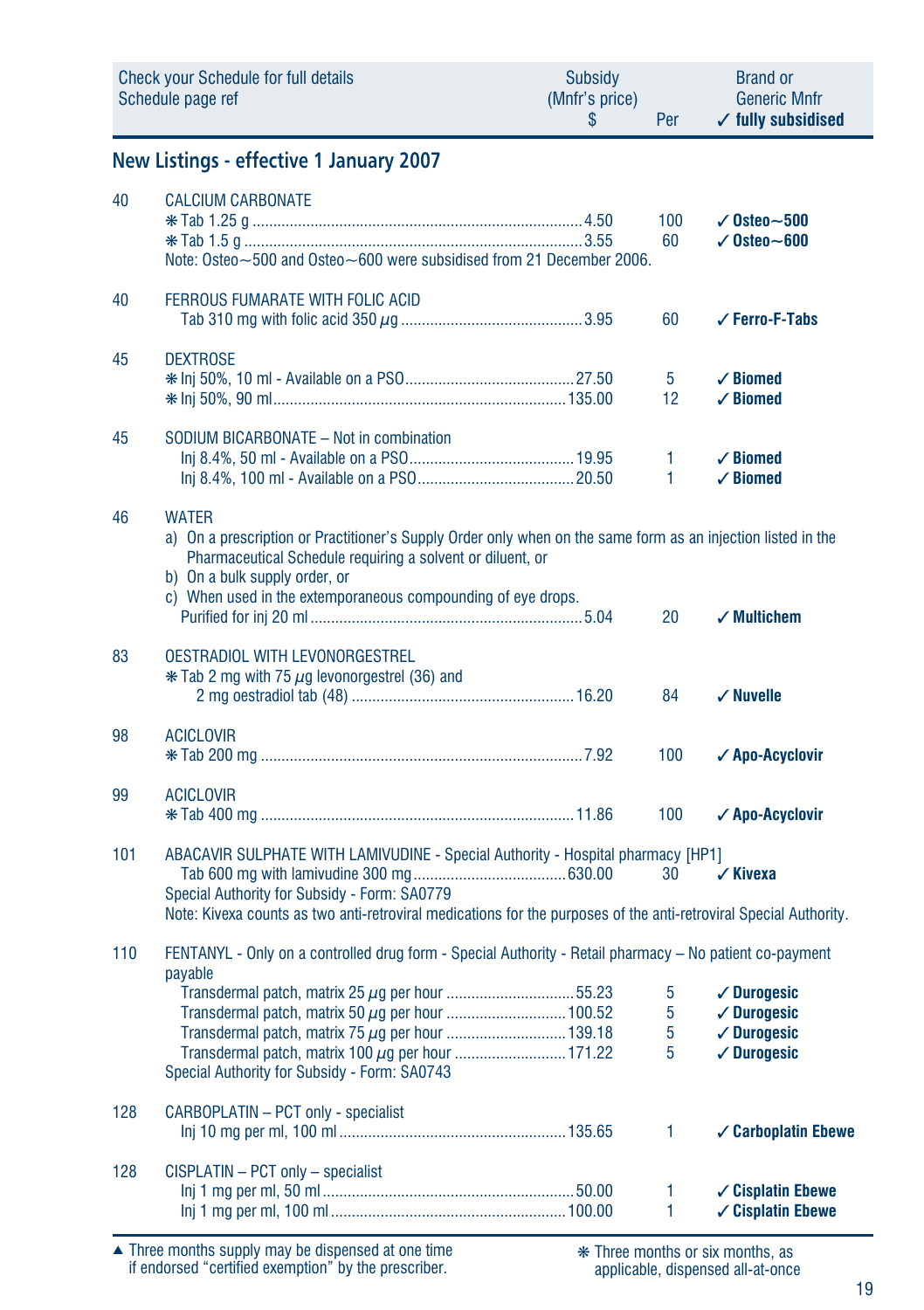|     | <b>Check your Schedule for full details</b><br>Schedule page ref                                                                          | Subsidy<br>(Mnfr's price)<br>\$ | <b>Per</b>                             | <b>Brand or</b><br><b>Generic Mnfr</b><br>$\checkmark$ fully subsidised                                                                  |
|-----|-------------------------------------------------------------------------------------------------------------------------------------------|---------------------------------|----------------------------------------|------------------------------------------------------------------------------------------------------------------------------------------|
|     | New Listings - effective 1 January 2007 (continued)                                                                                       |                                 |                                        |                                                                                                                                          |
| 130 | FLUOROURACIL SODIUM<br>$\ln$ 50 mg per ml, 10 ml – PCT only – specialist 5.50<br>$\ln$ 50 mg per ml, 100 ml – PCT only – specialist 50.00 |                                 | 1.<br>$1 -$<br>$1 - 1$<br>$\mathbf{1}$ | $\checkmark$ Fluorouracil Ebewe<br>$\checkmark$ Fluorouracil Ebewe<br>$\checkmark$ Fluorouracil Ebewe<br>$\checkmark$ Fluorouracil Ebewe |
| 149 | <b>SALMETEROL</b>                                                                                                                         |                                 |                                        |                                                                                                                                          |
| 153 | SODIUM CROMOGLYCATE                                                                                                                       |                                 | 22 ml OP                               | $\sqrt{Rex}$                                                                                                                             |
| 158 | POLYVINYL ALCOHOL                                                                                                                         |                                 | 15 ml OP<br>15 ml OP                   | $\sqrt{V}$ Vistil<br>✓ Vistil Forte                                                                                                      |
| 171 | ORAL SUPPLEMENT 1KCAL/ML - Hospital Pharmacy [HP3] - Special Authority<br>Special Authority for Subsidy - Form: SA0583                    |                                 | 900 g OP                               | ✓ Fortisip Powder                                                                                                                        |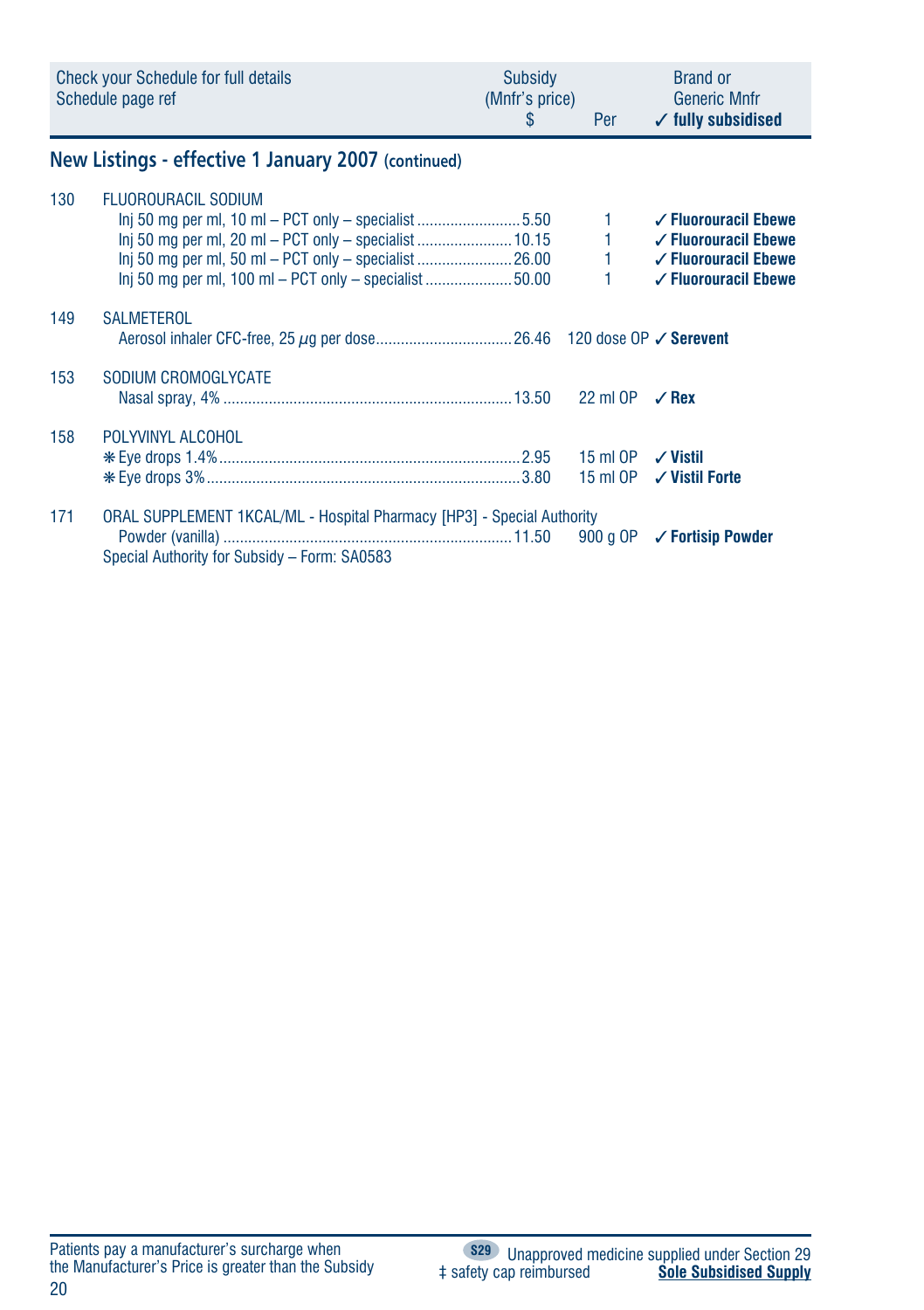| Check your Schedule for full details | Subsidy        | <b>Brand or</b>               |
|--------------------------------------|----------------|-------------------------------|
| Schedule page ref                    | (Mnfr's price) | <b>Generic Mnfr</b>           |
|                                      | Per            | $\checkmark$ fully subsidised |

## **Changes to Restrictions**

### **Effective 1 February 2007**

| 60  | CARVEDILOL - Special Authority - Retail pharmacy                                                                      |         |                  |                            |
|-----|-----------------------------------------------------------------------------------------------------------------------|---------|------------------|----------------------------|
|     |                                                                                                                       |         | 30               | $\checkmark$ Dilatrend     |
|     |                                                                                                                       |         | 30               | $\checkmark$ Dilatrend     |
|     |                                                                                                                       |         | 30               | $\checkmark$ Dilatrend     |
|     | Special Authority for Subsidy - Form: SA0633                                                                          |         |                  |                            |
|     | Initial application only from a general practitioner or relevant specialist. Approvals valid without further renewal- |         |                  |                            |
|     | unless notified for applications meeting the following criteria:                                                      |         |                  |                            |
|     | Both:                                                                                                                 |         |                  |                            |
|     | 1 Patient is already on an ACE inhibitor or Angiotensin II Antagonist; and                                            |         |                  |                            |
|     | 2 Any of the following:                                                                                               |         |                  |                            |
|     | $2.1$ Both:                                                                                                           |         |                  |                            |
|     | 2.1.1 Symptomatic heart failure NYHA functional class II-II; and                                                      |         |                  |                            |
|     | 2.1.2 Patient has been treated with metoprolol and is intolerant to metoprolol or has demonstrated a                  |         |                  |                            |
|     | sub-optimal response to metoprolol; or                                                                                |         |                  |                            |
|     | 2.2 Symptomatic heart failure NYHA functional class II-IV; or                                                         |         |                  |                            |
|     | 2.3 Patient has left ventricular systolic dysfunction with an ejection fraction of less than 35%.                     |         |                  |                            |
|     | Note:                                                                                                                 |         |                  |                            |
|     | Where possible treatment should be initiated by or on the recommendation of a specialist.                             |         |                  |                            |
|     |                                                                                                                       |         |                  |                            |
| 129 | <b>CYTARABINE</b>                                                                                                     |         |                  |                            |
|     | Inj 100 mg per ml, 5 ml $500 \text{ mg}$                                                                              |         |                  |                            |
|     |                                                                                                                       |         | 5                | $\checkmark$ Mayne         |
|     | Inj 100 mg per ml, 10 ml $+$ g                                                                                        |         |                  |                            |
|     |                                                                                                                       |         | 1                | $\sqrt{M}$ ayne            |
| 159 | <b>CHARCOAL</b>                                                                                                       |         |                  |                            |
|     |                                                                                                                       |         |                  |                            |
|     | Note: Because activated charcoal is used in acute poisonings, patient details required under Section 29 of the        |         |                  |                            |
|     | Medicines Act may be retrospectively provided to the supplier.                                                        |         |                  |                            |
|     |                                                                                                                       |         |                  |                            |
| 165 | <b>GLYCEROL - Only in combination</b>                                                                                 |         |                  |                            |
|     |                                                                                                                       |         | $2.000$ ml       | $\checkmark$ MidWest       |
|     |                                                                                                                       |         |                  | $\angle$ PSM               |
|     | (Only in extemporaneously compounded oral liquid preparations methadone mixture, codeine linetus diabetic,            |         |                  |                            |
|     | codeine linctus paediatric or phenobarbitone oral liquid)                                                             |         |                  |                            |
|     |                                                                                                                       |         |                  |                            |
|     | <b>Effective 1 January 2007</b>                                                                                       |         |                  |                            |
|     |                                                                                                                       |         |                  |                            |
| 69  | POVIDONE IODINE                                                                                                       |         |                  |                            |
|     |                                                                                                                       |         | $500 \text{ ml}$ | <b>√Betadine Skin Prep</b> |
|     |                                                                                                                       | (17.39) |                  | Orion                      |
|     | Skin preparation, povidone iodine 10% with 30% alcohol8.13                                                            |         | 500 ml           | ✓ Betadine Skin Prep       |
|     | Skin preparation, povidone iodine 10% with 70% alcohol8.13                                                            |         | 500 ml           |                            |
|     |                                                                                                                       | (17.39) |                  | <b>Orion</b>               |
|     | Note: this is a description change only.                                                                              |         |                  |                            |
| 95  | <b>NYSTATIN</b>                                                                                                       |         |                  |                            |
|     |                                                                                                                       |         | 50               | √ Nilstat S29              |
|     |                                                                                                                       |         |                  |                            |

Three months supply may be dispensed at one time if endorsed "certified exemption" by the prescriber. ▲ ❋ Three months or six months, as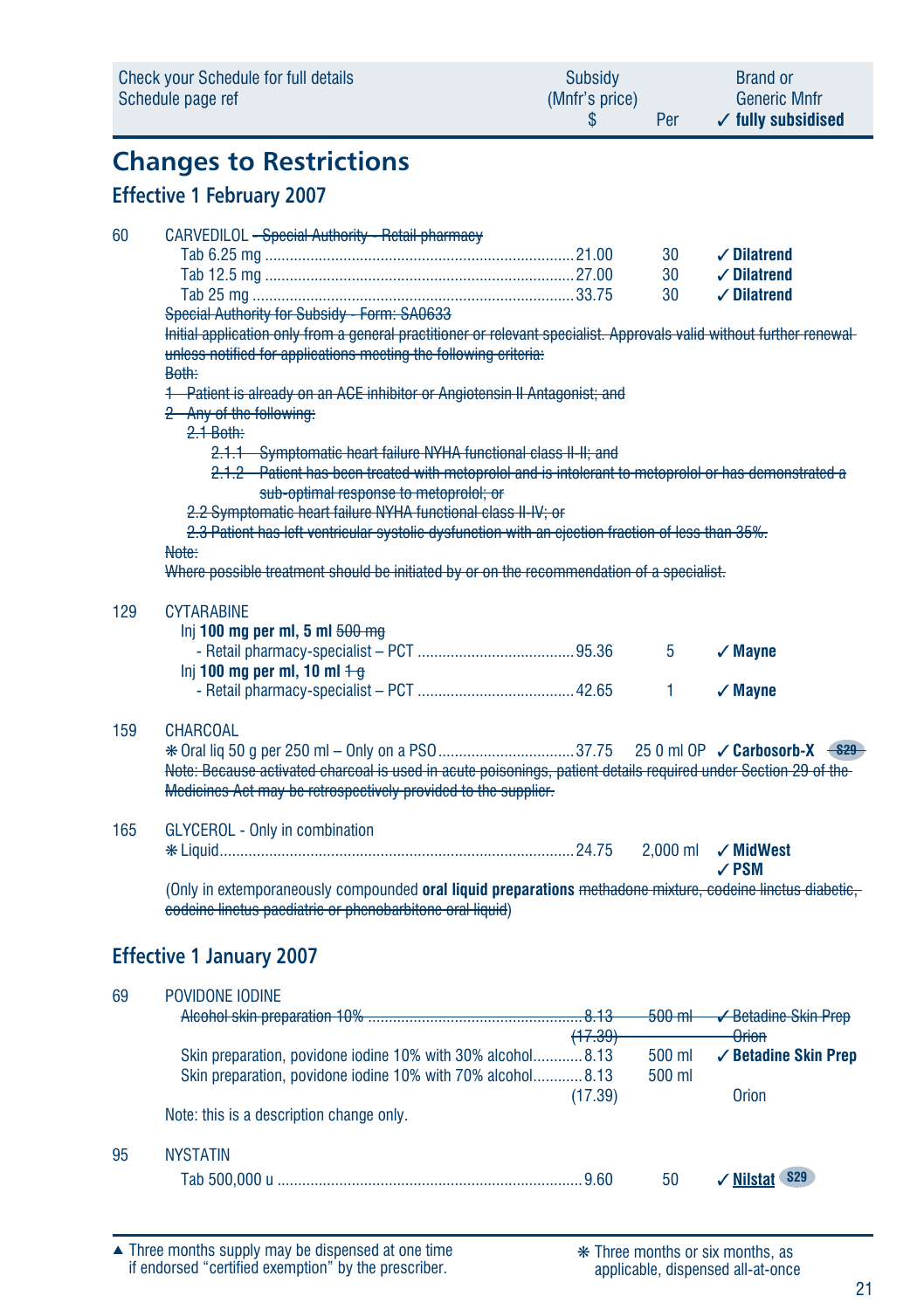|     | Check your Schedule for full details<br>Schedule page ref                                                                 | Subsidy<br>(Mnfr's price)<br>S. | Per | <b>Brand or</b><br><b>Generic Mnfr</b><br>$\checkmark$ fully subsidised |
|-----|---------------------------------------------------------------------------------------------------------------------------|---------------------------------|-----|-------------------------------------------------------------------------|
|     | Changes to Restrictions - effective 1 January 2007 (continued)                                                            |                                 |     |                                                                         |
| 98  | <b>ACICLOVIR</b>                                                                                                          |                                 |     |                                                                         |
|     | Zovirax tab dispersible 200 mg now has Ministerial consent for distribution, so Section 29 criteria no longer<br>applies. |                                 |     | $\sqrt{2}$ ovirax                                                       |
| 122 | TRIFI UOPERAZINE HYDROCHI ORIDE                                                                                           | (10.22)                         | 100 | Stelazi                                                                 |

*continued...*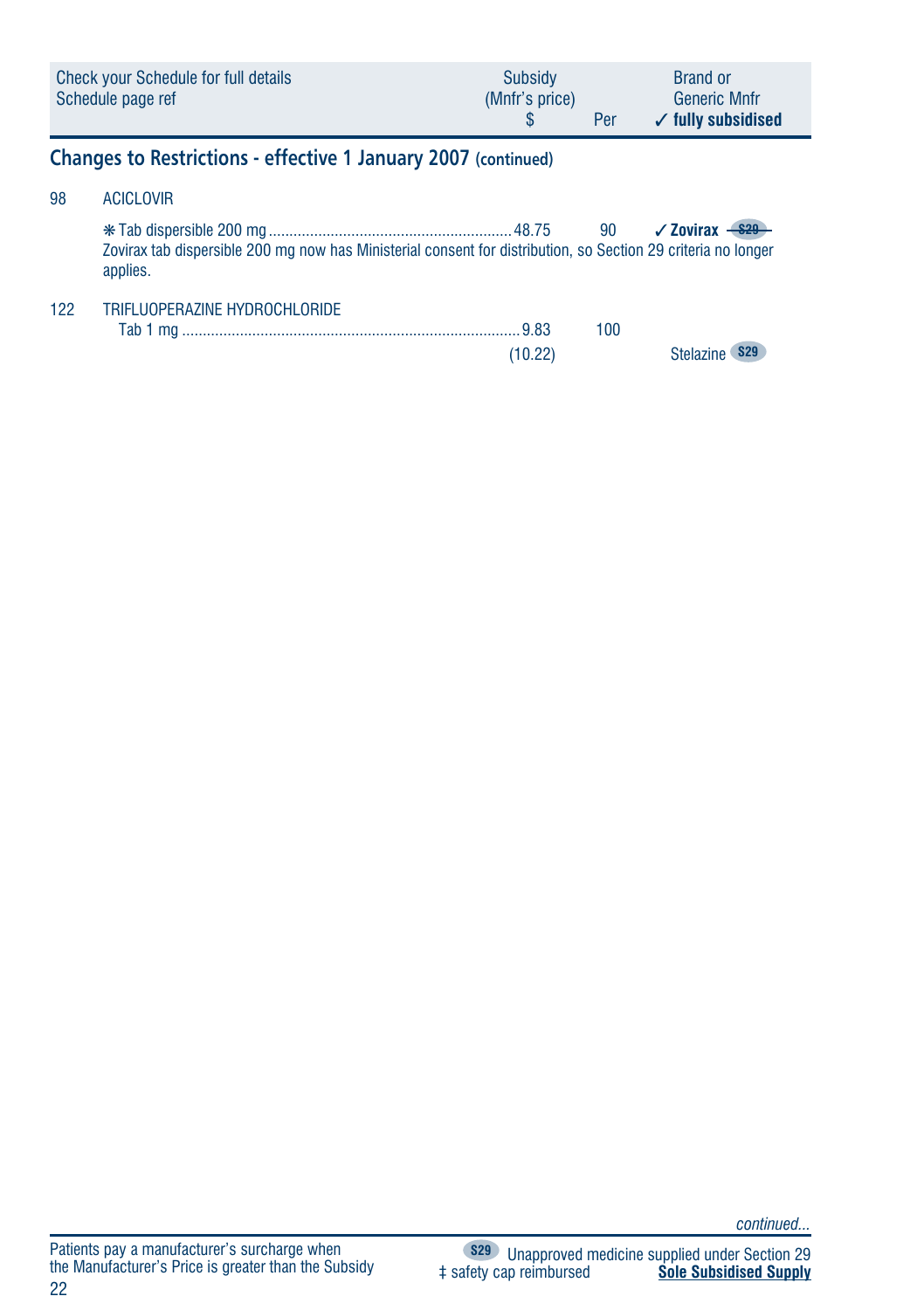|    | Check your Schedule for full details<br>Schedule page ref                                                                                                                                                                                                                                                                                                          | <b>Subsidy</b><br>(Mnfr's price)<br>\$ | Per                  | <b>Brand or</b><br><b>Generic Mnfr</b><br>$\checkmark$ fully subsidised              |
|----|--------------------------------------------------------------------------------------------------------------------------------------------------------------------------------------------------------------------------------------------------------------------------------------------------------------------------------------------------------------------|----------------------------------------|----------------------|--------------------------------------------------------------------------------------|
|    | <b>Changes to Subsidy and Manufacturer's Price</b>                                                                                                                                                                                                                                                                                                                 |                                        |                      |                                                                                      |
|    | <b>Effective 1 February 2007</b>                                                                                                                                                                                                                                                                                                                                   |                                        |                      |                                                                                      |
| 38 | HYDROGEN PEROXIDE (1 subsidy)<br>a) maximum 200 ml per prescription                                                                                                                                                                                                                                                                                                |                                        | $100$ ml             | $\sqrt{PSM}$                                                                         |
| 38 | THYMOL GLYCERIN (1 subsidy)                                                                                                                                                                                                                                                                                                                                        |                                        | 500 ml               | $\sqrt{PSM}$                                                                         |
| 39 | CALCITRIOL - Retail pharmacy-specialist (+ subsidy)                                                                                                                                                                                                                                                                                                                | (52.63)                                | 100                  | Rocaltrol                                                                            |
|    |                                                                                                                                                                                                                                                                                                                                                                    | (87.98)                                | 100                  | Rocaltrol                                                                            |
| 40 | SODIUM FLUORIDE (1 subsidy)                                                                                                                                                                                                                                                                                                                                        |                                        | 100                  | $\sqrt{PSM}$                                                                         |
| 48 | SIMVASTATIN - See Prescribing Guideline (+ subsidy)                                                                                                                                                                                                                                                                                                                |                                        | 30<br>30<br>30<br>30 | $\checkmark$ Lipex<br>$\checkmark$ Lipex<br>$\checkmark$ Lipex<br>$\checkmark$ Lipex |
| 65 | MENTHOL - Only in combination (4 price)<br>a) Only in combination with aqueous cream, 10% urea cream, wool fat with mineral oil lotion, 1%<br>hydrocortisone with wool fat and mineral oil lotion, and glycerol, paraffin and cetyl alcohol lotion.                                                                                                                |                                        | 25 <sub>q</sub>      | $\sqrt{PSM}$                                                                         |
| 68 | CETOMACROGOL (1 subsidy)                                                                                                                                                                                                                                                                                                                                           |                                        | 500q                 | $\sqrt{PSM}$                                                                         |
| 69 | GAMMA BENZENE HEXACHLORIDE (1 subsidy)                                                                                                                                                                                                                                                                                                                             |                                        | 50 g OP              | $\checkmark$ Benhex                                                                  |
| 70 | COAL TAR - Only in combination (1 subsidy)<br>a) Up to 10%:<br>b) Only in combination with a dermatological base or proprietary Topical Corticosteroid - Plain; (refer page 160)<br>c) With or without other dermatological galenicals.                                                                                                                            |                                        | 500 ml               | $\sqrt{PSM}$                                                                         |
| 70 | SALICYLIC ACID - Only in combination (1 subsidy)<br>a) Only in combination with a dermatological base or proprietary Topical Corticosteroid - Plain or collodian<br>flexible; (refer page 160)<br>b) With or without other dermatological galenicals.<br>c) Maximum 20 q or 20 ml per prescription when prescribed with white soft paraffin or collodian flexible. |                                        | 250 <sub>a</sub>     | $\sqrt{PSM}$                                                                         |
| 92 | AMOXYCILLIN (+ subsidy)<br>Grans for oral liq 125 mg per 5 ml - Available on a PSO  1.00<br>Grans for oral liq 250 mg per 5 ml - Available on a PSO  1.27                                                                                                                                                                                                          | (1.08)                                 | $100$ ml<br>$100$ ml | <b>Ospamox</b>                                                                       |
|    |                                                                                                                                                                                                                                                                                                                                                                    | (1.38)                                 |                      | <b>Ospamox</b>                                                                       |

Three months supply may be dispensed at one time if endorsed "certified exemption" by the prescriber. ▲ ❋ Three months or six months, as

applicable, dispensed all-at-once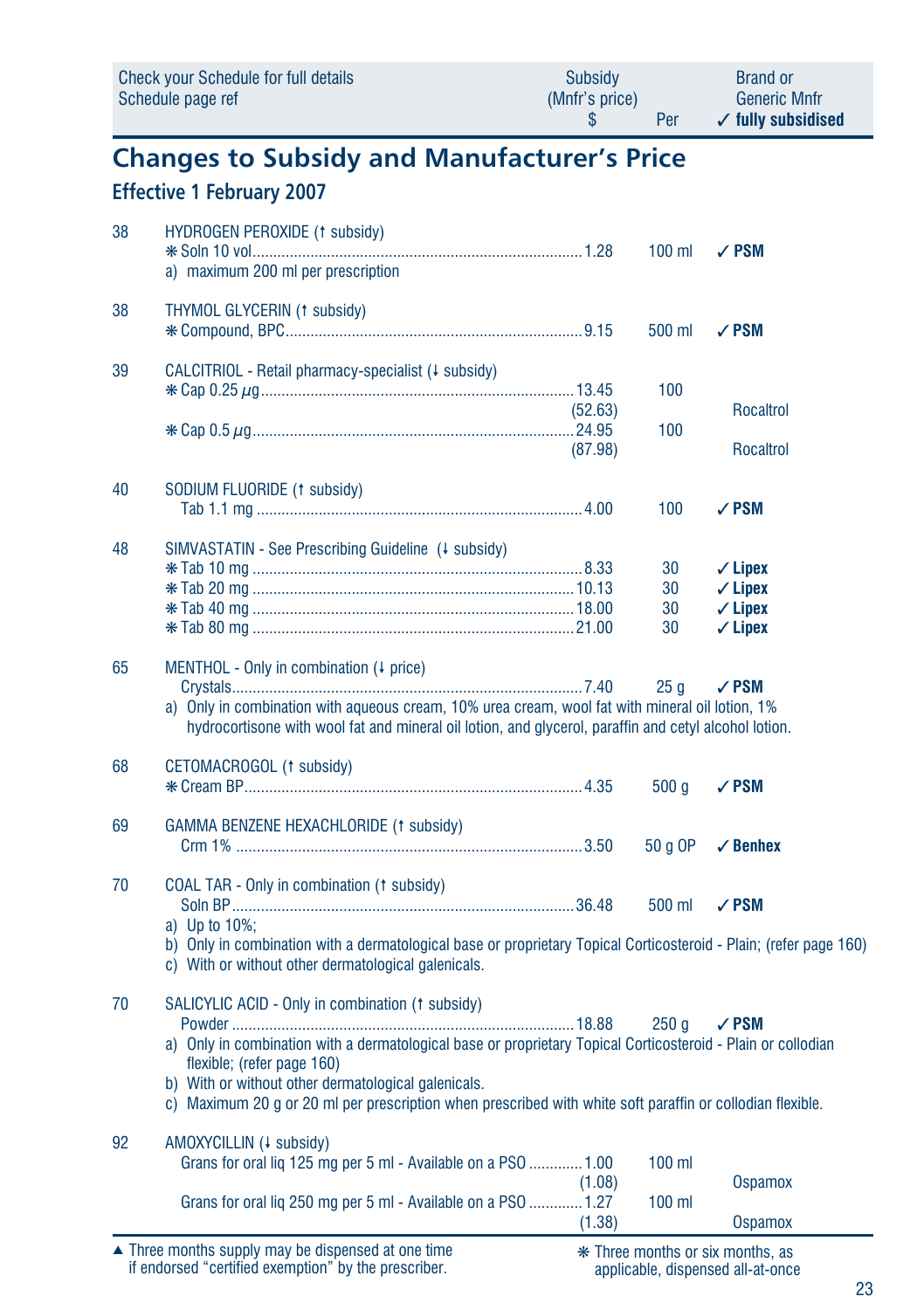| Check your Schedule for full details | Subsidy        | <b>Brand or</b>               |
|--------------------------------------|----------------|-------------------------------|
| Schedule page ref                    | (Mnfr's price) | <b>Generic Mnfr</b>           |
|                                      | Per            | $\checkmark$ fully subsidised |

**Changes to Subsidy and Manufacturer's Price - effective 1 February 2007 (continued)**

| 95  | METRONIDAZOLE (1 subsidy)                                                                                                                                                                                                                                                    | $100$ ml    | $\checkmark$ Flagyl - S                                  |
|-----|------------------------------------------------------------------------------------------------------------------------------------------------------------------------------------------------------------------------------------------------------------------------------|-------------|----------------------------------------------------------|
| 96  | ISONIAZID - Retail pharmacy-specialist - No patient co-payment payable (4 subsidy)                                                                                                                                                                                           | 100         | $\sqrt{PSM}$                                             |
| 106 | PENICILLAMINE - Retail pharmacy-specialist († subsidy)                                                                                                                                                                                                                       | 100<br>100  | $\checkmark$ D-Penamine<br>$\checkmark$ D-Penamine       |
| 112 | DOTHIEPIN HYDROCHLORIDE (1 subsidy)                                                                                                                                                                                                                                          | 100         | $\sqrt{\phantom{a}}$ Dopress                             |
| 117 | CYCLIZINE HYDROCHLORIDE - Special Authority available - Retail pharmacy (4 alternate subsidy)<br>(4.20)<br>Special Authority for Manufacturers Price - Form: SA0178<br>Note: The alternate subsidy by Special Authority for Marzine tab 50 mg will be \$1.99 per 10 tablets. | 10          | <b>Marzine</b>                                           |
| 126 | DEXAMPHETAMINE SULPHATE (4 subsidy)<br>a) Special Authority - Retail pharmacy<br>b) Controlled Drug Form<br>Special Authority for Subsidy - Form: SA0696                                                                                                                     | 100         | $\sqrt{PSM}$                                             |
| 128 | CISPLATIN - PCT only - specialist (+ subsidy)                                                                                                                                                                                                                                | 1<br>1      | $\sqrt{M}$ ayne<br>$\sqrt{M}$ ayne                       |
| 129 | CYTARABINE (+ subsidy)<br>Inj 100 mg per ml, 5 ml - Retail pharmacy-specialist - PCT  95.36<br>Inj 100 mg per ml, 10 ml - Retail pharmacy-specialist - PCT  42.65<br>Inj 100 mg per ml, 20 ml - PCT only - specialist34.47                                                   | 5<br>1<br>1 | $\sqrt{M}$ ayne<br>$\checkmark$ Mayne<br>$\sqrt{M}$ ayne |
| 132 | ETOPOSIDE (4 subsidy)<br>Inj 20 mg per ml, 5 ml - Hospital pharmacy [HP1]                                                                                                                                                                                                    | 1           | $\sqrt{M}$ ayne                                          |
| 142 | INTERFERON BETA-1-BETA - Access by application (1 subsidy)                                                                                                                                                                                                                   | 15          | $\checkmark$ Betaferon                                   |
| 159 | NALOXONE HYDROCHLORIDE - Only on a PSO (1 subsidy)                                                                                                                                                                                                                           | 5           | $\sqrt{M}$ ayne                                          |
| 165 | CHLOROFORM - Only in combination (1 subsidy)<br>(Only in aspirin and chloroform application)                                                                                                                                                                                 | 500 ml      | $\sqrt{PSM}$                                             |
| 165 |                                                                                                                                                                                                                                                                              | $100$ ml    | $\sqrt{PSM}$                                             |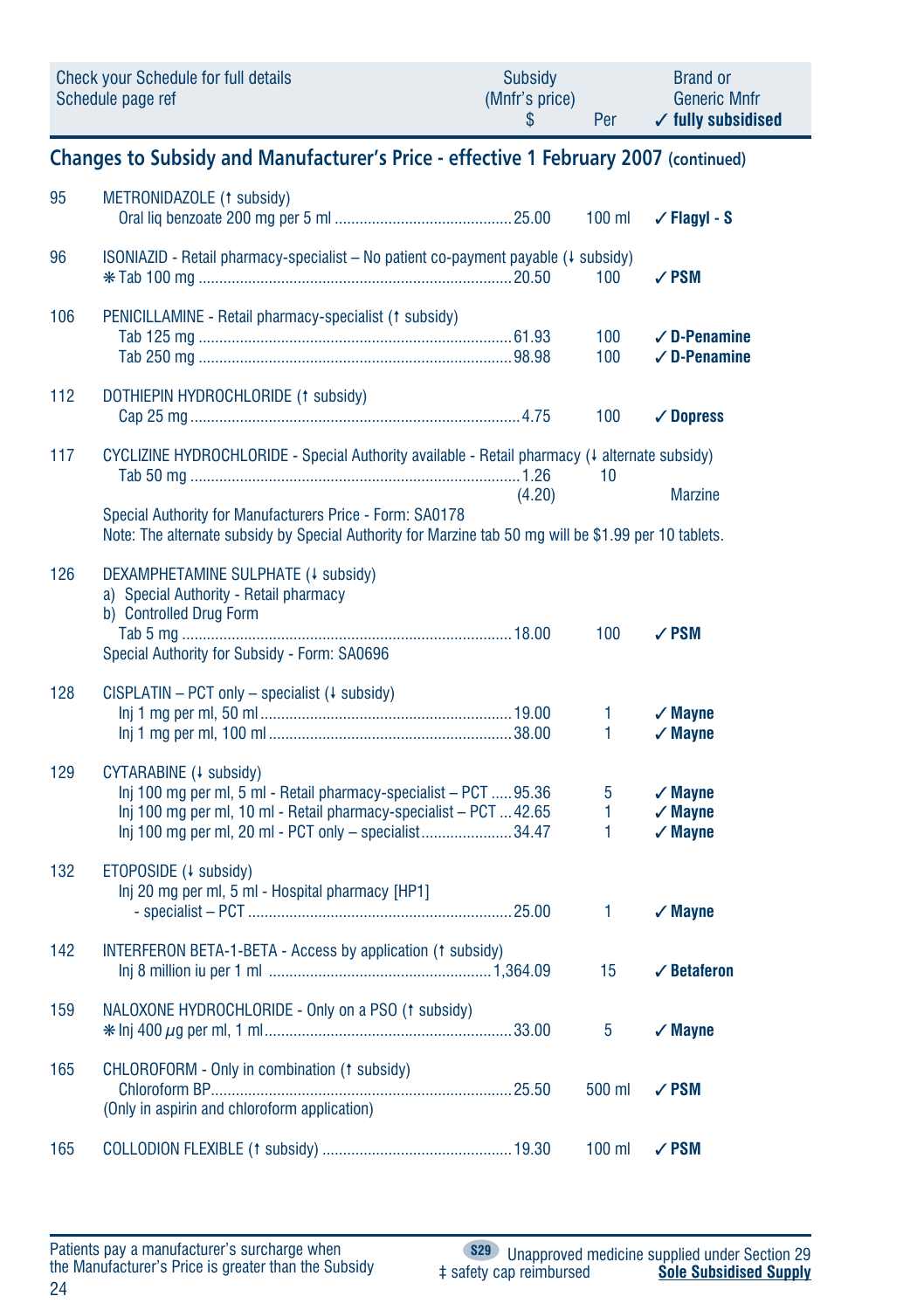|     | Check your Schedule for full details<br>Schedule page ref                                       | <b>Subsidy</b><br>(Mnfr's price)<br>S | Per        | <b>Brand or</b><br><b>Generic Mnfr</b><br>$\checkmark$ fully subsidised |
|-----|-------------------------------------------------------------------------------------------------|---------------------------------------|------------|-------------------------------------------------------------------------|
|     | Changes to Subsidy and Manufacturer's Price - effective 1 February 2007 (continued)             |                                       |            |                                                                         |
| 165 | GLYCEROL - Only in combination (4 price)                                                        |                                       | $2,000$ ml | $\sqrt{PSM}$                                                            |
|     | (Only in extemporaneously compounded oral liquid preparations)                                  |                                       |            |                                                                         |
| 165 | (Only in extemporaneously compounded methylhydroxybenzoate 10% solution)                        |                                       | 500 ml     | $\sqrt{PSM}$                                                            |
|     | <b>Effective 1 January 2007</b>                                                                 |                                       |            |                                                                         |
| 31  | INSULIN ASPART (+ subsidy)                                                                      |                                       |            |                                                                         |
|     |                                                                                                 |                                       | 5          | ✓ NovoRapid Penfill                                                     |
|     |                                                                                                 |                                       | 1          | √ NovoRapid                                                             |
| 36  | MUCILAGINOUS LAXATIVES WITH STIMULANTS (1 price)                                                |                                       |            |                                                                         |
|     |                                                                                                 |                                       | 250 g OP   |                                                                         |
|     |                                                                                                 | (12.00)                               |            | Granocol                                                                |
| 45  | DEXTROSE (1 subsidy)                                                                            |                                       |            |                                                                         |
|     |                                                                                                 |                                       | 5          | $\sqrt{M}$ ayne                                                         |
| 66  | BETAMETHASONE DIPROPIONATE (1 price)                                                            |                                       |            |                                                                         |
|     |                                                                                                 |                                       | 15 $g$ OP  |                                                                         |
|     |                                                                                                 | (6.91)                                |            | <b>Diprosone</b>                                                        |
|     |                                                                                                 |                                       | 30 g OP    |                                                                         |
|     |                                                                                                 | (13.83)                               | 30 g OP    | Diprosone OV                                                            |
|     |                                                                                                 | (13.83)                               |            | Diprosone OV                                                            |
|     |                                                                                                 |                                       |            |                                                                         |
| 71  | PODOPHYLOTOXIN (1 price)                                                                        |                                       |            |                                                                         |
|     |                                                                                                 | (38.00)                               | 3.5 ml OP  | Condyline                                                               |
|     | a) Only on a prescription;                                                                      |                                       |            |                                                                         |
|     | b) Maximum 3.5 ml per prescription.                                                             |                                       |            |                                                                         |
|     |                                                                                                 |                                       |            |                                                                         |
| 76  | OXYTOCIN - Available on a PSO (1 subsidy)                                                       |                                       | 5          | $\checkmark$ Syntocinon                                                 |
|     |                                                                                                 |                                       | 5          | $\checkmark$ Syntocinon                                                 |
|     |                                                                                                 |                                       |            |                                                                         |
| 82  | <b>OESTRADIOL</b> († price)                                                                     |                                       |            |                                                                         |
|     | $*$ TDDS 3.9 mg per day (releases 50 $\mu$ g of oestradiol per day)4.12                         | (14.50)                               | 4          | Climara 50                                                              |
|     | a) Only on a prescription;                                                                      |                                       |            |                                                                         |
|     | b) No more than 1 patch per week;                                                               |                                       |            |                                                                         |
|     | c) Higher subsidy of \$13.18 per 4 with Special Authority.                                      |                                       |            |                                                                         |
| 82  | <b>OESTRADIOL</b> († price)                                                                     |                                       |            |                                                                         |
|     | $*$ TDDS 7.8 mg per day (releases 100 $\mu$ g of oestradiol per day)7.05                        |                                       | 4          |                                                                         |
|     |                                                                                                 | (17.75)                               |            | Climara 100                                                             |
|     | a) Only on a prescription;                                                                      |                                       |            |                                                                         |
|     | b) No more than 1 patch per week;<br>c) Higher subsidy of \$16.14 per 4 with Special Authority. |                                       |            |                                                                         |
|     |                                                                                                 |                                       |            |                                                                         |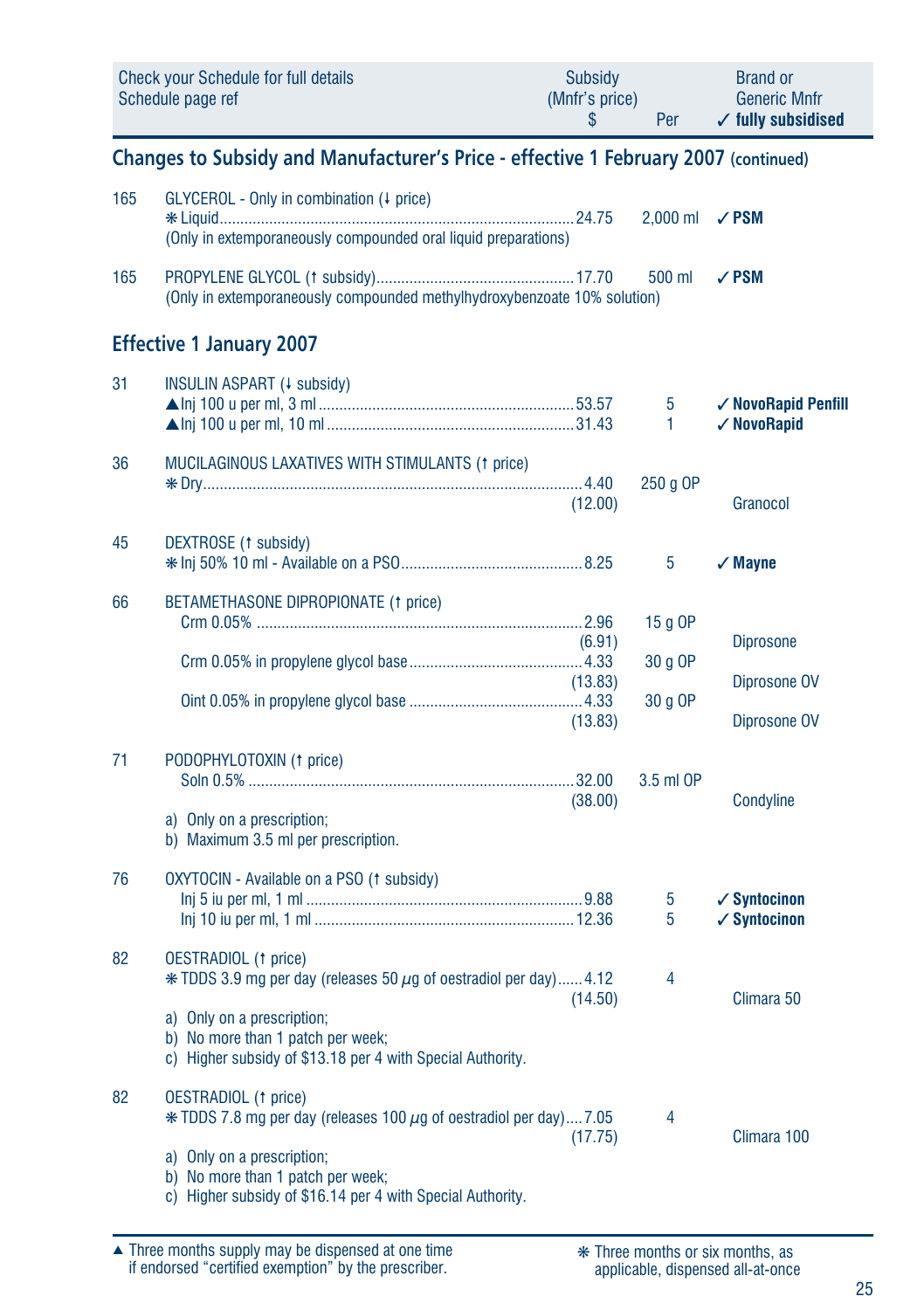|                                                                                    | Check your Schedule for full details<br>Schedule page ref                                                                                                      | Subsidy<br>(Mnfr's price)<br>\$ | Per             | <b>Brand or</b><br><b>Generic Mnfr</b><br>$\checkmark$ fully subsidised |  |
|------------------------------------------------------------------------------------|----------------------------------------------------------------------------------------------------------------------------------------------------------------|---------------------------------|-----------------|-------------------------------------------------------------------------|--|
| Changes to Subsidy and Manufacturer's Price - effective 1 January 2007 (continued) |                                                                                                                                                                |                                 |                 |                                                                         |  |
| 104                                                                                | DICLOFENAC SODIUM - Special Authority available - Retail pharmacy († price)                                                                                    | (8.00)                          | 20              | <b>Voltaren D</b>                                                       |  |
| 117                                                                                | CYCLIZINE HYDROCHLORIDE - Special Authority available - Retail pharmacy (1 price)                                                                              | (4.20)                          | 10              | <b>Marzine</b>                                                          |  |
| 126                                                                                | METHYLPHENIDATE HYDROCHLORIDE (+ subsidy)<br>a) Special Authority - Retail pharmacy<br>b) Controlled Drug Form<br>Special Authority for Subsidy - Form: SA0696 |                                 | 100             | $\sqrt{ }$ Ritalin SR                                                   |  |
| 128                                                                                | $CISPLATIN - PCT only - specialist (l-subsidy)$                                                                                                                |                                 | 1 <sub>mq</sub> | $\checkmark$ Baxter                                                     |  |
| 159                                                                                | CHARCOAL (1 subsidy)                                                                                                                                           |                                 |                 | 250 ml OP <b>√ Carbosorb-X</b> (\$29)                                   |  |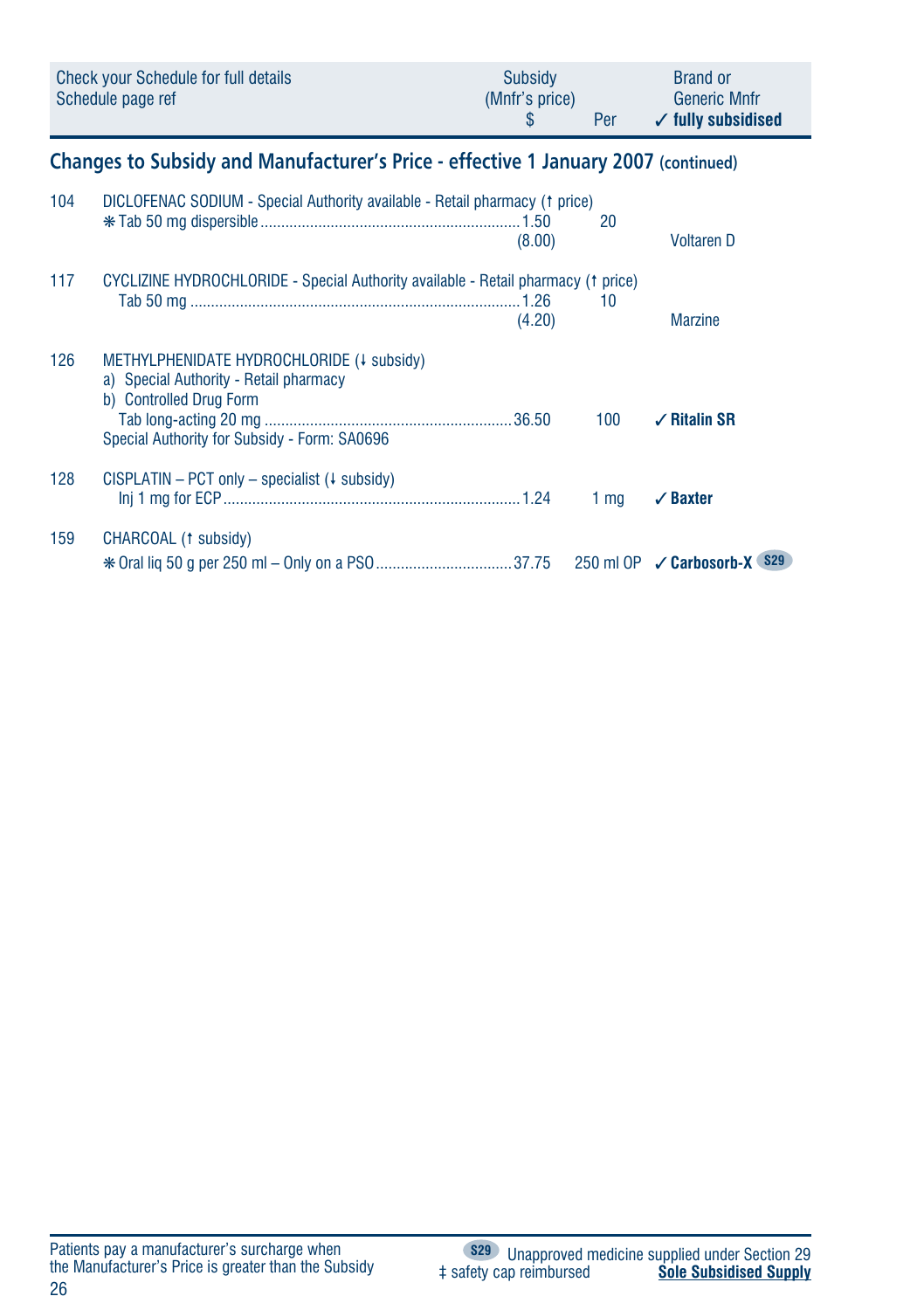| Check your Schedule for full details | Subsidy        | <b>Brand or</b>               |
|--------------------------------------|----------------|-------------------------------|
| Schedule page ref                    | (Mnfr's price) | <b>Generic Mnfr</b>           |
|                                      | Per            | $\checkmark$ fully subsidised |

### **Changes to Brand Name Effective 1 February 2007**

#### 95 COLISTIN SULPHOMETHATE a) Hospital pharmacy [HP3]-specialist b) Subsidy by endorsement Only if prescribed for a dialysis or cystic fibrosis patient and the prescription is endorsed accordingly. Inj 150 mg ..............................................................................49.54 1 ✓ **Colistin-Link** Colymycin-M

## **Changes to Sole Subsidised Supply**

#### **Effective 1 February 2007**

For the list of new Sole Subsidised Supply products effective 1 February 2007 refer to the bold entries in the cumulative Sole Subsidised Supply table pages 9-17.

## **Changes to PSO**

#### **Effective 1 February 2007**

| 191 | <b>Blood and Blood Forming Organs</b><br><b>Dextrose</b>    | Inj 50%, 90 ml                      | 5      |
|-----|-------------------------------------------------------------|-------------------------------------|--------|
|     | <b>Effective 1 January 2007</b>                             |                                     |        |
| 191 | <b>Blood and Blood Forming Organs</b><br>Sodium bicarbonate | Inj 8.4%, 50 ml<br>Inj 8.4%, 100 ml | 5<br>5 |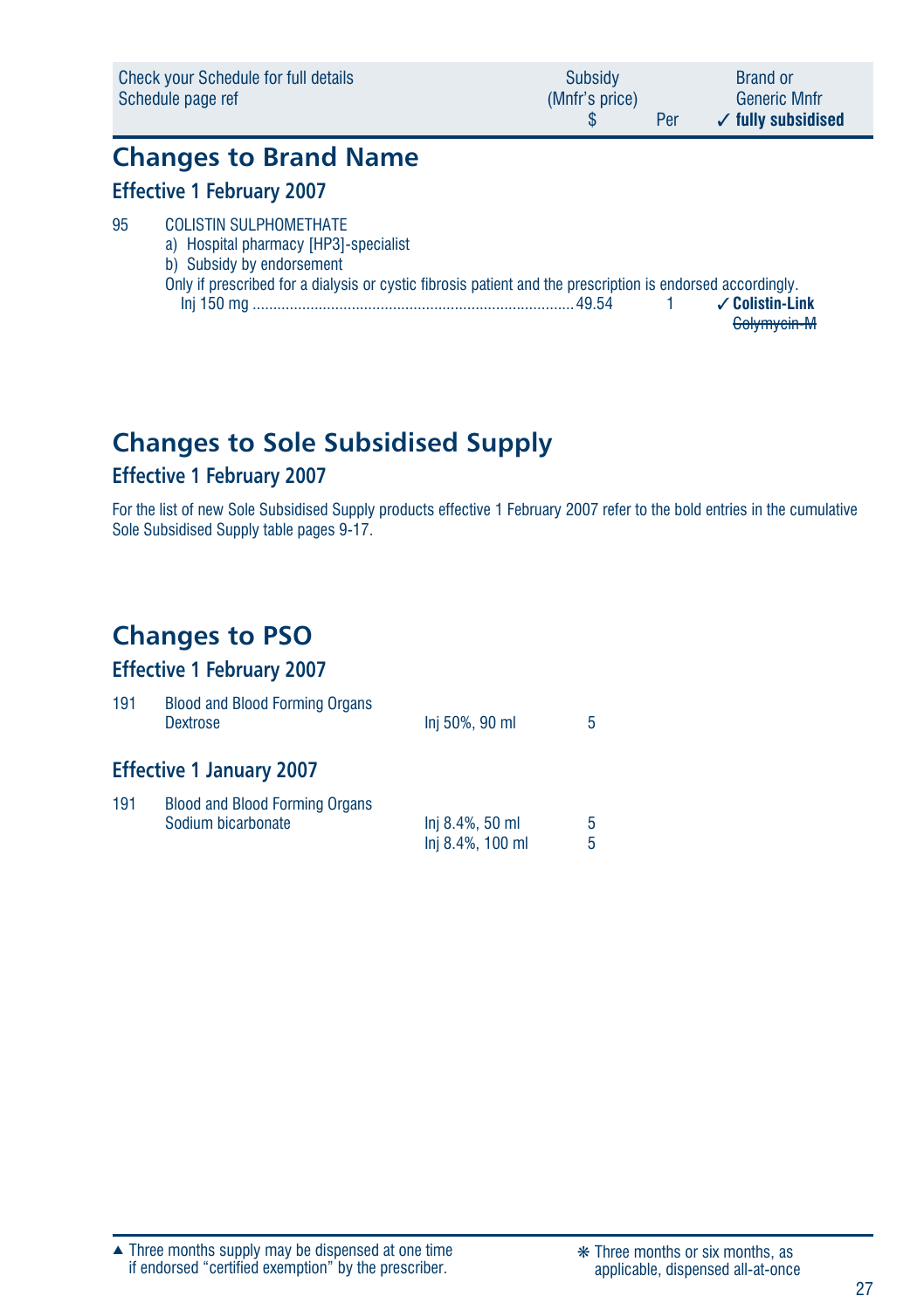|     | Check your Schedule for full details<br>Schedule page ref                                                                                                                                                                                                                                       | Subsidy<br>(Mnfr's price)<br>\$       | Per                    | <b>Brand or</b><br><b>Generic Mnfr</b><br>$\checkmark$ fully subsidised        |
|-----|-------------------------------------------------------------------------------------------------------------------------------------------------------------------------------------------------------------------------------------------------------------------------------------------------|---------------------------------------|------------------------|--------------------------------------------------------------------------------|
|     | <b>Delisted Items</b>                                                                                                                                                                                                                                                                           |                                       |                        |                                                                                |
|     | <b>Effective 1 February 2007</b>                                                                                                                                                                                                                                                                |                                       |                        |                                                                                |
| 26  | <b>POLYSILOXANE</b><br>* Tab aluminium hydroxide 250 mg with magnesium<br>trisil 120 mg, magnesium hydroxide 120 mg and                                                                                                                                                                         | (18.70)                               | 500                    | Gastrogel                                                                      |
| 30  | <b>INSULIN ISOPHANE</b>                                                                                                                                                                                                                                                                         |                                       | 5<br>10 ml OP          | $\checkmark$ Humulin N<br>$\checkmark$ Humulin N                               |
| 30  | INSULIN ISOPHANE WITH INSULIN NEUTRAL<br>$\triangle$ Inj human with neutral insulin 100 u per ml, 3 ml 42.66                                                                                                                                                                                    |                                       | 5<br>10 ml OP          | $\checkmark$ Humulin 70/30<br>$\checkmark$ Humulin 70/30                       |
| 36  | DANTHRON WITH POLOXAMER - Only on a prescription<br>Note: Danthron with poloxamer is only approved for the prevention or treatment of constipation in the terminally<br>ill. Studies in rats have associated use of danthron with tumours.<br>Oral lig 25 mg with poloxamer 200 mg per 5 ml4.00 |                                       | 300 ml                 | $\sqrt{\ }$ Codalax                                                            |
| 38  | <b>ASCORBIC ACID</b><br>a) No more than 100 mg per dose<br>b) Only on a prescription                                                                                                                                                                                                            | (17.25)<br>2.60                       | 300 ml<br>500<br>100   | ✔ Codalax Forte<br>Alpha Ascorbic Acid                                         |
| 48  |                                                                                                                                                                                                                                                                                                 | (3.45)                                |                        | Apo-Ascorbic Acid                                                              |
| 65  | <b>SIMVASTATIN - See Prescribing Guideline</b><br><b>CALAMINE</b><br>a) Not in combination; and<br>b) Only on a prescription.                                                                                                                                                                   |                                       | 30<br>500 <sub>g</sub> | $\sqrt{20}$ cor                                                                |
| 95  | <b>TINIDAZOLE</b>                                                                                                                                                                                                                                                                               | (21.75)                               | 40                     | <b>PSM</b><br>$\sqrt{}$ Dyzole                                                 |
| 122 | <b>FLUPHENAZINE DECANOATE - Retail pharmacy-specialist</b>                                                                                                                                                                                                                                      |                                       | 5                      | $\sqrt{M}$ Mayne                                                               |
| 157 | DIPIVEFRIN HYDROCHLORIDE - Retail pharmacy-specialist                                                                                                                                                                                                                                           |                                       | 10 ml OP               | $\sqrt{\frac{1}{1}}$ Propine                                                   |
|     | <b>Effective 1 January 2007</b>                                                                                                                                                                                                                                                                 |                                       |                        |                                                                                |
| 28  | DICYCLOMINE HYDROCHLORIDE                                                                                                                                                                                                                                                                       |                                       | 100                    | $\sqrt{}$ Merbentyl                                                            |
| 28  | Patients pay a manufacturer's surcharge when<br>the Manufacturer's Price is greater than the Subsidy                                                                                                                                                                                            | <b>S29</b><br># safety cap reimbursed |                        | Unapproved medicine supplied under Section 29<br><b>Sole Subsidised Supply</b> |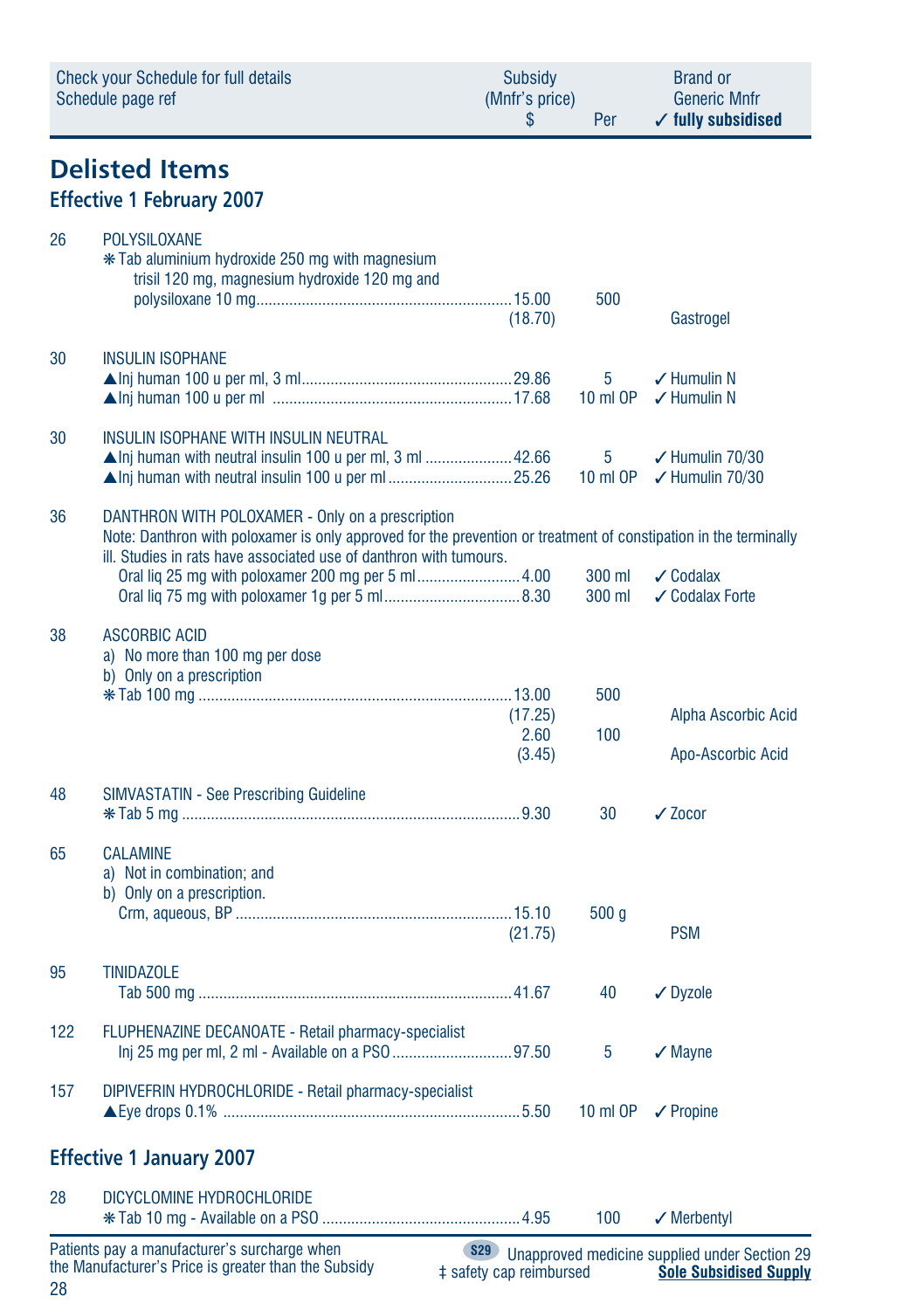| <b>Check your Schedule for full details</b><br>Schedule page ref |                                                                                                                                                                                                                                                                                                    | <b>Subsidy</b><br>(Mnfr's price)<br>\$ | Per          | <b>Brand or</b><br><b>Generic Mnfr</b><br>$\checkmark$ fully subsidised |
|------------------------------------------------------------------|----------------------------------------------------------------------------------------------------------------------------------------------------------------------------------------------------------------------------------------------------------------------------------------------------|----------------------------------------|--------------|-------------------------------------------------------------------------|
|                                                                  | Delisted Items - effective 1 January 2007 (continued)                                                                                                                                                                                                                                              |                                        |              |                                                                         |
| 34                                                               | <b>INSULIN SYRINGES, disposable with attached needle</b><br>Maximum of 100 dev per prescription.                                                                                                                                                                                                   |                                        | 100          | ✔ B-D Ultra Fine II                                                     |
|                                                                  |                                                                                                                                                                                                                                                                                                    | 1.59                                   | 10           |                                                                         |
|                                                                  |                                                                                                                                                                                                                                                                                                    | (1.99)<br>1.59                         | 100<br>10    | <b>B-D Ultra Fine II</b><br>✓ B-D Ultra Fine II                         |
|                                                                  |                                                                                                                                                                                                                                                                                                    | (1.99)<br>1.59                         | 100<br>10    | <b>B-D Ultra Fine II</b><br>✔ B-D Ultra Fine II                         |
|                                                                  |                                                                                                                                                                                                                                                                                                    | (1.99)                                 |              | <b>B-D Ultra Fine II</b>                                                |
| 40                                                               | CALCIUM LACTATE-GLUCONATE                                                                                                                                                                                                                                                                          | 2.49                                   | 30<br>10     | ✓ Calcium-Sandoz 1000                                                   |
|                                                                  |                                                                                                                                                                                                                                                                                                    | (3.51)                                 |              | Calcium-Sandoz 1000                                                     |
| 75                                                               | ETHINYLOESTRADIOL WITH NORETHISTERONE<br>$*$ Tab ethinyloestradiol 35 $\mu$ q with norethisterone 500 $\mu$ q (7)<br>and tab ethinyloestradiol 35 $\mu$ g with norethisterone 1 mg (9)<br>and tab ethinyloestradiol 35 $\mu$ g with norethisterone                                                 |                                        |              |                                                                         |
|                                                                  |                                                                                                                                                                                                                                                                                                    | (13.80)                                | 84           | Synphasic 28                                                            |
|                                                                  | a) Available on a PSO<br>b) Higher subsidy of \$13.80 per 84 with Special Authority                                                                                                                                                                                                                |                                        |              |                                                                         |
| 81                                                               | CYPROTERONE ACETATE - Hospital pharmacy [HP3]-specialist                                                                                                                                                                                                                                           |                                        | 50           | ✔ Pacific Cyproterone                                                   |
| 91                                                               | <b>CEFTRIAXONE SODIUM</b><br>a) Hospital pharmacy [HP3]<br>b) Subsidy by endorsement<br>c) Available on a PSO                                                                                                                                                                                      |                                        |              |                                                                         |
|                                                                  | Subsidised only if prescribed for a dialysis or cystic fibrosis patient, or the treatment of confirmed ciprofloxacin-<br>resistant gonorrhoea, or the treatment of suspected meningitis in patients who have a known allergy to penicillin<br>and the prescription or PSO is endorsed accordingly. |                                        |              |                                                                         |
|                                                                  |                                                                                                                                                                                                                                                                                                    | (7.00)                                 | 1            | Rocephin                                                                |
|                                                                  |                                                                                                                                                                                                                                                                                                    | (9.00)                                 | 1            | Rocephin                                                                |
| 92                                                               | <b>AMOXYCILLIN</b>                                                                                                                                                                                                                                                                                 |                                        | 30 ml OP     | ✔ Ospamox Paediatric<br><b>Drops</b>                                    |
| 129                                                              | <b>CALCIUM FOLINATE</b><br>Inj 15 mg - Hospital pharmacy [HP1] - specialist - PCT 57.20                                                                                                                                                                                                            |                                        | 5            | ✓ Leucovorin Calcium                                                    |
| 132                                                              | DOXORUBICIN - PCT only - specialist                                                                                                                                                                                                                                                                |                                        | $\mathbf{1}$ | $\sqrt{}$ Mayne                                                         |

Three months supply may be dispensed at one time if endorsed "certified exemption" by the prescriber. ▲ ❋ Three months or six months, as

applicable, dispensed all-at-once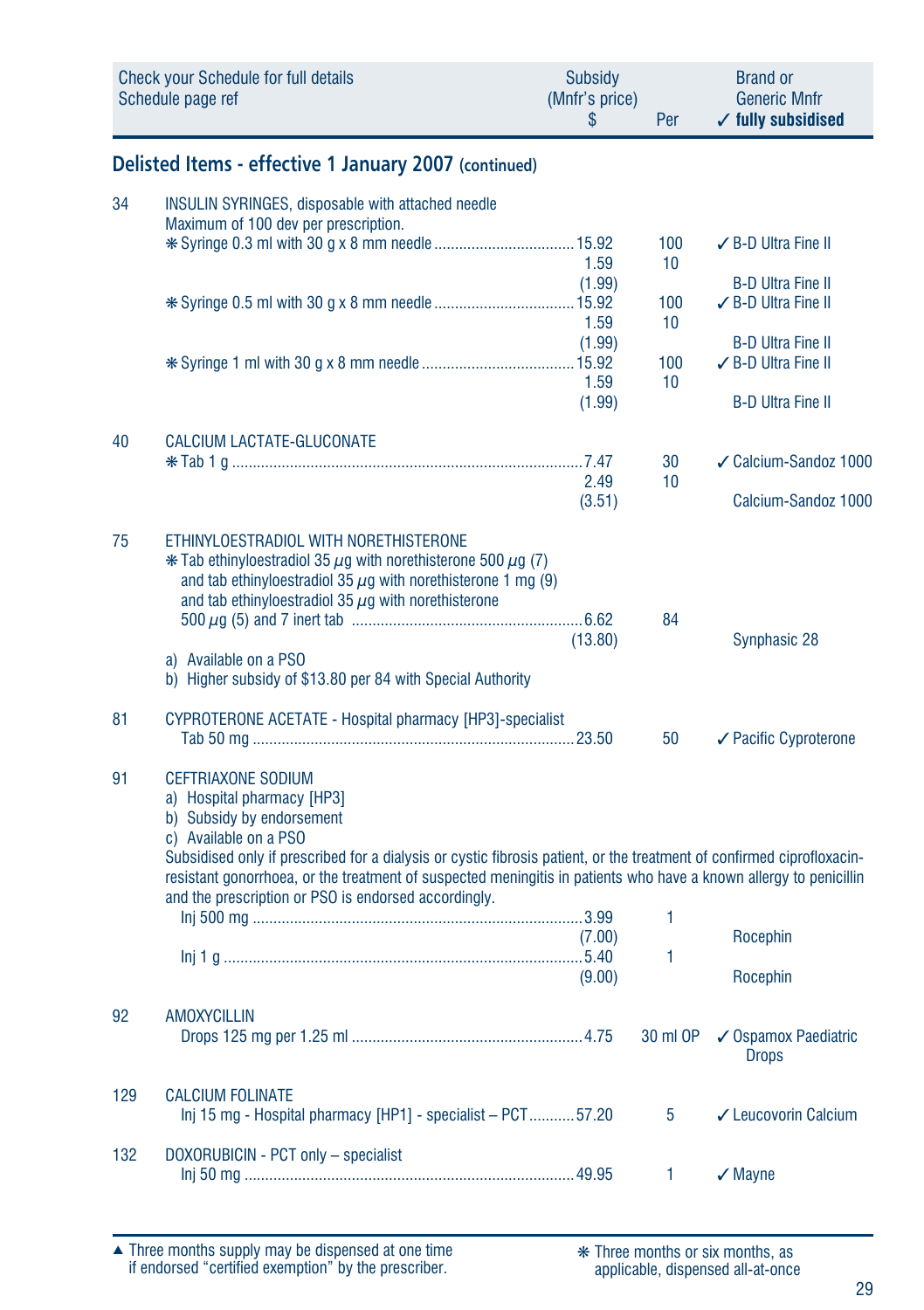|     | Check your Schedule for full details<br>Schedule page ref                                                           | Subsidy<br>(Mnfr's price)<br>\$ | Per                   | <b>Brand or</b><br><b>Generic Mnfr</b><br>$\checkmark$ fully subsidised |
|-----|---------------------------------------------------------------------------------------------------------------------|---------------------------------|-----------------------|-------------------------------------------------------------------------|
|     | Delisted Items - effective 1 January 2007 (continued)                                                               |                                 |                       |                                                                         |
| 132 | EPIRUBICIN - PCT only - specialist                                                                                  |                                 | $1 -$<br>$\mathbf{1}$ | $\checkmark$ Pharmorubicin<br>$\sqrt{\ }$ Pharmorubicin                 |
| 147 | PROMETHAZINE HYDROCHLORIDE<br>* Inj 25 mg per ml, 1 ml - Available on a PS0  12.68                                  | (20.24)                         | 10                    | Phenergan                                                               |
| 157 | CARBACHOL - Retail pharmacy-specialist                                                                              |                                 |                       |                                                                         |
| 157 | HOMATROPINE HYDROBROMIDE                                                                                            |                                 |                       | 15 ml OP √ Isopto Homatropine                                           |
| 158 | <b>HYPROMELOSE</b>                                                                                                  |                                 |                       | 15 ml OP √ Methopt Forte                                                |
| 169 | <b>FAT SUPPLEMENT - Hospital Pharmacy [HP3] - Special Authority</b><br>Special Authority for Subsidy - Form: SA0580 |                                 |                       |                                                                         |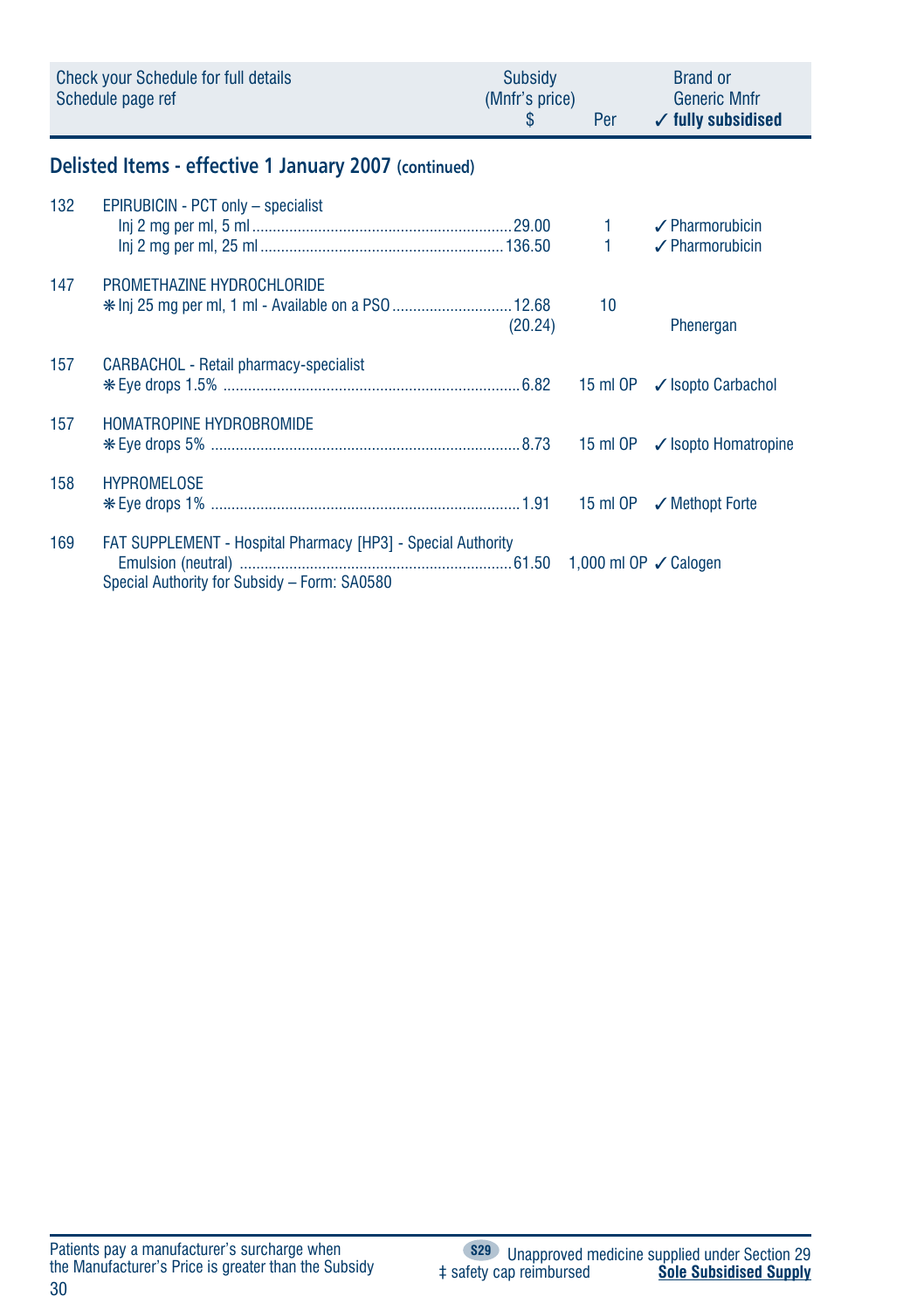|     | Check your Schedule for full details<br>Schedule page ref                                                                                                     | Subsidy<br>(Mnfr's price)<br>\$ | Per                  | <b>Brand or</b><br><b>Generic Mnfr</b><br>$\checkmark$ fully subsidised                              |
|-----|---------------------------------------------------------------------------------------------------------------------------------------------------------------|---------------------------------|----------------------|------------------------------------------------------------------------------------------------------|
|     | <b>Items to be Delisted</b><br><b>Effective 1 April 2007</b>                                                                                                  |                                 |                      |                                                                                                      |
| 40  | <b>CALCIUM CARBONATE</b>                                                                                                                                      |                                 | 100<br>60            | $\sqrt{0}$ steo $\sim$ 500<br>$\checkmark$ Osteo $\sim$ 600                                          |
| 126 | METHYLPHENIDATE HYDROCHLORIDE<br>a) Special Authority - Retail pharmacy<br>b) Controlled Drug Form<br>Special Authority for Subsidy - Form: SA0696            |                                 | 100                  | $\sqrt{ }$ Ritalin SR                                                                                |
|     | <b>Effective 1 May 2007</b>                                                                                                                                   |                                 |                      |                                                                                                      |
| 39  | CALCITRIOL - Retail pharmacy-specialist (+ subsidy)                                                                                                           | (52.63)<br>(87.98)              | 100<br>100           | Rocaltrol<br>Rocaltrol                                                                               |
| 92  | AMOXYCILLIN (4 subsidy)<br>Grans for oral liq 125 mg per 5 ml - Available on a PSO  1.00<br>Grans for oral liq 250 mg per 5 ml - Available on a PSO  1.27     | (1.08)<br>(1.38)                | $100$ ml<br>$100$ ml | <b>Ospamox</b><br><b>Ospamox</b>                                                                     |
| 117 | CYCLIZINE HYDROCHLORIDE - Special Authority available - Retail pharmacy<br>Special Authority for Manufacturers Price - Form: SA0178                           | (4.05)                          | 10                   | <b>Marzine</b>                                                                                       |
|     | <b>Effective 1 July 2007</b>                                                                                                                                  |                                 |                      |                                                                                                      |
| 83  | OESTRADIOL WITH LEVONORGESTREL - See prescribing guideline<br>$*$ Tab 2 mg with 75 $\mu$ g levonorgestrel (12) and                                            |                                 | 28                   | $\checkmark$ Nuvelle                                                                                 |
| 110 | FENTANYL - Only on a controlled drug form - Special Authority - Retail pharmacy - No patient co-payment                                                       |                                 |                      |                                                                                                      |
|     | payable<br>Transdermal patch 7.5 mg, 75 µg per hour 139.18<br>Transdermal patch 10 mg, 100 µg per hour 171.22<br>Special Authority for Subsidy - Form: SA0743 |                                 | 5<br>5<br>5          | $\checkmark$ Durogesic<br>$\checkmark$ Durogesic<br>$\checkmark$ Durogesic<br>$\checkmark$ durogesic |
| 122 | <b>TRIFLUOPERAZINE HYDROCHLORIDE</b>                                                                                                                          | (10.22)                         | 112                  | <b>Stelazine Section 29</b><br>S29                                                                   |
| 157 | CARBACHOL - Retail pharmacy-specialist                                                                                                                        |                                 | 15 ml OP             | ✓ Isopto Carbachol                                                                                   |

Three months supply may be dispensed at one time if endorsed "certified exemption" by the prescriber. ▲ ❋ Three months or six months, as

applicable, dispensed all-at-once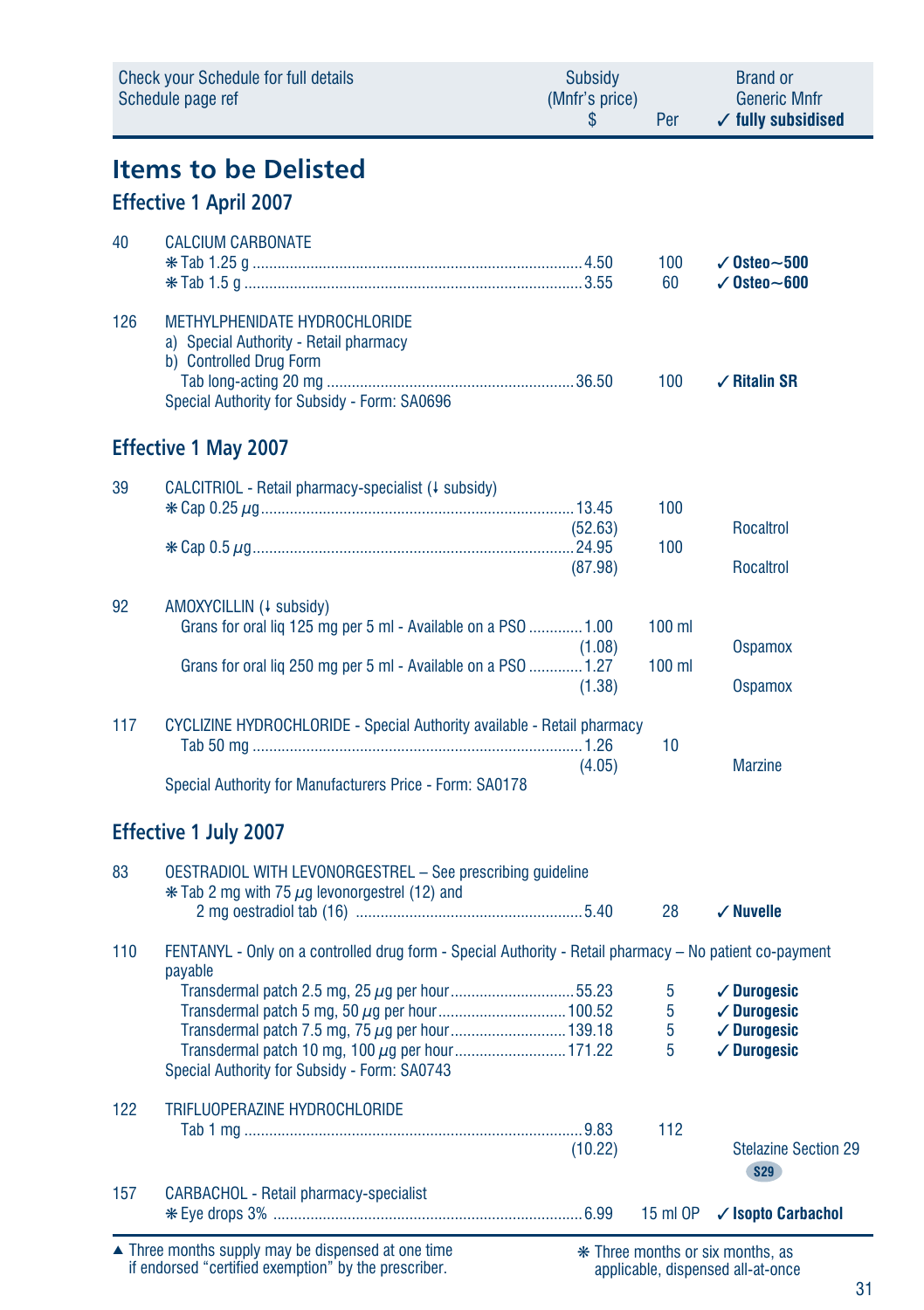|     | <b>Check your Schedule for full details</b><br>Schedule page ref                                                                                                                                                                                                 | Subsidy<br>(Mnfr's price)<br>\$ | Per                | <b>Brand or</b><br><b>Generic Mnfr</b><br>$\checkmark$ fully subsidised |
|-----|------------------------------------------------------------------------------------------------------------------------------------------------------------------------------------------------------------------------------------------------------------------|---------------------------------|--------------------|-------------------------------------------------------------------------|
|     | Items to be Delisted - effective 1 July 2007 (continued)                                                                                                                                                                                                         |                                 |                    |                                                                         |
| 158 | PHENYLEPHRINE HYDROCHLORIDE                                                                                                                                                                                                                                      |                                 | 15 ml OP           | $\checkmark$ Isopto Frin                                                |
| 158 | POLYVINYL ALCOHOL WITH POVIDONE                                                                                                                                                                                                                                  |                                 | 15 ml OP           | $\checkmark$ Tears Plus                                                 |
| 171 | ORAL SUPPLEMENT 1KCAL/ML - Hospital Pharmacy [HP3] - Special Authority<br>Special Authority for Subsidy - Form: SA0583                                                                                                                                           |                                 | 900 g OP           | $\checkmark$ Nutridrink                                                 |
|     | <b>Effective 1 August 2007</b>                                                                                                                                                                                                                                   |                                 |                    |                                                                         |
| 28  | <b>OILY PHENOL</b>                                                                                                                                                                                                                                               |                                 | 5                  | $\sqrt{M}$ ayne                                                         |
| 45  | <b>DEXTROSE</b>                                                                                                                                                                                                                                                  |                                 | 12                 | $\checkmark$ Biomed                                                     |
| 45  | SODIUM BICARBONATE - Not in combination                                                                                                                                                                                                                          |                                 | 10                 | <b>∕ Pharmalab</b> S29                                                  |
| 71  | SUNSCREENS, PROPRIETARY - Retail pharmacy-specialist                                                                                                                                                                                                             | (15.00)                         | 14 g OP            | R V Paque                                                               |
| 91  | CEPHRADINE - Hospital pharmacy [HP3]<br>Only if prescribed for a dialysis or cystic fibrosis patient and the prescription is endorsed accordingly.<br>Only if prescribed for a dialysis or cystic fibrosis patient and the prescription is endorsed accordingly. |                                 | 24<br>24<br>5<br>5 | $\checkmark$ Velosef<br>√ Velosef<br>$\checkmark$ Velosef<br>√ Velosef  |
| 96  | ETHAMBUTOL - Retail pharmacy-specialist - No patient co-payment payable<br>Note – the 100 tab pack is being replaced by a 56 tab pack                                                                                                                            |                                 | 100                | $\sqrt{M}$ yambutol                                                     |
| 121 | PIMOZIDE - Retail pharmacy-specialist                                                                                                                                                                                                                            |                                 | 50                 | $\sqrt{0}$ rap                                                          |
| 186 | AMINOACID FORMULA WITHOUT PHENYLALANINE - Hospital Pharmacy [HP3] - Special Authority<br>Special Authority for Subsidy - Form: SA0733                                                                                                                            |                                 |                    | 250 ml OP / Easiphen Liquid                                             |
|     | <b>Effective 1 October 2007</b>                                                                                                                                                                                                                                  |                                 |                    |                                                                         |
| 149 | <b>SALMETEROL - See Prescribing Guideline</b><br>Note: this product has been replaced by Serevent aerosol inhaler CFC-free                                                                                                                                       |                                 |                    |                                                                         |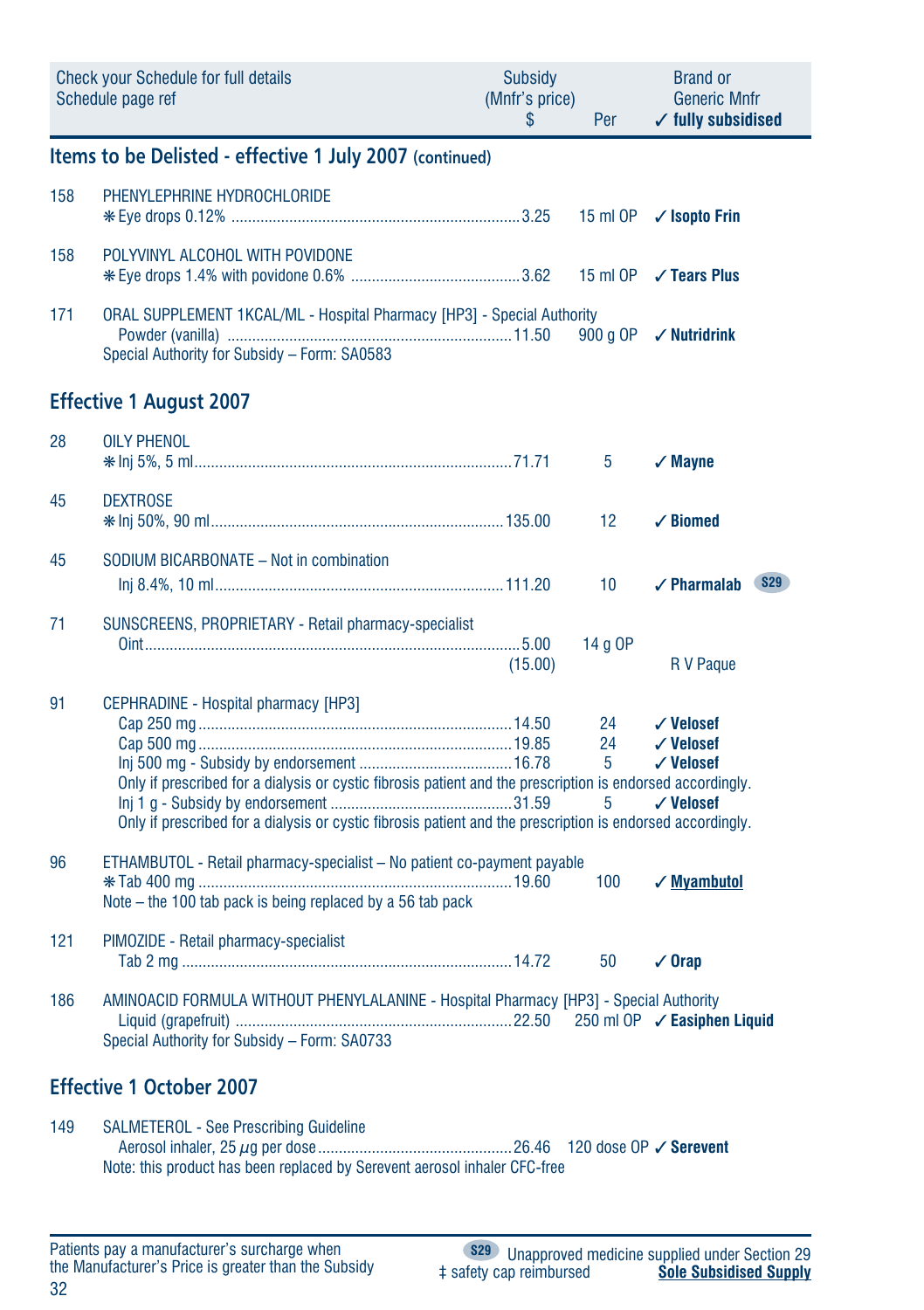| Check your Schedule for full details | Subsidy        | <b>Brand or</b>               |
|--------------------------------------|----------------|-------------------------------|
| Schedule page ref                    | (Mnfr's price) | <b>Generic Mnfr</b>           |
|                                      | Per            | $\checkmark$ fully subsidised |

### **Items to be Delisted - effective 1 February 2008**

| 34 | GLUCOSE BLOOD DIAGNOSTIC TEST METER - Subsidy by endorsement                                                      |  |                      |
|----|-------------------------------------------------------------------------------------------------------------------|--|----------------------|
|    | Meter                                                                                                             |  | $\mathcal{S}$ Optium |
|    | A diagnostic blood glucose test meter is subsidised for patients who begin insulin or sulphonylurea therapy after |  |                      |
|    | 1 March 2005.                                                                                                     |  |                      |

Only one meter per patient. No further prescriptions will be subsidised. The prescription must be endorsed accordingly.

Three months supply may be dispensed at one time if endorsed "certified exemption" by the prescriber. ▲ ❋ Three months or six months, as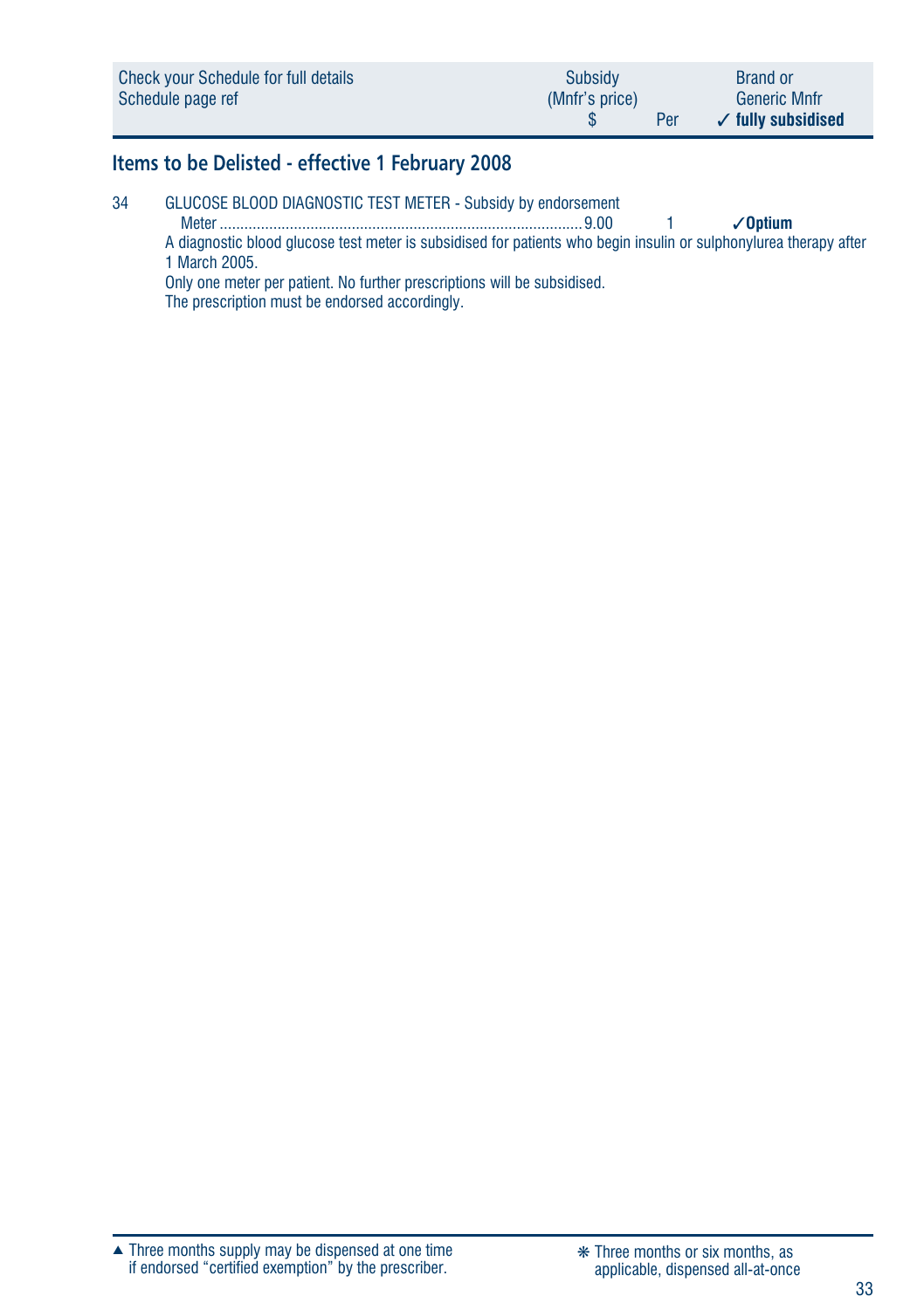| <b>Contracted Pharmaceutical</b><br><b>Description</b>                      | <b>Brand</b>  | Price (\$)<br>(ex man.<br>excl. GST) | Per     | DV<br>Limit | <b>DV Limit DV</b><br>applies<br>from | <b>Pharmaceutical</b> |
|-----------------------------------------------------------------------------|---------------|--------------------------------------|---------|-------------|---------------------------------------|-----------------------|
| <b>Section H changes to Part II</b>                                         |               |                                      |         |             |                                       |                       |
| <b>Effective 1 February 2007</b>                                            |               |                                      |         |             |                                       |                       |
| CEFTAZIDIME SODIUM (amended description)                                    |               |                                      |         |             |                                       |                       |
|                                                                             |               | 7.11                                 | 1       |             |                                       |                       |
|                                                                             |               | 14.08                                | 1       |             |                                       |                       |
|                                                                             |               | 28.13                                | 1       |             |                                       |                       |
| <b>GEPHRADINE</b>                                                           |               |                                      |         |             |                                       |                       |
|                                                                             |               | <del>14.50</del>                     | -24     |             |                                       |                       |
|                                                                             |               | <del>19.85</del>                     | $^{24}$ |             |                                       |                       |
|                                                                             |               | <del>16.78</del>                     | 5       |             |                                       |                       |
|                                                                             |               | 31.59                                | 5       |             |                                       |                       |
| Note – Velosef capsules and injections to be delisted from 1 February 2007. |               |                                      |         |             |                                       |                       |
|                                                                             |               |                                      |         |             |                                       |                       |
| CISPLATIN (+ price)                                                         |               |                                      |         |             |                                       |                       |
| Inj 1 mg per ml, 50 ml Mayne                                                |               | 19.00                                | 1       |             |                                       |                       |
| Inj 1 mg per ml, 100 ml Mayne                                               |               | 38.00                                | 1       |             |                                       |                       |
|                                                                             |               |                                      |         |             |                                       |                       |
| CITALOPRAM HYDROBROMIDE (4 price)                                           |               | 3.50                                 | 28      |             |                                       |                       |
|                                                                             |               |                                      |         |             |                                       |                       |
| <b>CLOZAPINE</b>                                                            |               |                                      |         |             |                                       |                       |
|                                                                             |               | 22.00                                | 50      |             |                                       |                       |
|                                                                             |               | 28.50                                | 50      |             |                                       |                       |
|                                                                             |               | 57.00                                | 50      |             |                                       |                       |
|                                                                             |               | 91.20                                | 50      |             |                                       |                       |
|                                                                             |               |                                      |         |             |                                       |                       |
| CYTARABINE (4 price)                                                        |               |                                      |         |             |                                       |                       |
|                                                                             |               | 95.36                                | 5       |             |                                       |                       |
| Inj 100 mg per ml, 10 ml Mayne                                              |               | 42.65                                | 1       |             |                                       |                       |
| Inj 100 mg per ml, 20 ml Mayne                                              |               | 34.47                                | 1       |             |                                       |                       |
|                                                                             |               |                                      |         |             |                                       |                       |
| DEXAMPHETAMINE SULPHATE                                                     |               |                                      |         |             |                                       |                       |
|                                                                             |               | 18.00                                | 100     |             |                                       |                       |
|                                                                             |               |                                      |         |             |                                       |                       |
| <b>DEXTROSE</b>                                                             |               |                                      |         |             |                                       |                       |
|                                                                             |               | <del>135.00</del>                    | 42      | 1%          | Dec-06                                | <del>(B)</del>        |
|                                                                             | <b>Biomed</b> | 11.25                                | 1       | 1%          | Dec-06                                | (B)                   |
|                                                                             |               |                                      |         |             |                                       |                       |
| DOTHIEPIN HYDROCHLORIDE                                                     |               |                                      |         |             |                                       |                       |
|                                                                             |               | 4.75                                 | 100     |             |                                       |                       |
|                                                                             |               | 8.75                                 | 100     |             |                                       |                       |
| <b>EPTIFIBATIDE</b>                                                         |               |                                      |         |             |                                       |                       |
|                                                                             |               |                                      | 1       |             |                                       |                       |
|                                                                             |               | 111.00                               |         |             |                                       |                       |
| Inj 0.75 mg per ml, 100 ml Integrilin                                       |               | 324.00                               | 1       |             |                                       |                       |
|                                                                             |               |                                      |         |             |                                       |                       |
| ETOPOSIDE (4 price)                                                         |               | 25.00                                | 1       |             |                                       |                       |
|                                                                             |               |                                      |         |             |                                       |                       |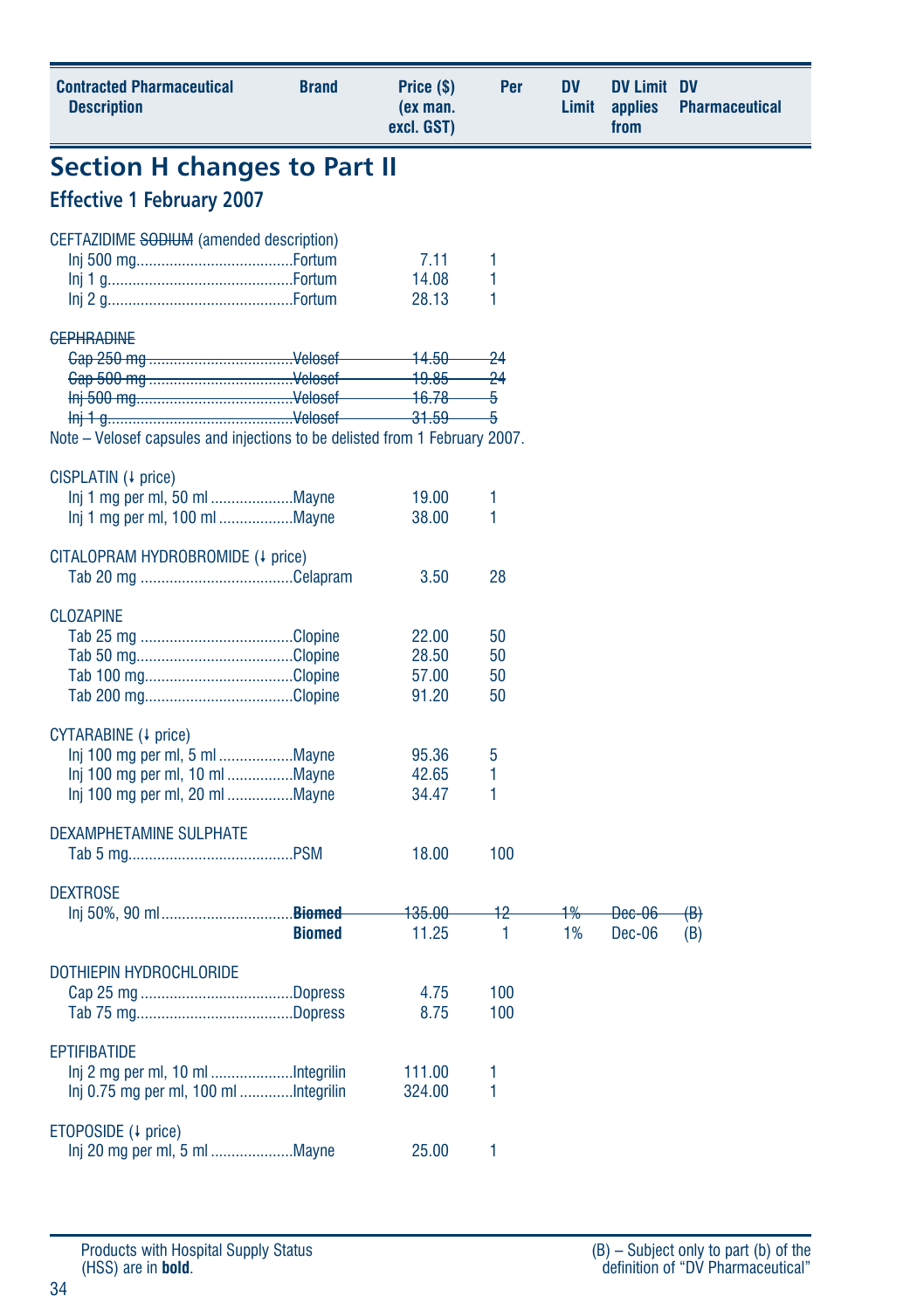| <b>Contracted Pharmaceutical</b><br><b>Description</b>               | <b>Brand</b>                 | Price (\$)<br>(ex man.<br>excl. GST) | Per                                       | <b>DV</b><br>Limit | <b>DV Limit DV</b><br>applies<br>from | <b>Pharmaceutical</b> |
|----------------------------------------------------------------------|------------------------------|--------------------------------------|-------------------------------------------|--------------------|---------------------------------------|-----------------------|
| Section H changes to Part II - effective 1 February 2007 (continued) |                              |                                      |                                           |                    |                                       |                       |
| <b>INFLIXIMAB</b><br>Powder for inj 100 mgRemicade                   |                              | 1,227.00                             | 1                                         |                    |                                       |                       |
| <b>ISONIAZID</b>                                                     |                              | 20.50                                | 100                                       |                    |                                       |                       |
| <b>LAMOTRIGINE</b><br>Tab chewable/dispersible 5 mgArrow-            | Lamotrigine                  | 15.00                                | 56                                        |                    |                                       |                       |
| Tab chewable/dispersible 25 mgArrow-                                 | Lamotrigine                  | 25.50                                | 56                                        |                    |                                       |                       |
| Tab chewable/dispersible 50mgArrow-                                  | <b>Mogine</b>                | 25.50                                | 56                                        |                    |                                       |                       |
|                                                                      | Lamotrigine<br><b>Mogine</b> | 43.40<br>43.40                       | 56<br>56                                  |                    |                                       |                       |
| Tab chewable/dispersible 100mg Arrow-                                | Lamotrigine<br><b>Mogine</b> | 74.90<br>74.90                       | 56<br>56                                  |                    |                                       |                       |
| Tab chewable/dispersible 200 mgArrow-                                | Lamotrigine<br><b>Mogine</b> | 127.30<br>127.30                     | 56<br>56                                  |                    |                                       |                       |
| <b>MOMETASONE FUROATE</b>                                            |                              | 3.96                                 | 15 <sub>g</sub>                           |                    |                                       |                       |
|                                                                      |                              | 10.82<br>3.96<br>10.82               | 45 <sub>g</sub><br>15g<br>45 <sub>g</sub> |                    |                                       |                       |
|                                                                      |                              | 4.80                                 | 30 <sub>ml</sub>                          |                    |                                       |                       |
| NALOXONE HYDROCHLORIDE (1 price)<br>Inj 400 mcg per ml, 1 ml Mayne   |                              | 33.00                                | 5                                         |                    |                                       |                       |
| <b>PENICILLAMINE</b>                                                 |                              | 61.93<br>98.98                       | 100<br>100                                |                    |                                       |                       |
| POLYETHYLENE GLYCOL WITH SODIUM SULPHATE (1 price)                   |                              | 13.80                                | 4                                         |                    |                                       |                       |
| <b>RISPERIDONE</b>                                                   |                              | 5.20<br>30.77<br>61.53<br>92.32      | 20<br>60<br>60<br>60                      |                    |                                       |                       |
|                                                                      |                              | 123.05                               | 60                                        |                    |                                       |                       |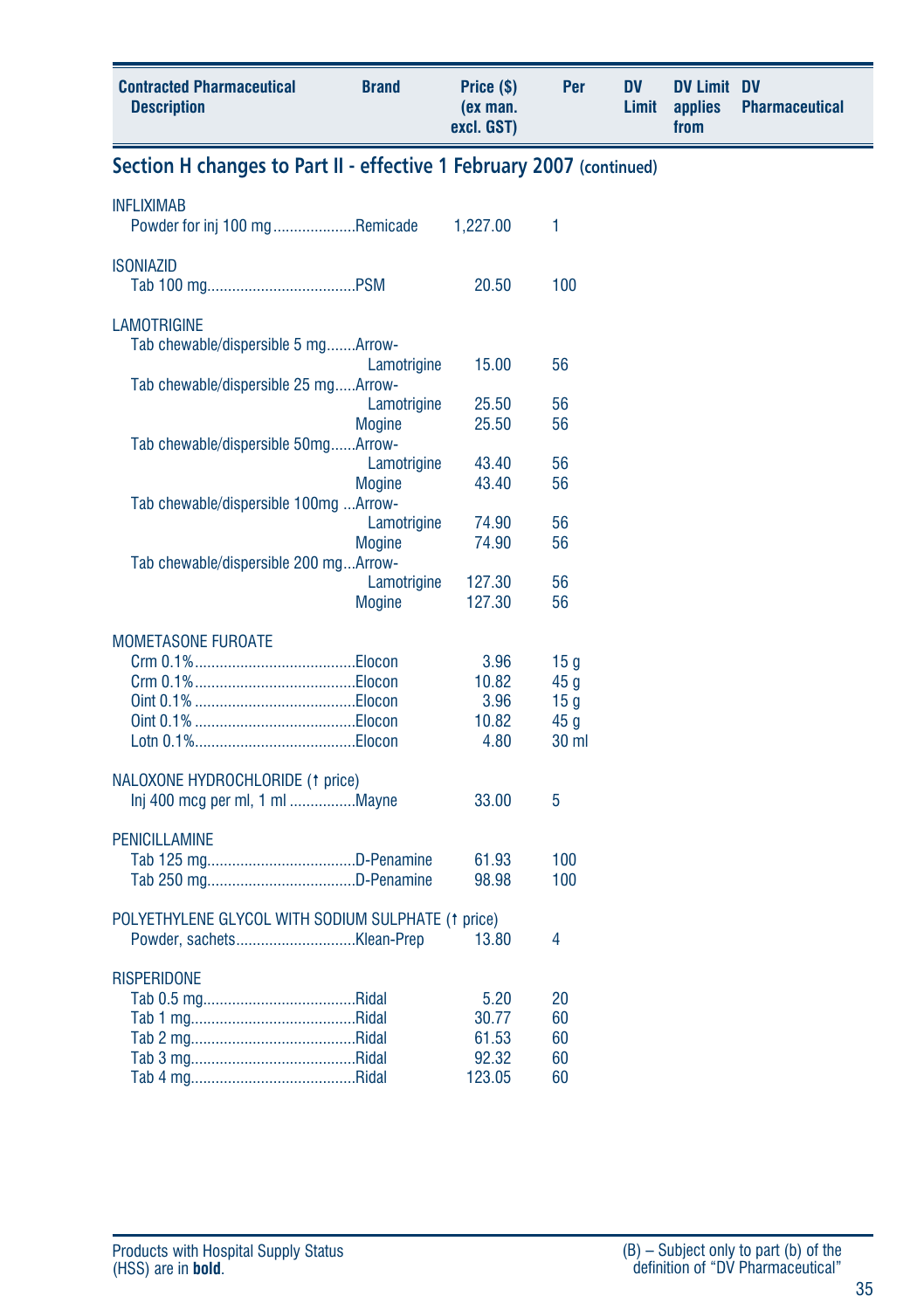| <b>Contracted Pharmaceutical</b><br><b>Description</b>                                                                                                                                               | <b>Brand</b>                                   | Price (\$)<br>(ex man.<br>excl. GST)                              | Per                       | <b>DV</b><br>Limit | <b>DV Limit DV</b><br>applies<br>from | <b>Pharmaceutical</b> |
|------------------------------------------------------------------------------------------------------------------------------------------------------------------------------------------------------|------------------------------------------------|-------------------------------------------------------------------|---------------------------|--------------------|---------------------------------------|-----------------------|
| Section H changes to Part II - effective 1 February 2007 (continued)                                                                                                                                 |                                                |                                                                   |                           |                    |                                       |                       |
| <b>SODIUM BICARBONATE</b>                                                                                                                                                                            | <b>Biomed</b><br><b>Biomed</b><br><b>Mayne</b> | <del>239.40</del><br>19.95<br>246.00<br>20.50<br><del>11.12</del> | 42<br>1<br>$+2$<br>1<br>4 |                    |                                       |                       |
| <b>TESTOSTERONE</b><br>Transdermal patch, 2.5 mg                                                                                                                                                     |                                                | 80.00                                                             | 60                        |                    |                                       |                       |
| Section H changes to Part II - effective 1 January 2007                                                                                                                                              |                                                |                                                                   |                           |                    |                                       |                       |
| ABACAVIR SULPHATE WITH LAMIVUDINE<br>Tab 600 mg with lamivudine                                                                                                                                      |                                                | 630.00                                                            | 30                        |                    |                                       |                       |
| <b>ACTIVATED CHARCOAL</b><br>Oral liq 50 g per 250 ml Carbosorb-X                                                                                                                                    |                                                | 37.75                                                             | 250 ml                    |                    |                                       |                       |
| <b>CARBOPLATIN</b><br>Inj 10 mg per ml, 100 ml Carboplatin                                                                                                                                           | Ebewe                                          | 135.65                                                            | 1                         |                    |                                       |                       |
| <b>CISPLATIN</b><br>lni 1 mg per ml, 50 ml Cisplatin                                                                                                                                                 | <b>Ebewe</b>                                   | 50.00                                                             | 1                         |                    |                                       |                       |
| Inj 1 mg per ml, 100 ml Cisplatin                                                                                                                                                                    | Ebewe                                          | 100.00                                                            | 1                         |                    |                                       |                       |
| <b>DEXTROSE</b><br>Inj 50%, 10 mlBiomed                                                                                                                                                              |                                                | 27.50                                                             | 5                         |                    |                                       |                       |
| <b>FENTANYL</b><br>Transdermal patch 2.5 mg,<br>25 µg per hourDurogesic                                                                                                                              |                                                | <del>55.23</del>                                                  | -5                        |                    |                                       |                       |
| <b>Transdermal patch 5 mg,</b><br><del>50 μg per hourDurogesic</del><br>Transdermal patch 7.5 mg,                                                                                                    |                                                | $-100.52-$                                                        | —5                        |                    |                                       |                       |
| 75 µg per hourDurogesic<br>Transdermal patch 10 mg,                                                                                                                                                  |                                                | <del>- 139.18   5</del>                                           |                           |                    |                                       |                       |
| Note - Durogesic transdermal patch to be delisted from 1 January 2007. Please note that Durogesic patches, matrix are<br>available, although not listed in Section H of the Pharmaceutical Schedule. |                                                |                                                                   |                           |                    |                                       |                       |

|  | FERROUS FUMARATE WITH FOLIC ACID |  |  |  |
|--|----------------------------------|--|--|--|
|--|----------------------------------|--|--|--|

|  |  |  | Tab 310 mg with folic acid |
|--|--|--|----------------------------|
|--|--|--|----------------------------|

|  |  | 3.95 |  |
|--|--|------|--|
|--|--|------|--|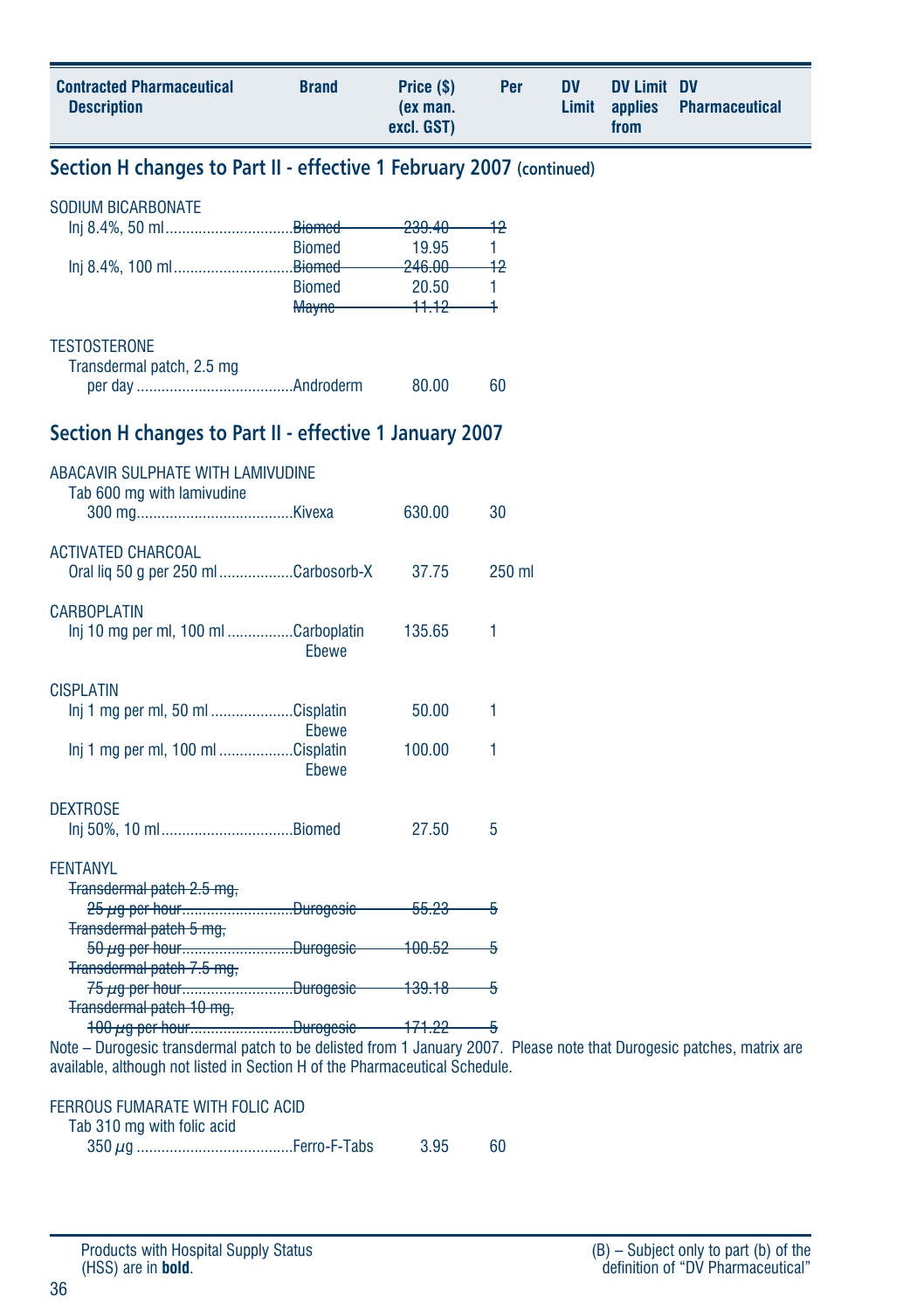| <b>Contracted Pharmaceutical</b><br><b>Description</b>              | <b>Brand</b>   | Price (\$)<br>(ex man.<br>excl. GST) | Per | <b>DV</b><br>Limit | <b>DV Limit DV</b><br>applies<br>from | <b>Pharmaceutical</b>                                                            |
|---------------------------------------------------------------------|----------------|--------------------------------------|-----|--------------------|---------------------------------------|----------------------------------------------------------------------------------|
| Section H changes to Part II - effective 1 January 2007 (continued) |                |                                      |     |                    |                                       |                                                                                  |
| <b>FLUOROURACIL SODIUM</b><br>Inj 50 mg per ml, 10 ml Fluorouracil  |                | 5.50                                 | 1   |                    |                                       |                                                                                  |
| Inj 50 mg per ml, 20 ml Fluorouracil                                | Ebewe<br>Ebewe | 10.15                                | 1   |                    |                                       |                                                                                  |
| Inj 50 mg per ml, 50 ml Fluorouracil                                | Ebewe          | 26.00                                | 1   |                    |                                       |                                                                                  |
| Inj 50 mg per ml, 100 ml Fluorouracil                               | <b>Ebewe</b>   | 50.00                                | 1   |                    |                                       |                                                                                  |
| <b>GADOBENDATE DIMEGLUMINE</b>                                      |                |                                      |     |                    |                                       |                                                                                  |
| Inj 0.5 g per litre, 10 ml Multihance                               |                | 324.74                               | 10  |                    |                                       |                                                                                  |
|                                                                     |                | 636.28                               | 10  |                    |                                       |                                                                                  |
| <b>IODIXANOL</b>                                                    |                |                                      |     |                    |                                       |                                                                                  |
| Inj 270 mg per ml (iodine                                           |                |                                      |     |                    |                                       |                                                                                  |
| equivalent), 50 ml  Visipaque                                       |                | 235.60                               | 10  | 5%                 | <b>Mar-07</b>                         | (B)                                                                              |
| Inj 270 mg per ml (iodine                                           |                |                                      |     |                    |                                       |                                                                                  |
| equivalent), 100 ml  Visipaque                                      |                | 471.30                               | 10  | 5%                 | <b>Mar-07</b>                         | (B)                                                                              |
| Inj 320 mg per ml (iodine                                           |                |                                      |     |                    |                                       |                                                                                  |
| equivalent), 50 ml  Visipaque                                       |                | 235.60                               | 10  | 5%                 | <b>Mar-07</b>                         | (B)                                                                              |
| Inj 320 mg per ml (iodine                                           |                |                                      |     |                    |                                       |                                                                                  |
| equivalent), 100 ml  Visipaque                                      |                | 471.30                               | 10  | 5%                 | Mar-07                                | (B)                                                                              |
| Inj 320 mg per ml (iodine                                           |                |                                      |     |                    |                                       |                                                                                  |
| equivalent), 200 ml  Visipaque                                      |                | 565.56                               | 6   | 5%                 | <b>Mar-07</b>                         | (B)                                                                              |
| <b>IOHEXOL</b>                                                      |                |                                      |     |                    |                                       |                                                                                  |
| Inj 240 mg per ml (iodine                                           |                | 88.00                                | 10  | 5%                 | Mar-07                                |                                                                                  |
| equivalent), 50 ml Omnipaque                                        |                |                                      |     |                    |                                       | <b>lomeron</b><br>Isovue 50 ml<br>& 100 ml<br><b>Optiray</b><br><b>Ultravist</b> |
| Inj 300 mg per ml (iodine                                           |                | 35.40                                | 6   | 5%                 | <b>Mar-07</b>                         |                                                                                  |
| equivalent), 20 ml 0mnipaque<br>Inj 300 mg per ml (iodine           |                |                                      |     |                    |                                       | <b>lomeron</b><br><b>Isovue</b><br>Optiray 20 ml<br>& 30 ml<br><b>Ultravist</b>  |
| equivalent), 50 ml 0mnipaque                                        |                | 88.00                                | 10  | 5%                 | <b>Mar-07</b>                         | <b>lomeron</b><br><b>Isovue</b>                                                  |
|                                                                     |                |                                      |     |                    |                                       | Optiray<br>Ultraject 50 ml<br>& 75 ml<br><b>Ultravist</b>                        |
|                                                                     |                |                                      |     |                    |                                       | continued                                                                        |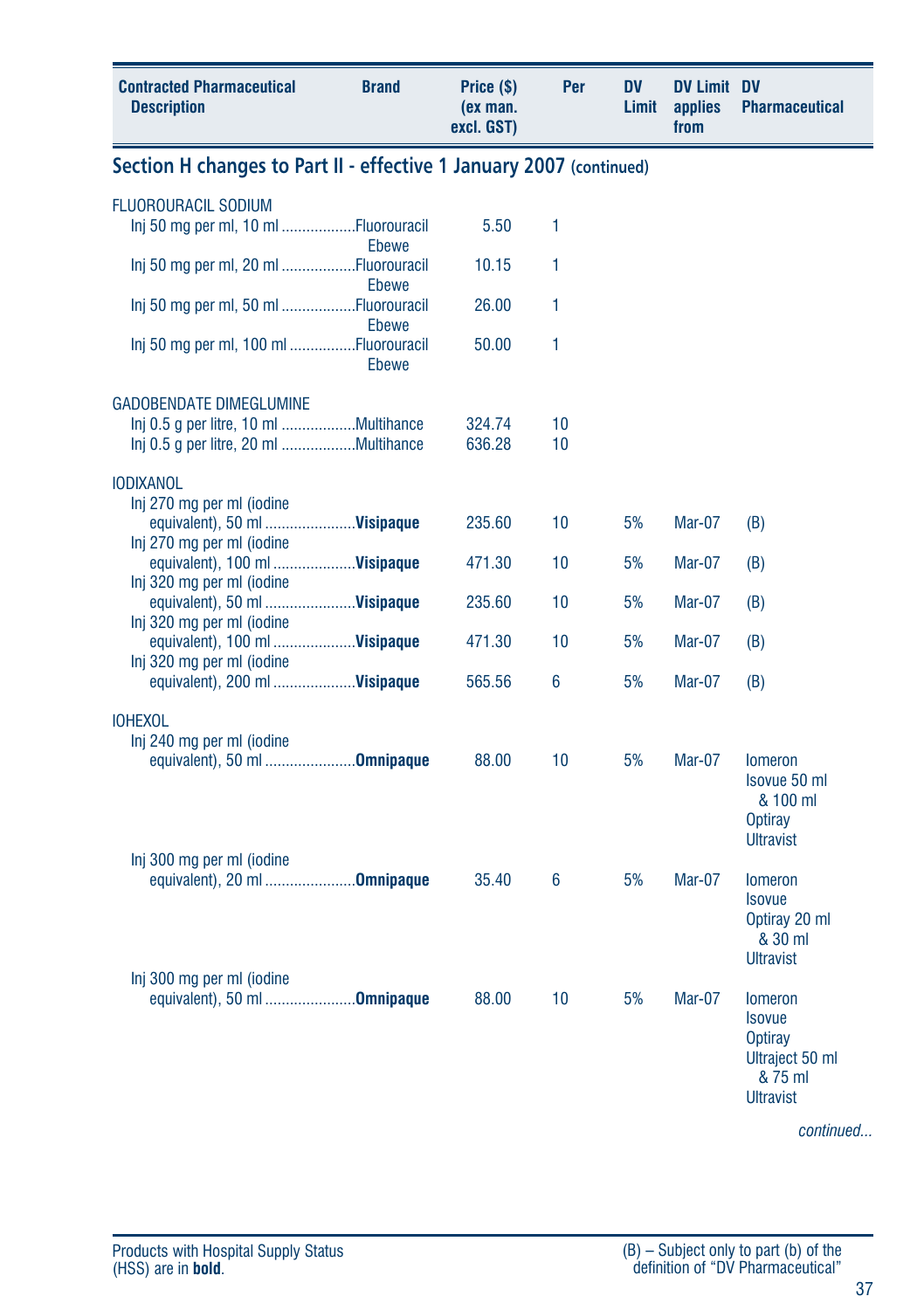| <b>Contracted Pharmaceutical</b><br><b>Description</b>                                                                                        | <b>Brand</b> | Price (\$)<br>(ex man.<br>excl. GST) | Per | <b>DV</b><br>Limit | <b>DV Limit DV</b><br>applies<br>from | <b>Pharmaceutical</b>                                                                                         |  |  |
|-----------------------------------------------------------------------------------------------------------------------------------------------|--------------|--------------------------------------|-----|--------------------|---------------------------------------|---------------------------------------------------------------------------------------------------------------|--|--|
| Section H changes to Part II - effective 1 January 2007 (continued)                                                                           |              |                                      |     |                    |                                       |                                                                                                               |  |  |
| continued                                                                                                                                     |              |                                      |     |                    |                                       |                                                                                                               |  |  |
| Inj 300 mg per ml (iodine<br>equivalent), 100 ml Omnipaque                                                                                    |              | 176.00                               | 10  | 5%                 | Mar-07                                | <b>lomeron</b><br><b>Isovue</b><br>Optiray 100 ml,<br>150 ml & 200 ml<br>Ultraject 125 ml<br><b>Ultravist</b> |  |  |
| Inj 300 mg per ml (iodine<br>equivalent), 500 ml <b>Omnipaque</b><br>Inj 350 mg per ml (iodine                                                |              | 527.88                               | 6   | 5%                 | Mar-07                                | (B)                                                                                                           |  |  |
| equivalent), 20 ml Omnipaque<br>Inj 350 mg per ml (iodine                                                                                     |              | 35.40                                | 6   | 5%                 | Mar-07                                | <b>Iomeron</b><br>Isovue<br>Optiray 20 ml<br>& 30 ml<br>Ultraject 30 ml<br>Ultravist 30 ml                    |  |  |
| equivalent), 50 ml Omnipaque                                                                                                                  |              | 88.00                                | 10  | 5%                 | Mar-07                                | <b>lomeron</b><br><b>Isovue</b><br><b>Optiray</b><br><b>Ultraject</b><br><b>Ultravist</b>                     |  |  |
| Inj 350 mg per ml (iodine<br>equivalent), 75 ml Omnipaque                                                                                     |              | 132.00                               | 10  | 5%                 | Mar-07                                | <b>lomeron</b><br><b>Optiray</b><br><b>Ultraject</b>                                                          |  |  |
| Inj 350 mg per ml (iodine<br>equivalent), 100 ml Omnipaque                                                                                    |              | 176.00                               | 10  | 5%                 | Mar-07                                | <b>lomeron</b><br><b>Isovue</b><br>Optiray<br>Ultraject 100 ml<br>& 125 ml<br><b>Ultravist</b>                |  |  |
| Inj 350 mg per ml (iodine<br>equivalent), 200 ml Omnipaque                                                                                    |              | 211.20                               | 6   | 5%                 | Mar-07                                | <b>Iomeron</b><br><b>Isovue</b><br><b>Optiray</b><br><b>Ultravist</b>                                         |  |  |
| Inj 350 mg per ml (iodine<br>equivalent), 500 ml <b>Omnipaque</b>                                                                             |              | 879.80                               | 10  | 5%                 | Mar-07                                | (B)                                                                                                           |  |  |
| <b>MANGAFODIPIR</b><br>Inf 0.01 mmol per ml, 50 ml Teslascan                                                                                  |              | 250.00                               | 1   |                    |                                       |                                                                                                               |  |  |
| MEGLUMINE DIATRIZOATE WITH SODIUM AMIDOTRIZOATE<br>Oral soln 660 mg per ml with<br>sodium amidotrizoate 100 mg<br>per ml, 100 ml Gastrografin |              | 190.00                               | 10  | 5%                 | Mar-07                                | Gastroview 120 ml                                                                                             |  |  |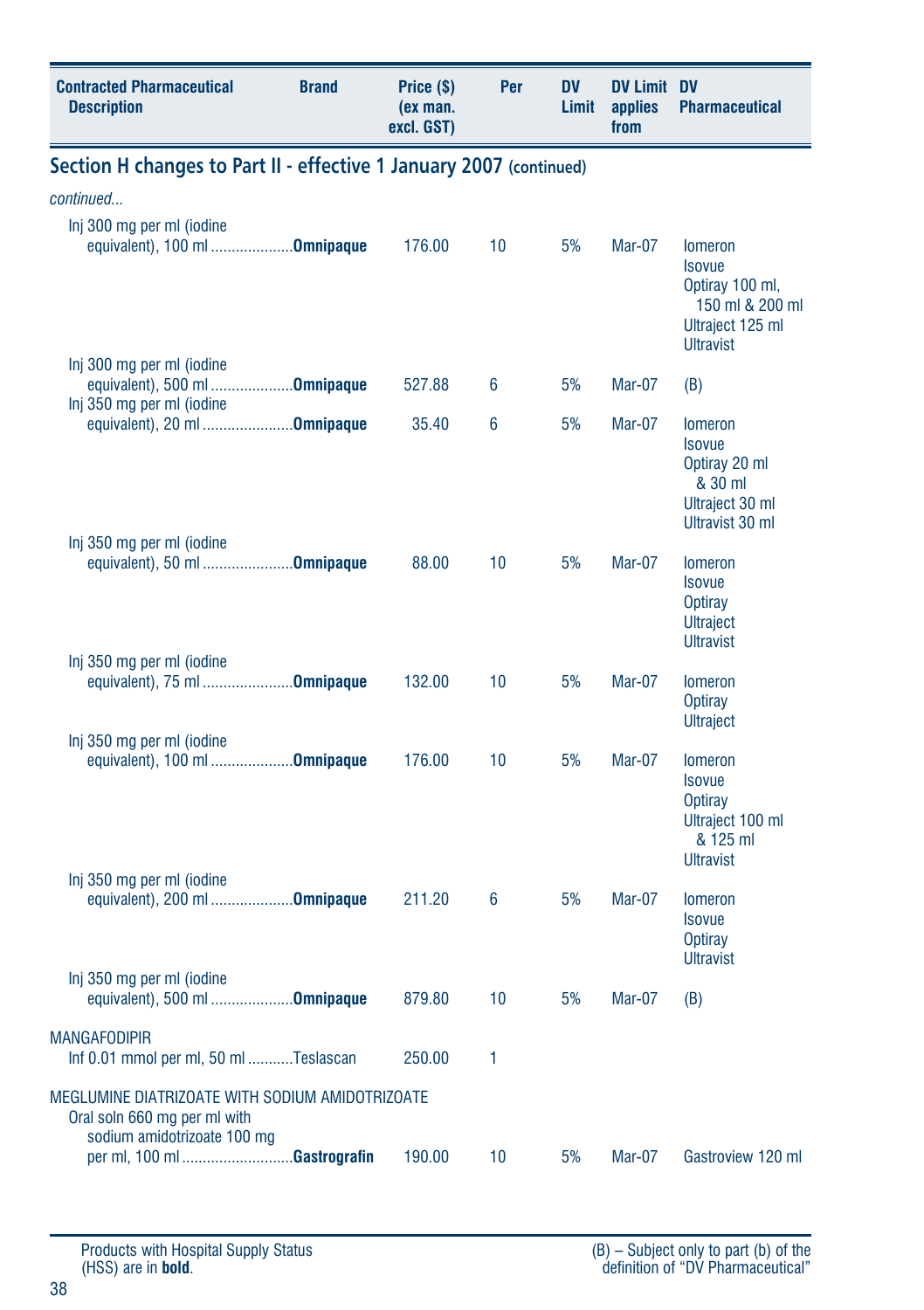| <b>Contracted Pharmaceutical</b><br><b>Description</b>                                                   | <b>Brand</b> | Price (\$)<br>(ex man.<br>excl. GST) | Per                                | DV<br>Limit | <b>DV Limit DV</b><br>applies<br>from | <b>Pharmaceutical</b>                                                          |
|----------------------------------------------------------------------------------------------------------|--------------|--------------------------------------|------------------------------------|-------------|---------------------------------------|--------------------------------------------------------------------------------|
| Section H changes to Part II - effective 1 January 2007 (continued)                                      |              |                                      |                                    |             |                                       |                                                                                |
| <b>MEGLUMINE GADOPENTETATE</b><br>Inj 469 mg per ml (equivalent to<br>0.5 mmol per ml), 10 ml pre filled |              |                                      |                                    |             |                                       |                                                                                |
|                                                                                                          |              | 84.64                                | 5                                  | 5%          | Mar-07                                | <b>Dotarem</b><br>Omniscan 5 ml<br>& 10 ml                                     |
| Inj 469 mg per ml (equivalent to<br>0.5 mmol per ml), 20 ml <b>Magnevist</b>                             |              | 33.85                                | 1                                  | 5%          | Mar-07                                | Dotarem 15 ml<br>& 20 ml<br>Omniscan 15 ml<br>& 20 ml                          |
| POLYVINYL ALCOHOL                                                                                        |              |                                      |                                    |             |                                       |                                                                                |
|                                                                                                          |              | 2.95<br>3.80                         | 15 <sub>m</sub><br>15 <sub>m</sub> |             |                                       |                                                                                |
| PROPOFOL                                                                                                 |              |                                      |                                    |             |                                       |                                                                                |
| Note - Diprivan inj 2%, 50 ml delisted 1 January 2007.                                                   |              | <del>25.50</del>                     | 4                                  |             |                                       |                                                                                |
| <b>SALMETEROL</b><br>Aerosol inhaler CFC-free 25 $\mu$ q                                                 |              |                                      |                                    |             |                                       |                                                                                |
|                                                                                                          |              | 26.46                                | 120 dose                           |             |                                       |                                                                                |
| <b>SODIUM BICARBONATE</b><br>Inj 8.4%, 50 mlBiomed                                                       |              | 239.40                               | 12                                 |             |                                       |                                                                                |
| Inj 8.4%, 100 mlBiomed                                                                                   |              | 246.00                               | 12                                 |             |                                       |                                                                                |
| SODIUM DIOTRIZOATE<br>Powder for oral soln 3.705 q.                                                      |              |                                      |                                    |             |                                       |                                                                                |
| 10 ml sachetloscan                                                                                       |              | 149.50                               | 50                                 |             |                                       |                                                                                |
| <b>WATER</b>                                                                                             |              | 5.04                                 | 20                                 | 1%          | <b>Mar-07</b>                         | Pharmacia                                                                      |
| <b>Effective 1 December 2006</b>                                                                         |              |                                      |                                    |             |                                       |                                                                                |
| ACICLOVIR (HSS implementation delayed)<br>Tab dispersible 200 mg Lovir                                   |              | 1.98                                 | 25                                 |             | 1%Mar-07 Dec-06 Acicvir               | Alpha-Aciclovir<br><b>Global Aciclovir</b>                                     |
| Tab dispersible 400 mg <b>Lovir</b>                                                                      |              | 6.64                                 | 56                                 |             | 1%Mar-07 Dec-06 Acicvir               | <b>Zovirax</b><br>Alpha-Aciclovir<br><b>Global Aciclovir</b>                   |
| Tab dispersible 800 mg Lovir                                                                             |              | 7.38                                 | 35                                 |             | 1%Mar-07 Dec-06 Acicvir               | <b>Zovirax</b><br>Alpha-Aciclovir<br><b>Global Aciclovir</b><br><b>Zovirax</b> |

Note – Acicvir 200 mg, 400 mg and 800 mg to be delisted 1 **March 2007** December 2006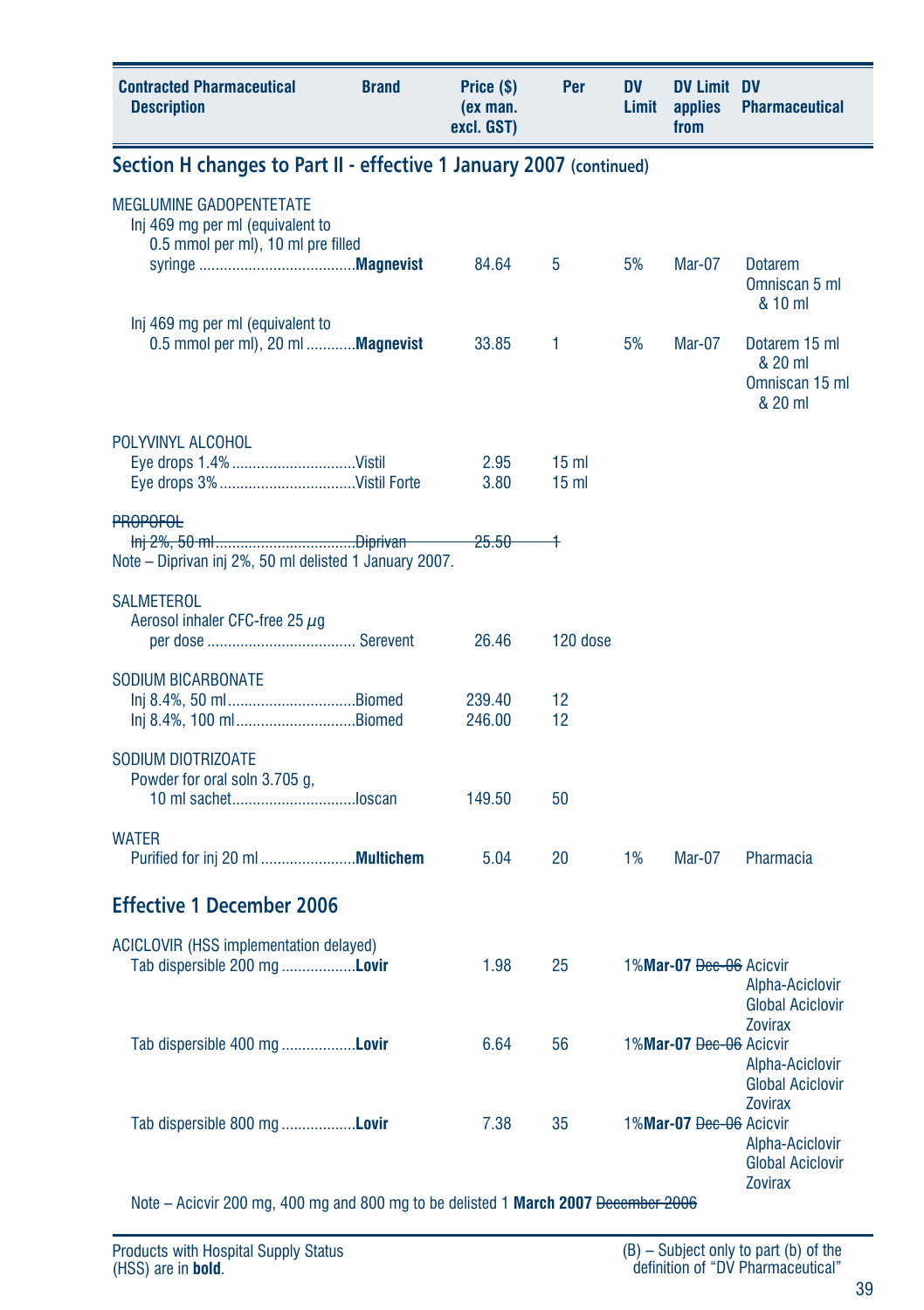| <b>Contracted Pharmaceutical</b><br><b>Description</b>                                                                                                              | <b>Brand</b> | Price (\$)<br>(ex man.<br>excl. GST) | Per        | <b>DV</b><br>Limit | <b>DV Limit DV</b><br>applies<br>from | <b>Pharmaceutical</b>    |
|---------------------------------------------------------------------------------------------------------------------------------------------------------------------|--------------|--------------------------------------|------------|--------------------|---------------------------------------|--------------------------|
| Section H changes to Part II - effective 1 December 2006 (continued)                                                                                                |              |                                      |            |                    |                                       |                          |
| <b>BETAHISTINE DIHYDROCHLORIDE</b><br>Note - Vergo 16 tab 16 mg, 100 tablet pack will be delisted 1 June 2007.                                                      |              | 7.56                                 | 84         |                    |                                       |                          |
| <b>CALCITRIOL</b>                                                                                                                                                   |              | 13.45<br>24.95                       | 100<br>100 | 1%<br>1%           | Feb-07<br>Feb-07                      | Rocaltrol<br>Rocaltrol   |
| <b>CYCLIZINE HYDROCHLORIDE</b>                                                                                                                                      |              | 1.99                                 | 10         | 1%                 | Feb-07                                | <b>Marzine</b>           |
| <b>FLUCONAZOLE</b><br>Inj 2 mg per ml, 50 ml <b>m-Fluconazole</b>                                                                                                   |              | 7.10                                 | 1          | 1%                 | Feb-07                                | Diflucan IV              |
| <b>GABAPENTIN</b>                                                                                                                                                   |              | 150.00                               | 100        |                    |                                       |                          |
| METOCLOPRAMIDE HYDROCHLORIDE<br>Inj 10 ml per 2 ml polyamp AstraZeneca                                                                                              |              | <del>-26.50 -</del>                  | -50        |                    |                                       |                          |
| TRIAMCINOLONE ACETONIDE WITH GRAMICIDIN, NEOMYCIN AND NYSTATIN<br>Ear drops 1 mg with nystatin<br>100,000 u, neomycin sulphate<br>2.5 mg and gramicidin 250 $\mu$ g |              | 3.35                                 | $7.5$ ml   | 1%                 | Feb-07                                | (B)                      |
| WATER (4 price & addition of HSS)                                                                                                                                   |              |                                      |            |                    |                                       |                          |
|                                                                                                                                                                     |              | 9.31                                 | 50         | 1%                 | Feb-07                                | AstraZeneca<br>Pharmacia |
|                                                                                                                                                                     |              | 10.38                                | 50         | 1%                 | Feb-07                                | AstraZeneca<br>Pharmacia |
| Note: AstraZeneca water purified for injection 5 ml and 10 ml to be delisted 1 February 2007                                                                        |              |                                      |            |                    |                                       |                          |
| <b>Effective 1 November 2006</b>                                                                                                                                    |              |                                      |            |                    |                                       |                          |
| <b>ATAZANAVIR SULPHATE</b>                                                                                                                                          |              | 568.34<br>757.79                     | 60<br>60   |                    |                                       |                          |
| BERACTANT (4 price & change in description)<br>Inj 25 mg per ml, 200 mg per<br>8 ml intratracheal suspension  Survanta                                              |              | 550.00                               | 1          |                    |                                       |                          |
| <b>CARBOPLATIN</b>                                                                                                                                                  |              |                                      |            |                    |                                       |                          |
| Inj 10 mg per ml, 5 ml Carboplatin                                                                                                                                  | <b>Ebewe</b> | 12.00                                | 1          | 1%                 | $Jan-07$                              | (B)                      |
| Inj 10 mg per ml, 15 ml Carboplatin                                                                                                                                 |              | 18.70                                | 1          | 1%                 | $Jan-07$                              | <b>Mayne</b>             |

 **Ebewe** Note – Mayne inj 10 mg per ml, 15 ml and 45 ml to be delisted 1 January 2007.

**Ebewe**

Inj 10 mg per ml, 45 ml ..................**Carboplatin** 55.50 1 1% Jan-07 Mayne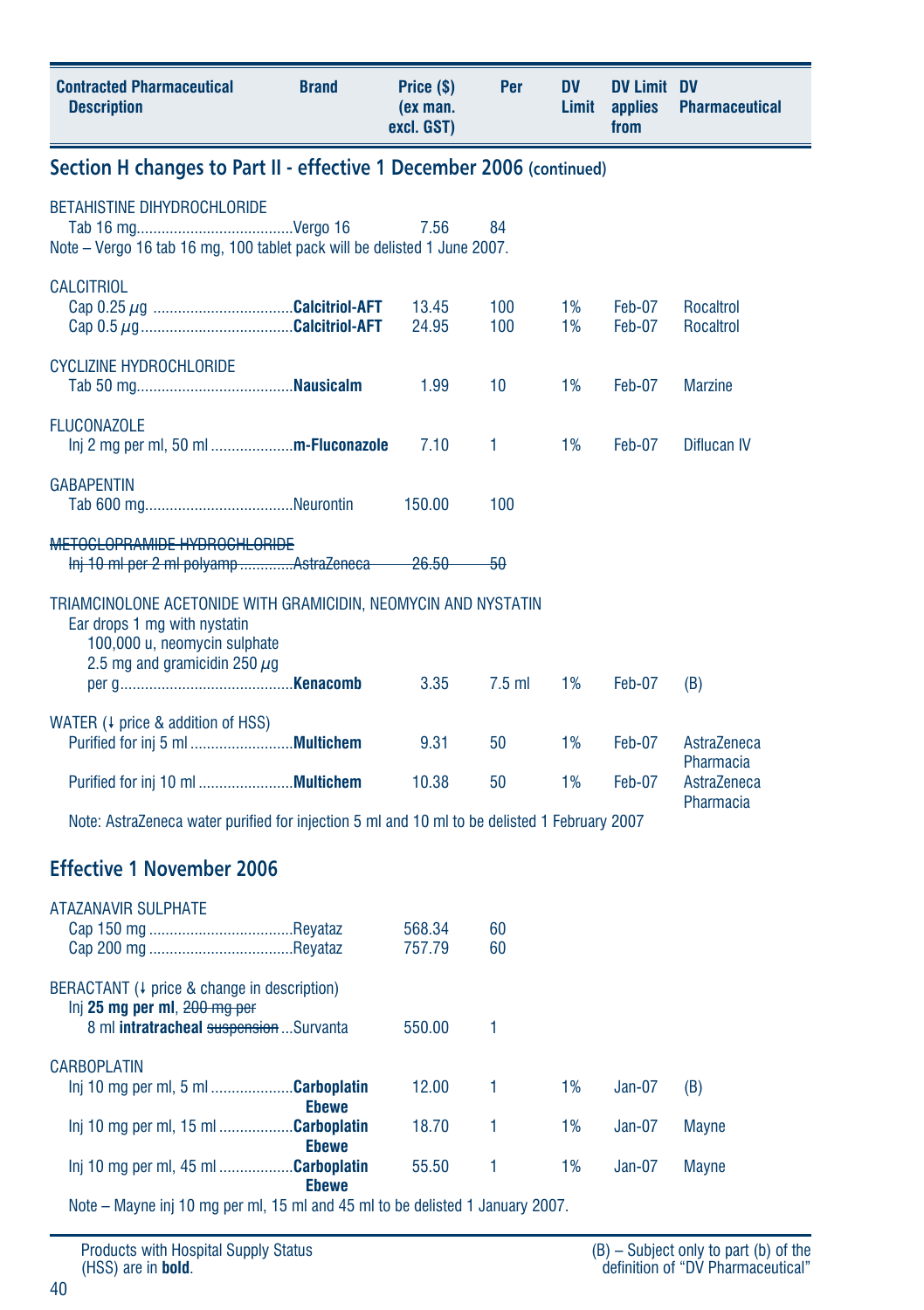| <b>Contracted Pharmaceutical</b><br><b>Description</b>                                    | <b>Brand</b>    | Price (\$)<br>(ex man.<br>excl. GST) | Per             | <b>DV</b><br>Limit | <b>DV Limit DV</b><br>applies<br>from | <b>Pharmaceutical</b>                  |
|-------------------------------------------------------------------------------------------|-----------------|--------------------------------------|-----------------|--------------------|---------------------------------------|----------------------------------------|
| Section H changes to Part II - effective 1 November 2006 (continued)                      |                 |                                      |                 |                    |                                       |                                        |
| <b>CHLORAMPHENICOL (amended DV Pharmaceutical)</b><br>Eye drops 0.5% Chlorsig             |                 | 1.40                                 | 10 <sub>m</sub> | 1%                 | Dec-06                                | (B)<br><b>Ispoto Fenicol</b>           |
| CHLORHEXIDINE (amended brand name for DV Pharmaceutical)<br>Crm 1% obstetric <b>Orion</b> |                 | 1.70                                 | 50 <sub>g</sub> | 1%                 | Sept-06                               | <b>PSM HMG</b>                         |
| <b>CODEINE PHOSPHATE</b> (amended brand name)                                             |                 | 7.00                                 | 100             | 1%                 | $Oct-04$                              | <b>Douglas</b><br><b>Alpha Codeine</b> |
|                                                                                           |                 | 10.00                                | 100             | 1%                 | Oct-04                                | <b>Douglas</b><br><b>Alpha Codeine</b> |
|                                                                                           |                 | 20.00                                | 100             | 1%                 | $Oct-04$                              | <b>Douglas</b><br><b>Alpha Codeine</b> |
| DICLOFENAC SODIUM (1 price)<br>Tab long-acting 75 mgDiclax                                |                 | 3.10                                 | 30              |                    |                                       |                                        |
| <b>ERTAPENEM SODIUM</b>                                                                   |                 | 70.00                                | 1               |                    |                                       |                                        |
| ERYTHROMYCIN ETHYL SUCCINATE                                                              |                 | 18.95                                | 100             |                    |                                       |                                        |
| <b>GEMCITABINE HYDROCHLORIDE (1 price)</b>                                                |                 | 349.20                               | 1               |                    |                                       |                                        |
| ISOFLURANE (change of brand name & addition of HSS)                                       |                 | 99.00                                | 250 ml          | 1%                 | $Jan-07$                              | Aerrane<br>Rhodia                      |
| METFORMIN HYDROCHLORIDE (1 price)                                                         |                 | 12.50<br>9.00                        | 500<br>250      |                    |                                       |                                        |
| METHYLPHENIDATE HYDROCHLORIDE<br>Tab long-acting 20 mg <b>Rubifen SR</b>                  |                 | 3.20<br>7.85<br>10.95                | 30<br>30<br>30  | 1%<br>1%<br>1%     | $Jan-07$<br>$Jan-07$<br>Jan-07        | (B)<br>(B)<br><b>Ritalin SR</b>        |
| METRONIDAZOLE (amended brand name)<br>Inj 500 mg, 100 ml AFT Metris                       |                 | 14.95                                | 5               | 1%                 | Dec-06                                | <b>Baxter</b><br><b>Pfizer</b>         |
| SEVOFLURANE (4 price, change of brand name & addition of HSS)                             | <b>Sevorane</b> | 325.88                               | 250 ml          | 1%                 | Jan-07                                | <b>Baxter</b>                          |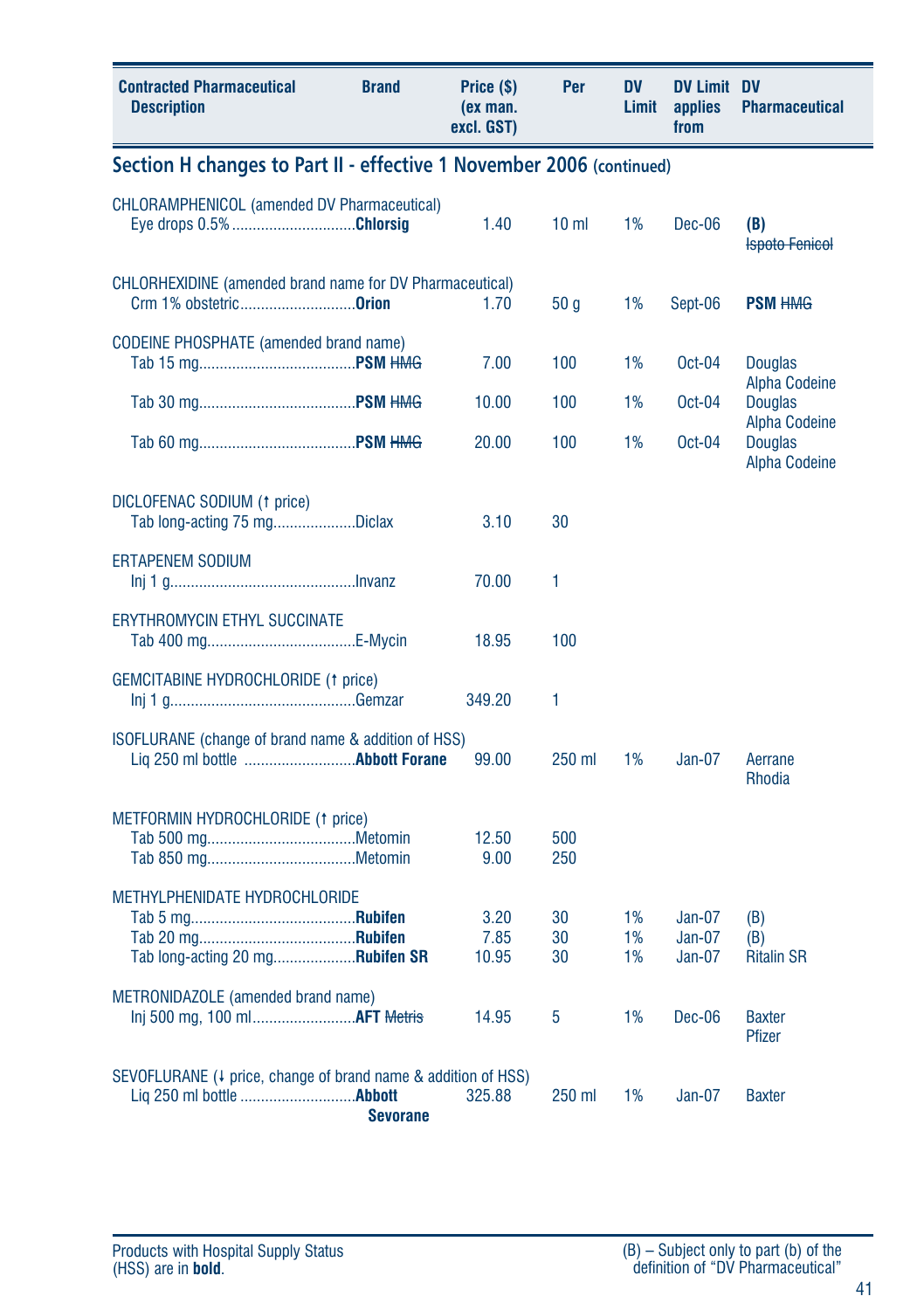| <b>Contracted Pharmaceutical</b><br><b>Brand</b><br><b>Description</b>                             | Price (\$)<br>(ex man.<br>excl. GST) | Per | <b>DV</b><br>Limit | DV Limit DV<br>applies<br>from | <b>Pharmaceutical</b>                                                                                                              |
|----------------------------------------------------------------------------------------------------|--------------------------------------|-----|--------------------|--------------------------------|------------------------------------------------------------------------------------------------------------------------------------|
| Section H changes to Part II - effective 1 November 2006 (continued)                               |                                      |     |                    |                                |                                                                                                                                    |
| <b>VINORELBINE</b><br>Inj 10 mg per ml, 1 ml <b>Vinorelbine</b>                                    | 42.00                                | 1.  | 1%                 | $Jan-07$                       | <b>Mayne</b>                                                                                                                       |
| <b>Ebewe</b><br>Inj 10 mg per ml, 5 ml <b>Vinorelbine</b><br><b>Ebewe</b>                          | 210.00                               | 1   | 1%                 | $Jan-07$                       | <b>Navelbine</b><br><b>Mayne</b><br><b>Navelbine</b>                                                                               |
| Note – Navelbine inj 10 mg per ml, 1 ml and 5 ml to be delisted 1 January 2007.                    |                                      |     |                    |                                |                                                                                                                                    |
| ZINC AND CASTOR OIL (amended brand name for DV Pharmaceutical)                                     | 1.20                                 | 20q | 1%                 | Sept-06                        | <b>Douglas</b><br><b>PSM HMG</b><br><b>M&amp;C Care and</b><br><b>Health</b><br><b>Midwest</b><br><b>Multichem</b><br><b>Sigma</b> |
| Note - Pack sizes larger than 30 g are not considered DV Pharmaceuticals.                          |                                      |     |                    |                                |                                                                                                                                    |
| <b>Effective 1 October 2006</b>                                                                    |                                      |     |                    |                                |                                                                                                                                    |
| <b>ACICLOVIR</b><br>Tab dispersible 200 mg <b>Lovir</b>                                            | 1.98                                 | 25  | 1%                 | $Dec-06$                       | Acicvir<br>Alpha-Aciclovir<br><b>Global Aciclovir</b>                                                                              |
| Tab dispersible 400 mg <b>Lovir</b>                                                                | 6.64                                 | 56  | 1%                 | $Dec-06$                       | <b>Zovirax</b><br><b>Acicvir</b><br>Alpha-Aciclovir<br><b>Global Aciclovir</b><br><b>Zovirax</b>                                   |
| Tab dispersible 800 mg <b>Lovir</b>                                                                | 7.38                                 | 35  | 1%                 | $Dec-06$                       | <b>Acicvir</b><br>Alpha-Aciclovir<br><b>Global Aciclovir</b><br><b>Zovirax</b>                                                     |
| Note – Acicvir 200 mg, 400 mg and 800 mg to be delisted 1 December 2006                            |                                      |     |                    |                                |                                                                                                                                    |
| ALENDRONATE SODIUM (4 price)                                                                       | 35.91                                | 4   |                    |                                |                                                                                                                                    |
| <b>ALPROSTADIL</b><br>lnj 0.5 mg per ml, 1 ml <b>Prostin VR</b>                                    | 1,417.50                             | 5   | 1%                 | Dec-06                         | (B)                                                                                                                                |
| ATROPINE SULPHATE (1 price and addition of HSS)<br>Inj $0.6$ mg, per 1 ml polyamp                  |                                      |     |                    |                                |                                                                                                                                    |
| $ln[i]$ 1.2 mg, per 1 ml polyamp                                                                   | 26.00                                | 50  | 1%                 | Dec-06                         | Pfizer                                                                                                                             |
| ATROPINE SULPHATE (change in description)                                                          | 32.00                                | 50  | 1%                 | $Dec-06$                       | (B)                                                                                                                                |
| $lnj$ $0.4$ mg per 1 ml polyamp-<br>400 µg, 1 ml AstraZeneca<br>Note - to be delisted 1 April 2007 | 29.95                                | 50  |                    |                                |                                                                                                                                    |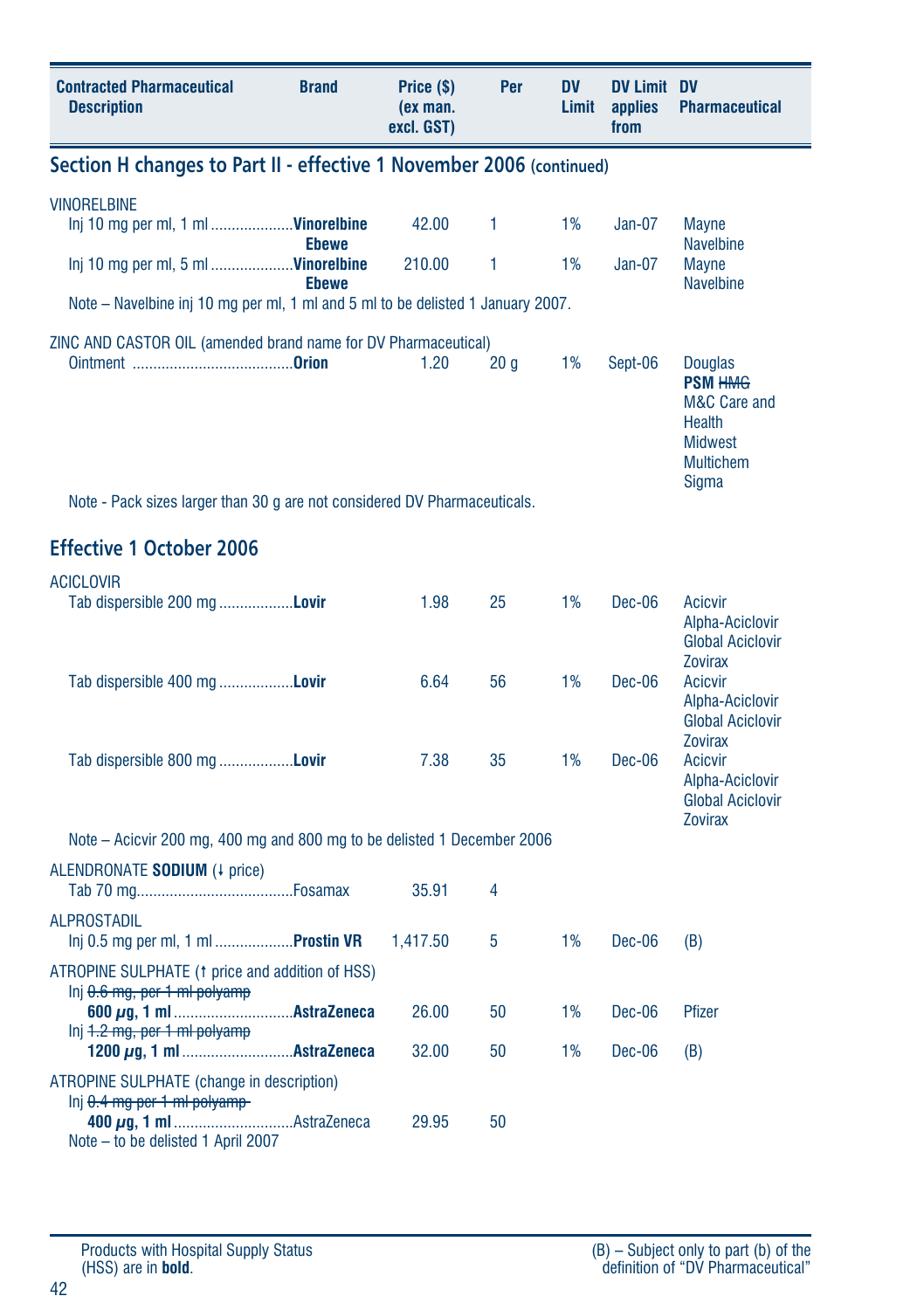| <b>Contracted Pharmaceutical</b><br><b>Description</b>                              | <b>Brand</b> | Price (\$)<br>(ex man.<br>excl. GST) | Per                    | <b>DV</b><br>Limit | <b>DV Limit DV</b><br>applies<br>from | <b>Pharmaceutical</b>                 |  |  |  |
|-------------------------------------------------------------------------------------|--------------|--------------------------------------|------------------------|--------------------|---------------------------------------|---------------------------------------|--|--|--|
| Section H changes to Part II - effective 1 October 2006 (continued)                 |              |                                      |                        |                    |                                       |                                       |  |  |  |
| BECLOMETHASONE DIPROPIONATE (1 price and addition of HSS)                           |              |                                      |                        |                    |                                       |                                       |  |  |  |
| Metered aqueous nasal spray,                                                        |              | 2.35                                 | 200 doses 1%           |                    | Dec-06                                | Aldecin<br>Atomase<br><b>Beconase</b> |  |  |  |
| Metered aqueous nasal spray,<br>100 $\mu$ q per dose <b>Alanase</b>                 |              | 2.46                                 | 200 doses 1%           |                    | Dec-06                                | Atomase<br><b>Beconase</b>            |  |  |  |
| <b>BETAMETHASONE VALERATE</b>                                                       |              | 5.25                                 | $100$ ml               | 1%                 | Dec-06                                | (B)                                   |  |  |  |
| <b>BUPIVACAINE HYDROCHLORIDE (1 price)</b><br>Inf $0.125\%$ , per 100 ml polybag TP |              |                                      |                        |                    |                                       |                                       |  |  |  |
| Inf 0.125%, per 200 ml polybag TP                                                   |              | 111.62                               | 5                      |                    |                                       |                                       |  |  |  |
| Inf 0.25%, per 100 ml polybag TP                                                    |              | 149.22                               | 5                      |                    |                                       |                                       |  |  |  |
|                                                                                     |              | 135.12                               | 5                      |                    |                                       |                                       |  |  |  |
| Inj 0.375%, per 20 ml polyamp TP<br>Inj 0.5%, per 4 ml amp TP                       |              | 57.35                                | 5                      |                    |                                       |                                       |  |  |  |
| theatre pack Marcain Isobaric 29.95                                                 |              |                                      | 5                      |                    |                                       |                                       |  |  |  |
| <b>BUPIVACAINE HYDROCHLORIDE</b><br>Inj 0.5%, 8% glucose, 4 ml Marcain Heavy        |              | 25.00                                | 5                      |                    |                                       |                                       |  |  |  |
| BUPIVACAINE HYDROCHLORIDE WITH ADRENALINE (1 price)<br>Inj 0.25% with 1:400,000 of  |              |                                      |                        |                    |                                       |                                       |  |  |  |
| adrenaline, 10 ml vialMarcain<br>Inj 0.5% with 1:200,000 with of                    |              | 45.00                                | 5                      |                    |                                       |                                       |  |  |  |
| adrenaline, 10 ml vialMarcain<br>Inj 0.5% with 1:200,000 of                         |              | 48.00                                | 5                      |                    |                                       |                                       |  |  |  |
| adrenaline, 20 ml vialMarcain                                                       |              | 75.00                                | 5                      |                    |                                       |                                       |  |  |  |
| CHLORAMPHENICOL (1 price and addition of HSS)<br>Eye drops 0.5% Chlorsig            |              | 1.40<br>2.48                         | 10 <sub>m</sub><br>4 g | 1%<br>1%           | Dec-06<br>Dec-06                      | <b>Ispoto Fenicol</b><br>(B)          |  |  |  |
| CLOBETASOL PROPIONATE (1 price and addition of HSS)                                 |              | 2.35                                 | 30 <sub>g</sub>        | 1%                 | $Dec-06$                              | Dermovate                             |  |  |  |
| <b>CLOPIDOGREL</b>                                                                  |              | 168.17                               | 28                     |                    |                                       |                                       |  |  |  |
| <b>DEXTROSE</b><br>Inj 50%, 90 mlBiomed                                             |              | 135.00                               | 12                     | 1%                 | Dec-06                                | (B)                                   |  |  |  |
| <b>DIPIVEFRIN HYDROCHLORIDE</b>                                                     |              | $-5.50-$                             | <del>10 ml</del>       |                    |                                       |                                       |  |  |  |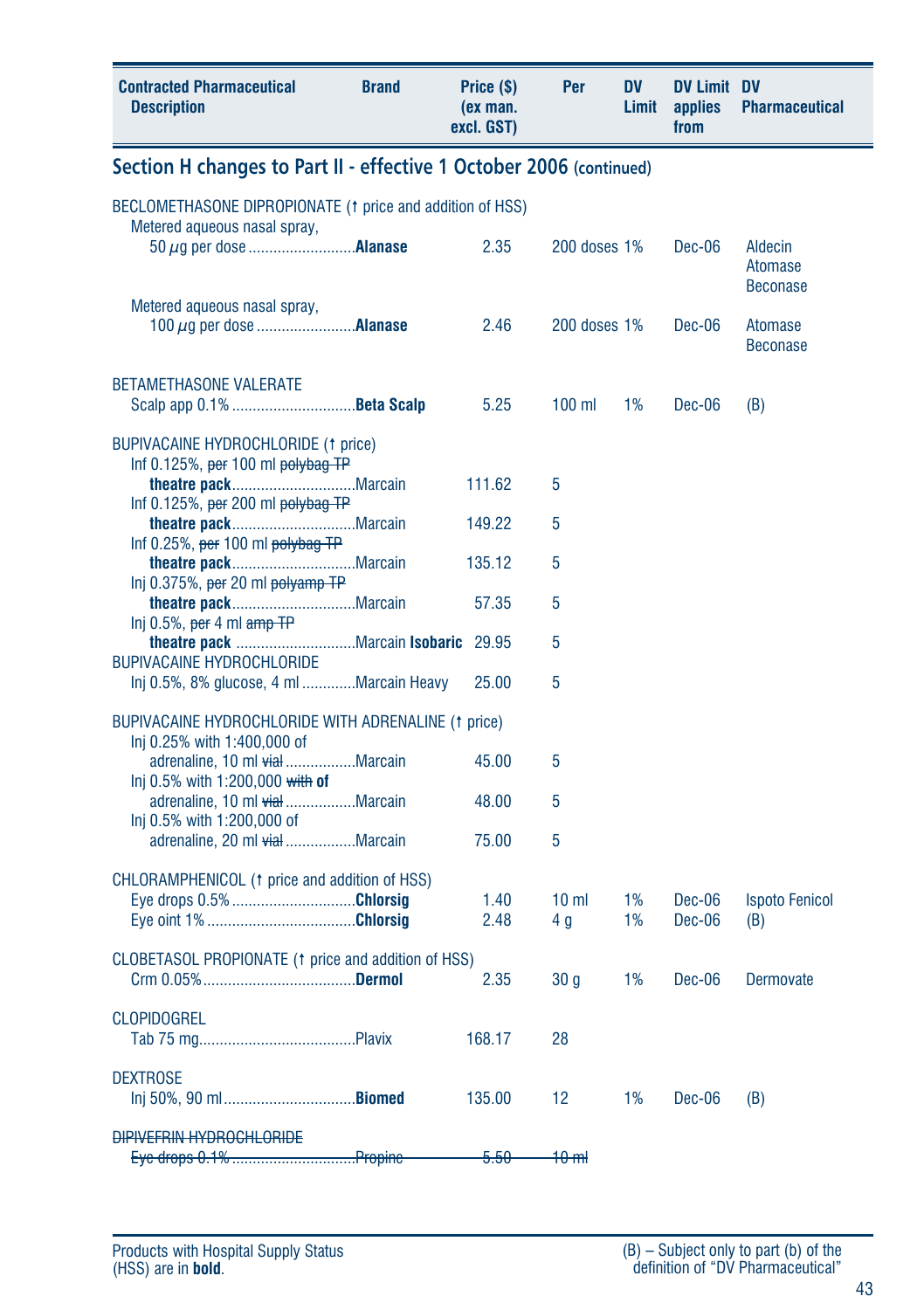| <b>Contracted Pharmaceutical</b><br><b>Description</b>                                                                                                    | <b>Brand</b> | Price (\$)<br>(ex man.<br>excl. GST) | Per             | <b>DV</b><br>Limit | <b>DV Limit DV</b><br>applies<br>from | <b>Pharmaceutical</b> |
|-----------------------------------------------------------------------------------------------------------------------------------------------------------|--------------|--------------------------------------|-----------------|--------------------|---------------------------------------|-----------------------|
| Section H changes to Part II - effective 1 October 2006 (continued)                                                                                       |              |                                      |                 |                    |                                       |                       |
| <b>FENTANYL</b><br>Inj 50 $\mu$ g per ml, 2 mlAstraZeneca                                                                                                 |              | 7.60<br>10.60                        | 10<br>10        |                    |                                       |                       |
| GELATIN PLASMA REPLACER (new pack size listing)<br>Inf 4% per 500 ml bag Gelofusine<br>Note - Gelofusine 1 pack delisted 1 October 2006.                  |              | 108.00                               | 10              | 1%                 | Nov-05                                | (B)                   |
| HYDROCORTISONE (addition of HSS)<br>Tab 20 mg († price)Douglas                                                                                            |              | 7.95<br>19.95                        | 100<br>100      | 1%<br>1%           | Dec-06<br>Dec-06                      | (B)<br>(B)            |
| HYDROCORTISONE ACETATE<br>Rectal foam 10%, CFC-Free Colifoam                                                                                              |              | 21.10                                | 21.1 g          | 1%                 | Dec-06                                | (B)                   |
| IMIPRAMINE HYDROCHLORIDE                                                                                                                                  |              | 5.48<br>8.80                         | 50<br>50        | 1%<br>1%           | Dec-06<br>Dec-06                      | (B)<br>(B)            |
| INDAPAMIDE (1 price and addition of HSS)                                                                                                                  |              | 4.00                                 | 100             | 1%                 | Dec-06                                | <b>Naplin</b>         |
| LIGNOCAINE (1 price and addition of HSS)                                                                                                                  |              | 6.10                                 | 20 <sub>g</sub> | 1%                 | Dec-06                                | Xylocaine             |
| LIGNOCAINE HYDROCHLORIDE (1 price)<br>Pump spray 10%, 50 ml CFC-free Xylocaine                                                                            |              | 65.80                                | 1               |                    |                                       |                       |
| LIGNOCAINE HYDROCHLORIDE WITH ADRENALINE (new pack size listing)<br>Inj 1% with 1:100,000 of                                                              |              |                                      |                 |                    |                                       |                       |
| Note: Xylocaine inj 1% with 1:100,000 adrenaline, 5 ml, 50 pack is delisted effective 1 October 2006.                                                     |              | 20.00                                | 10              |                    |                                       |                       |
| LIGNOCAINE HYDROCHLORIDE WITH ADRENALINE (1 price)                                                                                                        |              |                                      |                 |                    |                                       |                       |
| Inj 1% with 1:200,000 of                                                                                                                                  |              | 47.00                                | 5               |                    |                                       |                       |
| Inj 2% with 1:200,000 of                                                                                                                                  |              | 52.87                                | 5               |                    |                                       |                       |
| LIGNOCAINE HYDROCHLORIDE WITH PRILOCAINE HYDROCHLORIDE (1 price)<br>Patch 5% 2.5% with 2.5 %                                                              |              |                                      |                 |                    |                                       |                       |
| prilocaine hydrochloride EMLA<br>Patch 5% 2.5% with 2.5 %                                                                                                 |              | 10.40                                | 2               |                    |                                       |                       |
| prilocaine hydrochloride EMLA                                                                                                                             |              | 104.00                               | 20              |                    |                                       |                       |
| LIGNOCAINE HYDROCHLORIDE WITH PRILOCAINE HYDROCHLORIDE (change in description only)<br>Crm $5\%$ 2.5% with 2.5% prilocaine<br>hydrochloride, per 5 g with |              |                                      |                 |                    |                                       |                       |
| 10 dressingsEMLA<br>Crm $5\%$ 2.5% with 2.5% prilocaine                                                                                                   |              | 45.00                                | 5               |                    |                                       |                       |
| hydrochloride, per 30 g EMLA                                                                                                                              |              | 44.50                                | 1               |                    |                                       |                       |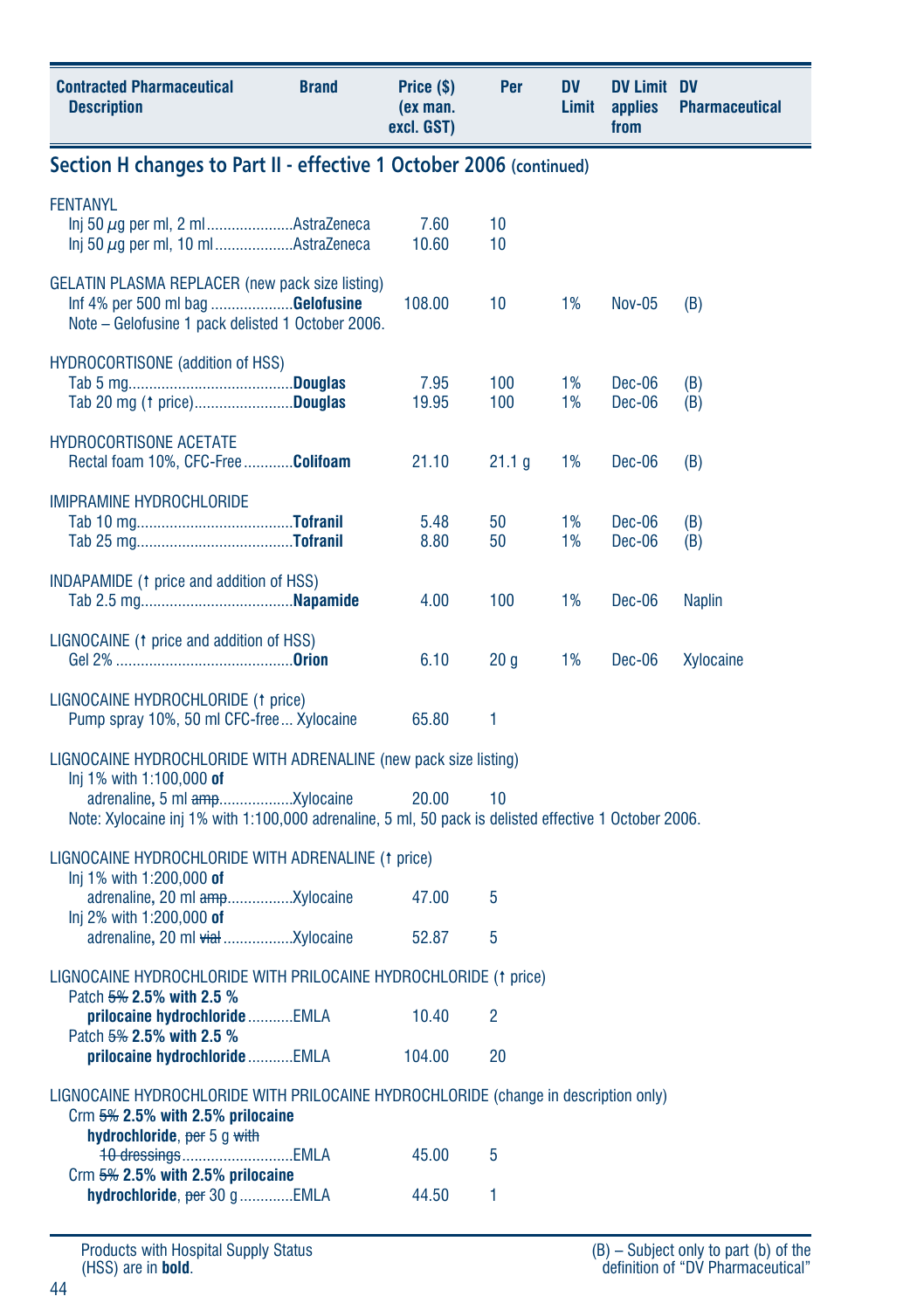| <b>Contracted Pharmaceutical</b><br><b>Brand</b><br><b>Description</b>                                                             | Price (\$)<br>(ex man.<br>excl. GST) | Per                   | <b>DV</b><br>Limit | <b>DV Limit DV</b><br>applies<br>from | <b>Pharmaceutical</b>                                                                     |
|------------------------------------------------------------------------------------------------------------------------------------|--------------------------------------|-----------------------|--------------------|---------------------------------------|-------------------------------------------------------------------------------------------|
| Section H changes to Part II - effective 1 October 2006 (continued)                                                                |                                      |                       |                    |                                       |                                                                                           |
| LORAZEPAM (1 price and addition of HSS)                                                                                            | 6.28                                 | 250                   | 1%                 | Dec-06                                | Lorapam<br>Lorzem                                                                         |
|                                                                                                                                    | 4.12                                 | 100                   | 1%                 | Dec-06                                | Lorapam<br>Lorzem                                                                         |
| <b>METRONIDAZOLE</b>                                                                                                               | 14.95                                | 5                     | 1%                 | Dec-06                                | <b>Baxter</b><br>Pfizer                                                                   |
| NEOSTIGMINE METHYLSULPATE (change in description only)<br>Inj 2.5 mg per ml, 1 ml polyamp  AstraZeneca                             | 22.50                                | 50                    |                    |                                       |                                                                                           |
| PERHEXILINE MALEATE (1 price and addition of HSS)                                                                                  | 62.90                                | 100                   | 1%                 | Dec-06                                | Pexcid                                                                                    |
| POTASSIUM CHLORIDE (change in description only)<br>lnj $750 \mu$ g 75 mg per ml,<br>per 10 ml polyampAstraZeneca                   | 26.00                                | 50                    |                    |                                       |                                                                                           |
| Inj $4.5$ g per 150 mg per ml,<br>10 ml polyampAstraZeneca                                                                         | 26.00                                | 50                    |                    |                                       |                                                                                           |
| POTASSIUM CHLORIDE (1 price and addition of HSS)<br>Tab long-acting 600 mgSpan-K                                                   | 5.20                                 | 200                   | 1%                 | Dec-06                                | Slow-K<br>K-SR                                                                            |
| PRILOCAINE HYDROCHLORIDE (change in description and delist)<br>Inj 0.5%, per 50 ml vialCitanest<br>Inj 1% per 5 ml polyampCitanest | 155.00<br>$-27.00$                   | 10<br>$\overline{10}$ |                    |                                       |                                                                                           |
| PRILOCAINE HYDROCHLORIDE (new pack size listing)<br>Inj 0.5%, 50 mlCitanest                                                        | 18.20                                | 1                     |                    |                                       |                                                                                           |
| PRILOCAINE HYDROCHLORIDE (1 price)<br>Inj 2%, per 5 ml polyamp Citanest                                                            | 34.07                                | 10                    |                    |                                       |                                                                                           |
| PROPOFOL $+\sqrt{-EDTA}$ (4 price and addition of HSS)<br>$Inj 1\%$ , per 20 ml $vial$ Diprivan                                    | 25.00                                | 5                     | 1%                 | Dec-06                                | <b>InterMed</b><br><b>Fresanius</b>                                                       |
| $Inj 1\%$ , per 100 ml $\forall$ iał Diprivan                                                                                      | 19.00                                | 1                     | 1%                 | Dec-06                                | <b>Mayne</b><br>Recofol<br><b>InterMed</b><br><b>Fresanius</b><br><b>Mayne</b><br>Recofol |
| Inj $1\%$ , per 50 ml<br>pre-filled syringe Diprivan<br>Inj $2\%$ , per 50 ml                                                      | 25.00                                | 1                     | 1%                 | Dec-06                                | (B)                                                                                       |
| pre-filled syringe Diprivan                                                                                                        | 30.00                                | 1                     | 1%                 | Dec-06                                | (B)                                                                                       |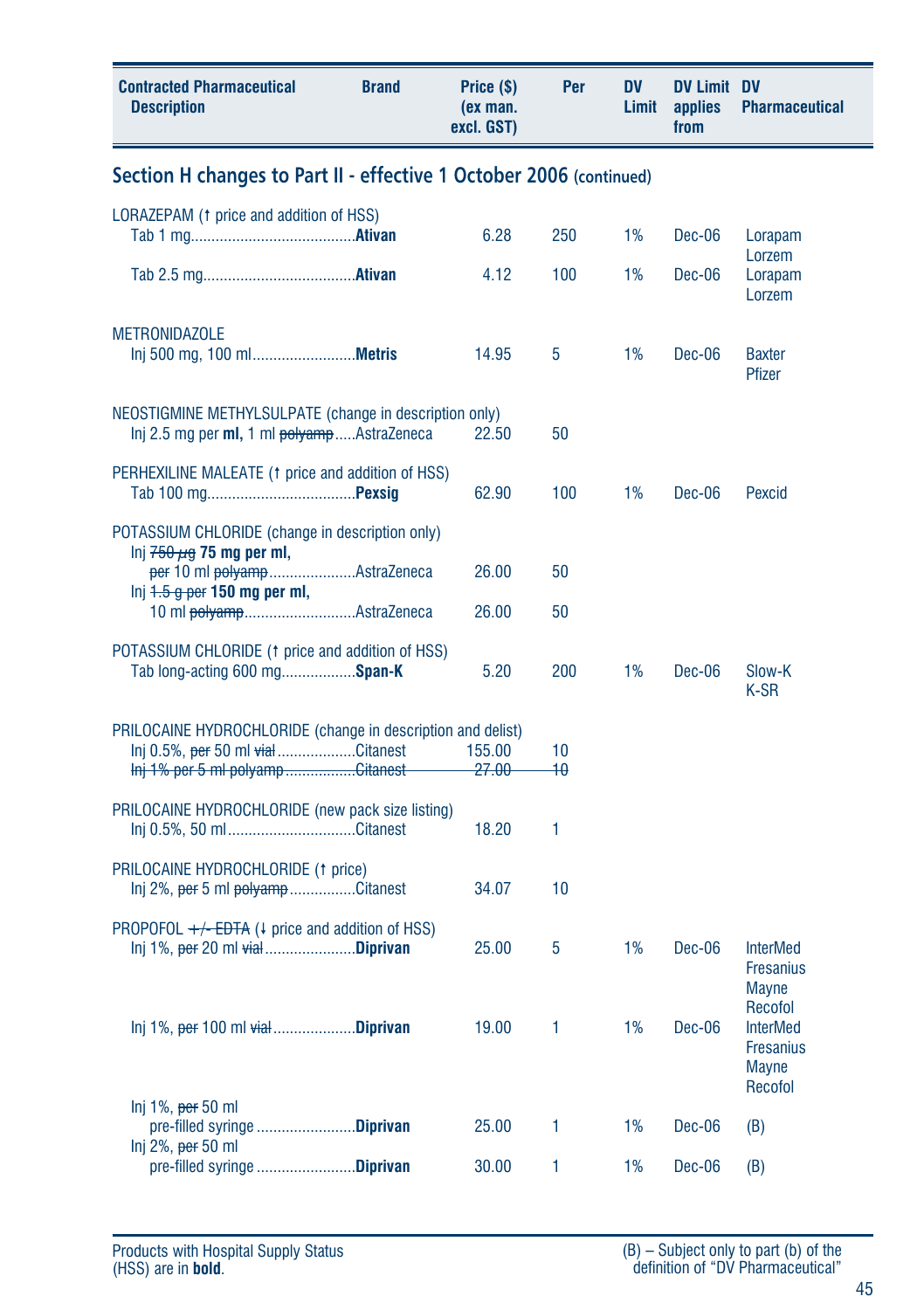| <b>Contracted Pharmaceutical</b><br><b>Description</b>                                                                                                                                                                                                                                                                                                                                                                  | <b>Brand</b> | Price (\$)<br>(ex man.<br>excl. GST)                                   | Per                                  | DV<br>Limit | <b>DV Limit DV</b><br>applies<br>from | <b>Pharmaceutical</b>                                          |
|-------------------------------------------------------------------------------------------------------------------------------------------------------------------------------------------------------------------------------------------------------------------------------------------------------------------------------------------------------------------------------------------------------------------------|--------------|------------------------------------------------------------------------|--------------------------------------|-------------|---------------------------------------|----------------------------------------------------------------|
| Section H changes to Part II - effective 1 October 2006 (continued)                                                                                                                                                                                                                                                                                                                                                     |              |                                                                        |                                      |             |                                       |                                                                |
| PROPOFOL $+/-$ EDTA (addition of HSS)<br>Inj 1%, per 50 ml vialDiprivan                                                                                                                                                                                                                                                                                                                                                 |              | 15.00                                                                  | 1                                    | 1%          | Dec-06                                | <b>InterMed</b><br><b>Fresanius</b><br><b>Mayne</b><br>Recofol |
| PROPOFOL $+\sqrt{-EDTA}$ (change in description only)<br>Inj 2%, per 50 ml vialDiprivan                                                                                                                                                                                                                                                                                                                                 |              | 25.50                                                                  | 1                                    |             |                                       |                                                                |
| ROPIVACAINE HYDROCHLORIDE (1 price)<br>Inj 2 mg per ml, 10 ml polyamp Naropin<br>Inj 2 mg per ml, 20 ml polyamp Naropin<br>Inj Inf 2 mg per ml, 100 ml polybag Naropin<br>$\frac{1}{2}$ inf 2 mg per ml 200 ml $\frac{1}{2}$ bolybag. Naropin<br>Inj 7.5 mg per ml, 10 ml polyampNaropin<br>Inj 7.5 mg per ml, 20 ml polyampNaropin<br>Inj 10 mg per ml, 10 ml polyampNaropin<br>Inj 10 mg per ml, 20 ml polyampNaropin |              | 21.75<br>36.42<br>112.20<br>197.40<br>38.77<br>68.15<br>44.65<br>80.80 | 5<br>5<br>5<br>5<br>5<br>5<br>5<br>5 |             |                                       |                                                                |
| ROPIVICAINE HYDROCHLORIDE WITH FENTANYL (1 price)<br>$\frac{1}{2}$ inf 2 mg per ml with 2 $\mu$ g of fentanyl<br>per ml, 100 ml polybag Naropin<br>$\frac{1}{2}$ inf 2 mg per ml with 2 $\mu$ g of fentanyl<br>per ml, 200 ml polybag Naropin                                                                                                                                                                           |              | 155.10<br>292.50                                                       | 5<br>5                               |             |                                       |                                                                |
| SODIUM CHLORIDE                                                                                                                                                                                                                                                                                                                                                                                                         |              | 26.50                                                                  | 5                                    | 1%          | Dec-06                                | (B)                                                            |
| SUXAMETHONIUM CHLORIDE (1 price)<br>$Inj$ $100$ mg per 50 mg per ml,<br>2 ml polyampAstraZeneca                                                                                                                                                                                                                                                                                                                         |              | 100.00                                                                 | 50                                   |             |                                       |                                                                |
| <b>WATER</b>                                                                                                                                                                                                                                                                                                                                                                                                            |              | 12.50<br>13.95                                                         | 50<br>50                             |             |                                       |                                                                |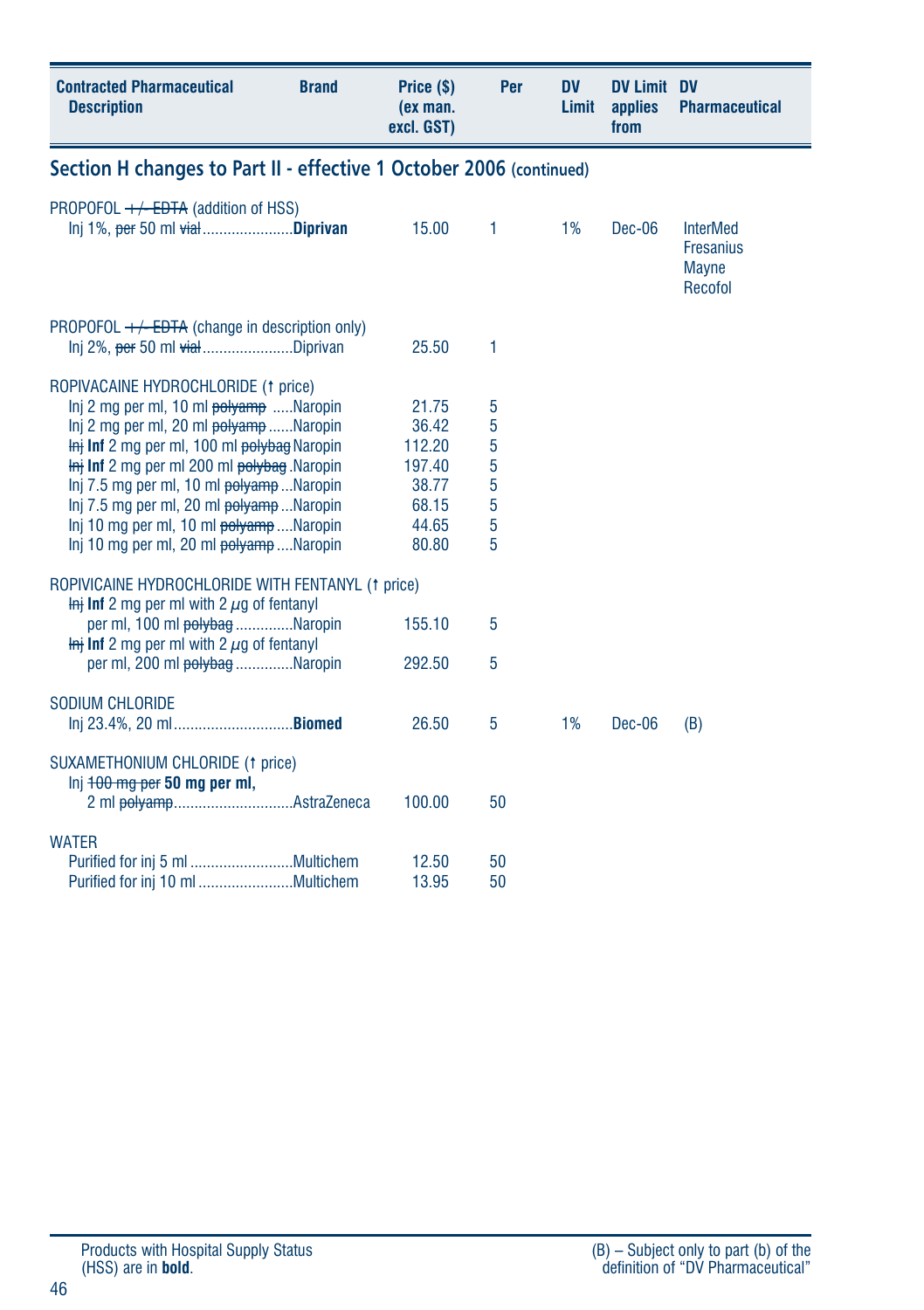| <b>Contracted Pharmaceutical</b><br><b>Description</b> | <b>Brand</b> | Price (\$)<br>(ex man.<br>excl. GST) | Per | <b>DV</b> | DV Limit DV<br>from | Limit applies Pharmaceutical |
|--------------------------------------------------------|--------------|--------------------------------------|-----|-----------|---------------------|------------------------------|
|                                                        |              |                                      |     |           |                     |                              |

**Section H changes to Part IV**

#### **Effective 1 February 2007**

CEFTAZIDIME SODIUM (amended description)

- Inj 500 mg Inj 1 g
- Inj 2 g

For any indication approved by the hospital service with review at 6 weeks.

#### **CEPHRADINE**

Inj 500 mg

 $\frac{1}{2}$ 

For any indication approved by the hospital service, with review at 6 weeks. Note – Velosef inj to be delisted 1 February 2007

#### **Effective 1 November 2006**

ERTAPENEM SODIUM Inj 1 g For any indication approved by the hospital service, with review at 6 weeks.

#### **Effective 1 October 2006**

#### AMIKACIN **SULPHATE**

Inj 500 mg per 2 ml **250 mg per ml, 2 ml** Up to 2 weeks supply for any appropriate indication (extension for up to 6 weeks supply for endocarditis should be applied for under Hospital EC) **For any indication approved by the hospital service, with review at 6 weeks.**

AMOXICILLIN WITH CLAVILLANIC ACID

Inj 600 mg, 500 mg with 100 mg clavulanic acid Inj 1.2 g, 1000 mg with 200 mg clavulanic acid

For any indication approved by the hospital service, with review at 6 weeks

#### AZTREONAM

 $Ini 1<sub>0</sub>$ 

Up to 4 weeks supply for any appropriate indication **For any indication approved by the hospital service, with review at 6 weeks.**

#### BENZYLPENICLLIN SODIUM (PENICLLIN G)

Inj 1 mega u

Up to 8 weeks supply for any appropriate indication. **For any indication approved by the hospital service, with review at 8 weeks.**

CEFAMANDOLE SODIUM **NAFATE**

Inj 250 mg

Inj 500 mg

Inj  $1<sub>0</sub>$ 

Up to 8 weeks supply for any appropriate indication. **For any indication approved by the hospital service, with review at 8 weeks.**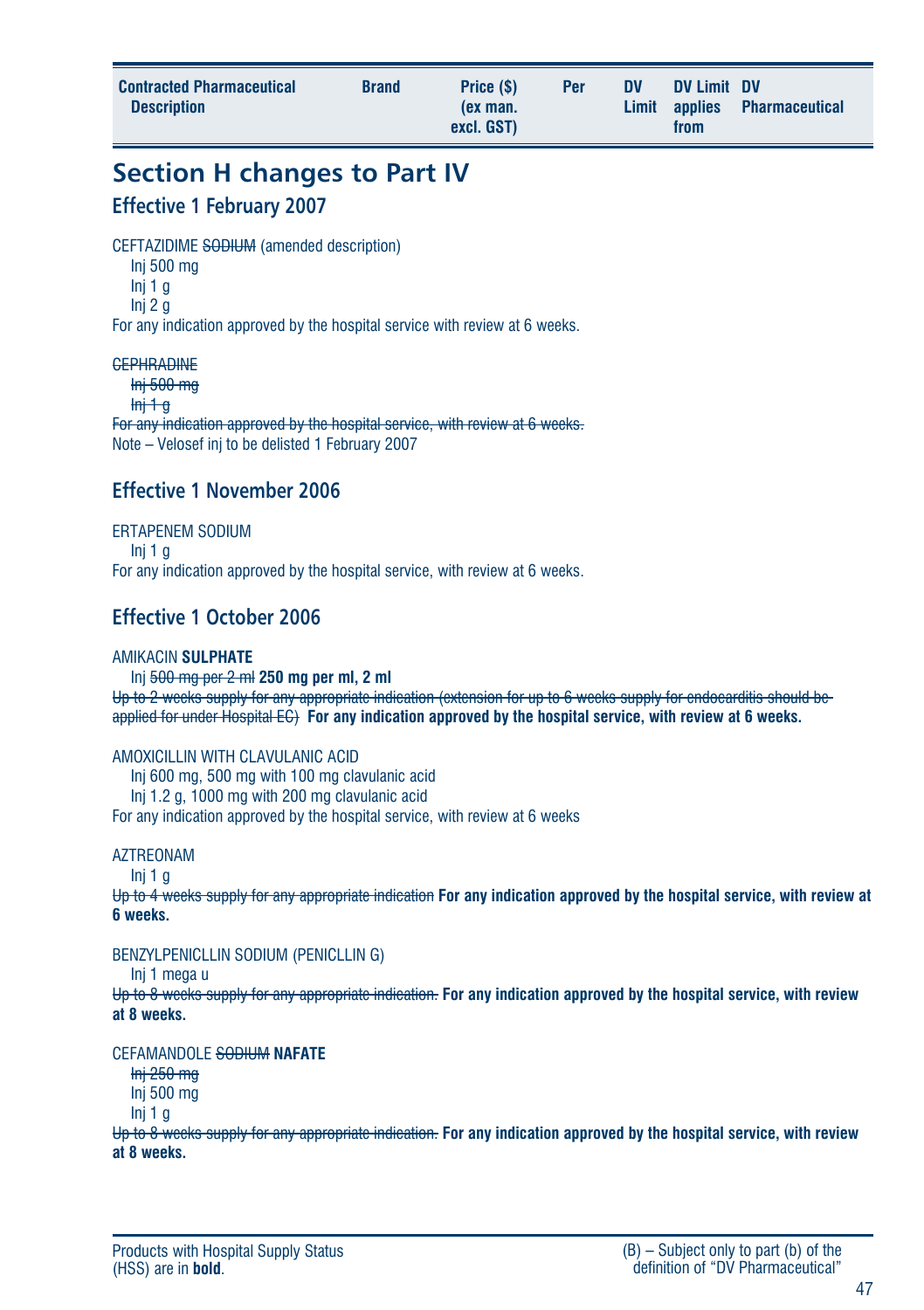#### **Section H changes to Part IV - effective 1 October 2006 (continued)**

#### CEFAZOLIN **SODIUM**

Inj 500 mg

 $Ini 1<sub>0</sub>$ 

Up to 8 weeks supply for any appropriate indication including penicillin allergy. **For any indication approved by the hospital service, with review at 8 weeks.**

#### CEFEPIME HYDROCHLORIDE

Inj 1 g, 15 ml Inj 2 g, 77 ml

For any indication approved by the hospital service, with review at 6 weeks.

#### CEFOTAXIME **SODIUM**

Inj 0.5 g **500 mg**

Inj 1 g

Up to 2 weeks supply for any appropriate indication. **For any indication approved by the hospital service, with review at 6 weeks.**

#### CEFOXITIN **SODIUM**

**Inj Powder for injection 1g** 

Up to 2 weeks supply for any appropriate indication **For any indication approved by the hospital service, with review at 6 weeks.**

#### CEFTAZIDIME **SODIUM**

**Inj 500 mg**

Inj 1 g

**Inj 2 g**

Up to 4 weeks for cystic fibrosis only. **For any indication approved by the hospital service, with review at 6 weeks.**

#### CEFTRIAXONE **SODIUM**

 $Ini 1<sub>0</sub>$ 

Up to 2 weeks supply for any appropriate indication. **For any indication approved by the hospital service, with review at 6 weeks.**

#### CEFUROXIME **SODIUM**

Inj 250 mg Inj 750 mg Inj 1.5 g

Up to 6 weeks supply for any appropriate indication. **For any indication approved by the hospital service, with review at 6 weeks.**

#### **CEPHRADINE**

Inj 500 mg

Inj 1 g

Up to 6 weeks supply for any appropriate indication **For any indication approved by the hospital service, with review at 6 weeks.**

#### FLUCLOXACILLIN **SODIUM**

Inj 250 mg

Inj 500 mg

Inj 1 g

Up to 8 weeks supply for any appropriate indication. **For any indication approved by the hospital service, with review at 8 weeks.**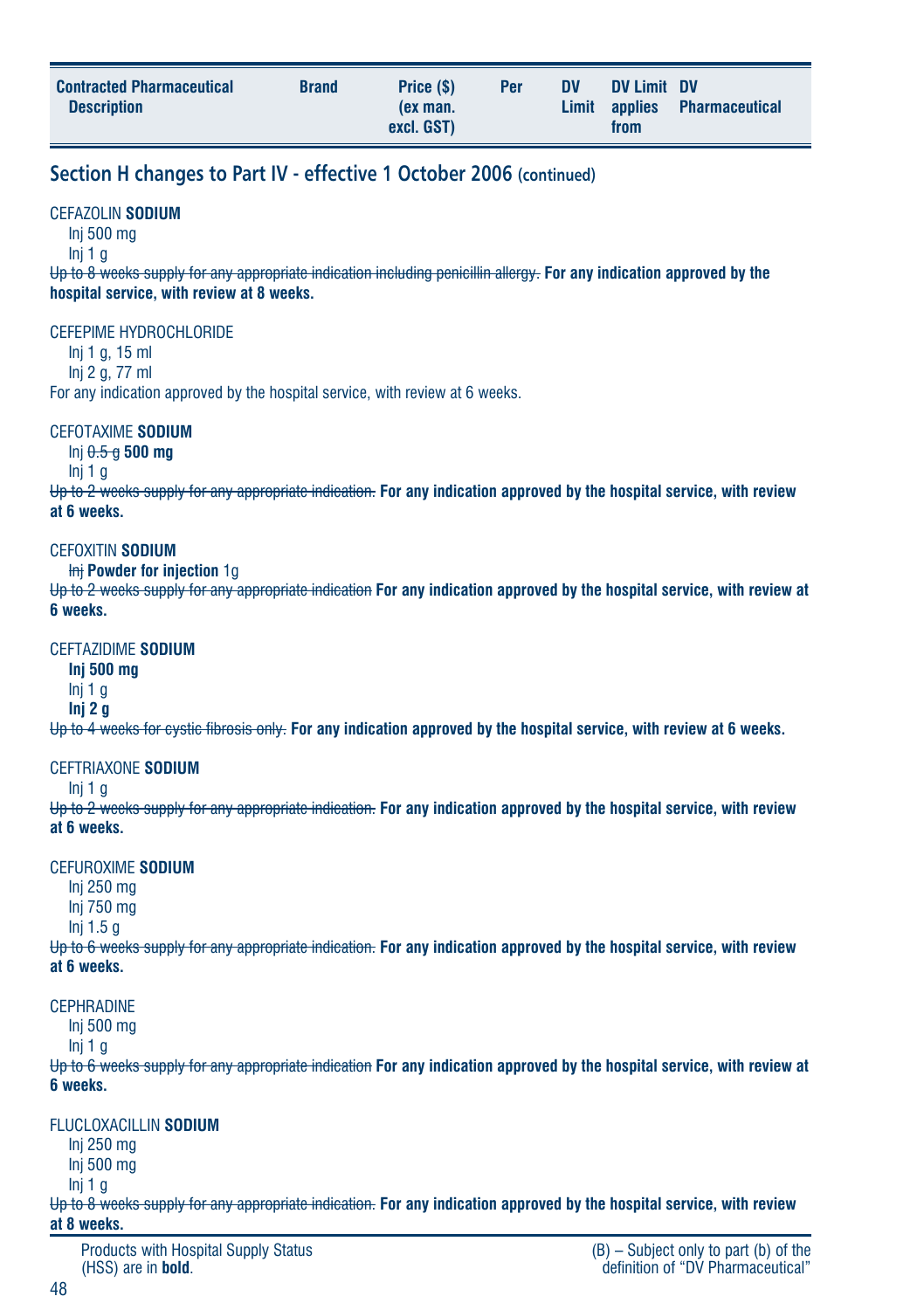| <b>Contracted Pharmaceutical</b><br><b>Description</b> | <b>Brand</b> | Price (\$)<br>(ex man.<br>excl. GST) | Per | <b>DV</b> | DV Limit DV<br>from | Limit applies Pharmaceutical |
|--------------------------------------------------------|--------------|--------------------------------------|-----|-----------|---------------------|------------------------------|
|                                                        |              |                                      |     |           |                     |                              |

#### **Section H changes to Part IV - effective 1 October 2006 (continued)**

#### **FLUCONAZOLE**

#### Inj 100 mg per 50 ml

Up to 6 weeks supply for any appropriate indication **For any indication approved by the hospital service, with review at 6 weeks.**

#### GENTAMICIN **SULPHATE**

Inj **40 mg per ml, 2 ml** 80 mg per 2 ml,

Up to 2 weeks supply for any appropriate indication (extension for up to 6 weeks supply for endocarditis should be applied for under Hospital EC) **Indefinite supply for any indication approved by the hospital service.**

#### IMIPENEM WITH CILASTATIN

Inj 500 mg with cilastatin 500 mg

Up to 4 weeks supply for any appropriate indication **For any indication approved by the hospital service, with review at 6 weeks.**

#### MEROPENEM

Inj 500 mg

Inj 1 g

Up to 4 weeks supply for any appropriate indication **For any indication approved by the hospital service, with review at 6 weeks.**

#### PIPERACILLIN **SODIUM**

Inj 2 g

#### Inj 4 g

Up to 4 weeks supply for any appropriate indication **For any indication approved by the hospital service, with review at 6 weeks.**

#### **PIPERACILLIN WITH** TAZOBACTAM

Inj **4 g with tazobactam 500 mg** 4.5 g

Up to 4 weeks supply for any appropriate indication **For any indication approved by the hospital service, with review at 6 weeks.**

#### **TEICOPLANIN**

Inj 400 mg

Up to 6 weeks for gram positive infections, MRSA and bone sepsis **For any indication approved by the hospital service, with review at 6 weeks.**

#### **TICARCILLIN DISODIUM WITH CLAVULANIC ACID** (TIMENTIN)

#### **Inj 3 g with clavulanic acid 0.1 g Inj 3.1 g**

Up to 4 weeks supply for any appropriate indication **For any indication approved by the hospital service, with review at 6 weeks.**

#### **TOBRAMYCIN**

Inj **40 mg per ml, 2 ml** 80 mg per 2 ml,

Up to 2 weeks supply for any appropriate indication (extension for up to 6 weeks supply for endocarditis should be applied for under Hospital EC) **Indefinite supply for any indication approved by the hospital service.**

#### VANCOMYCIN **HYDROCHLORIDE**

Inj **50 mg per ml, 10 ml** 500 mg

Up to 6 weeks supply for any appropriate indication **For any indication approved by the hospital service, with review at 6 weeks.**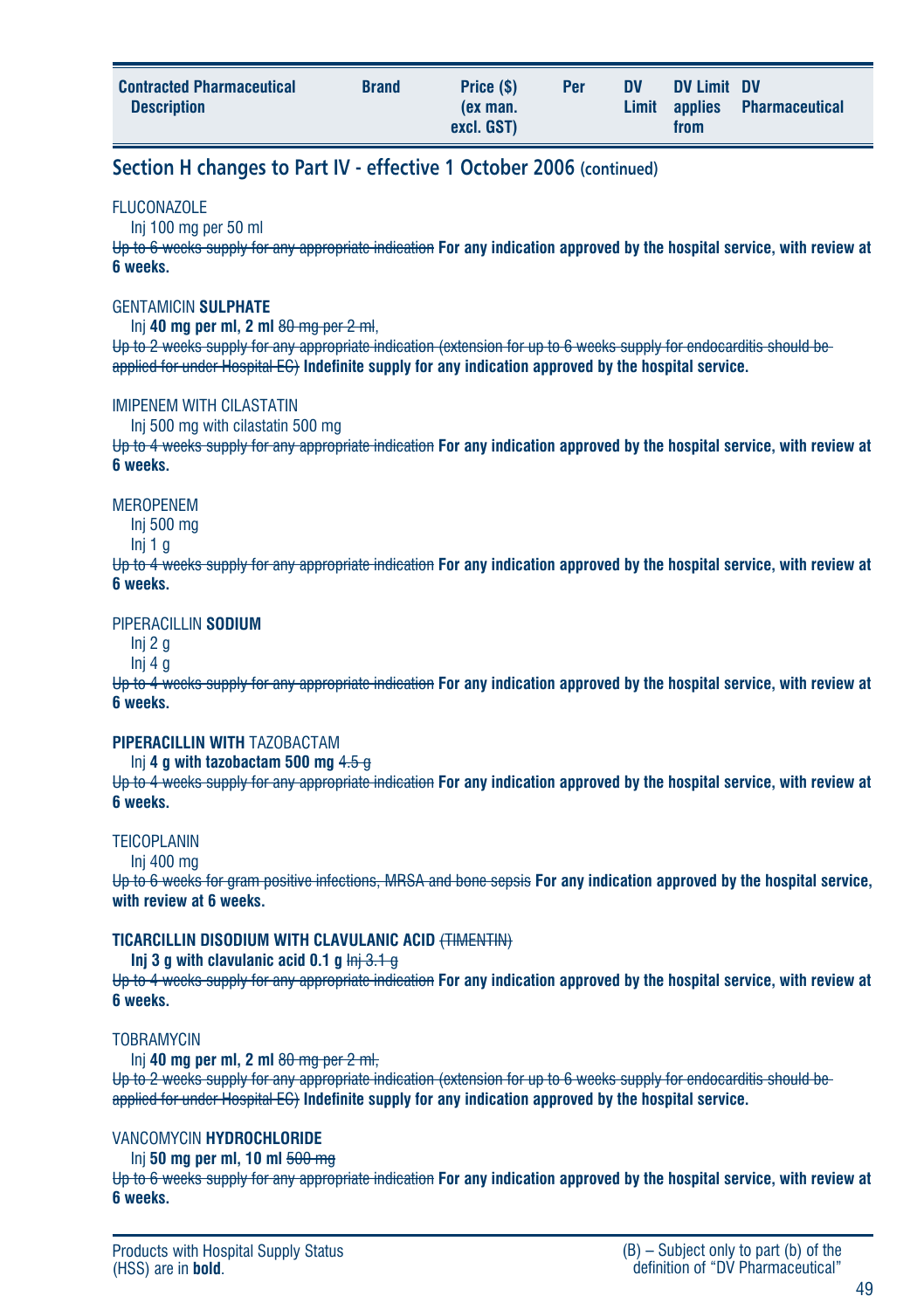| 41<br>36<br>43<br>42<br>28<br>42<br>47<br>Aminoacid formula without phenylalanine 18, 32<br>Amoxicillin with clavulanic acid<br>47<br>19<br>28<br>28<br>40<br>45<br>42<br>47<br>R<br>29<br>Beclomethasone dipropionate<br>43<br>23<br>Benzylpenicllin sodium (Penicllin G)<br>47<br>40<br>21<br>24<br>40<br>Betamethasone dipropionate<br>25<br>43<br>43<br>43<br>Bupivacaine hydrochloride with adrenaline<br>43<br>C<br>28<br>40<br>29<br>29<br>29<br>30<br>30, 31<br>19, 36, 40<br>19, 36, 40<br>21<br>47 | Abacavir sulphate with lamivudine 19, 36 | 41 |
|--------------------------------------------------------------------------------------------------------------------------------------------------------------------------------------------------------------------------------------------------------------------------------------------------------------------------------------------------------------------------------------------------------------------------------------------------------------------------------------------------------------|------------------------------------------|----|
|                                                                                                                                                                                                                                                                                                                                                                                                                                                                                                              |                                          |    |
|                                                                                                                                                                                                                                                                                                                                                                                                                                                                                                              |                                          |    |
|                                                                                                                                                                                                                                                                                                                                                                                                                                                                                                              |                                          |    |
|                                                                                                                                                                                                                                                                                                                                                                                                                                                                                                              |                                          |    |
|                                                                                                                                                                                                                                                                                                                                                                                                                                                                                                              |                                          |    |
|                                                                                                                                                                                                                                                                                                                                                                                                                                                                                                              |                                          |    |
|                                                                                                                                                                                                                                                                                                                                                                                                                                                                                                              |                                          |    |
|                                                                                                                                                                                                                                                                                                                                                                                                                                                                                                              |                                          |    |
|                                                                                                                                                                                                                                                                                                                                                                                                                                                                                                              |                                          |    |
|                                                                                                                                                                                                                                                                                                                                                                                                                                                                                                              |                                          |    |
|                                                                                                                                                                                                                                                                                                                                                                                                                                                                                                              |                                          |    |
|                                                                                                                                                                                                                                                                                                                                                                                                                                                                                                              |                                          |    |
|                                                                                                                                                                                                                                                                                                                                                                                                                                                                                                              |                                          |    |
|                                                                                                                                                                                                                                                                                                                                                                                                                                                                                                              |                                          |    |
|                                                                                                                                                                                                                                                                                                                                                                                                                                                                                                              |                                          |    |
|                                                                                                                                                                                                                                                                                                                                                                                                                                                                                                              |                                          |    |
|                                                                                                                                                                                                                                                                                                                                                                                                                                                                                                              |                                          |    |
|                                                                                                                                                                                                                                                                                                                                                                                                                                                                                                              |                                          |    |
|                                                                                                                                                                                                                                                                                                                                                                                                                                                                                                              |                                          |    |
|                                                                                                                                                                                                                                                                                                                                                                                                                                                                                                              |                                          |    |
|                                                                                                                                                                                                                                                                                                                                                                                                                                                                                                              |                                          |    |
|                                                                                                                                                                                                                                                                                                                                                                                                                                                                                                              |                                          |    |
|                                                                                                                                                                                                                                                                                                                                                                                                                                                                                                              |                                          |    |
|                                                                                                                                                                                                                                                                                                                                                                                                                                                                                                              |                                          |    |
|                                                                                                                                                                                                                                                                                                                                                                                                                                                                                                              |                                          |    |
|                                                                                                                                                                                                                                                                                                                                                                                                                                                                                                              |                                          |    |
|                                                                                                                                                                                                                                                                                                                                                                                                                                                                                                              |                                          |    |
|                                                                                                                                                                                                                                                                                                                                                                                                                                                                                                              |                                          |    |
|                                                                                                                                                                                                                                                                                                                                                                                                                                                                                                              |                                          |    |
|                                                                                                                                                                                                                                                                                                                                                                                                                                                                                                              |                                          |    |
|                                                                                                                                                                                                                                                                                                                                                                                                                                                                                                              |                                          |    |
|                                                                                                                                                                                                                                                                                                                                                                                                                                                                                                              |                                          |    |
|                                                                                                                                                                                                                                                                                                                                                                                                                                                                                                              |                                          |    |
|                                                                                                                                                                                                                                                                                                                                                                                                                                                                                                              |                                          |    |
|                                                                                                                                                                                                                                                                                                                                                                                                                                                                                                              |                                          |    |
|                                                                                                                                                                                                                                                                                                                                                                                                                                                                                                              |                                          |    |
|                                                                                                                                                                                                                                                                                                                                                                                                                                                                                                              |                                          |    |
|                                                                                                                                                                                                                                                                                                                                                                                                                                                                                                              |                                          |    |
|                                                                                                                                                                                                                                                                                                                                                                                                                                                                                                              |                                          |    |
|                                                                                                                                                                                                                                                                                                                                                                                                                                                                                                              |                                          |    |
|                                                                                                                                                                                                                                                                                                                                                                                                                                                                                                              |                                          |    |
|                                                                                                                                                                                                                                                                                                                                                                                                                                                                                                              |                                          |    |
|                                                                                                                                                                                                                                                                                                                                                                                                                                                                                                              |                                          |    |
|                                                                                                                                                                                                                                                                                                                                                                                                                                                                                                              |                                          |    |
|                                                                                                                                                                                                                                                                                                                                                                                                                                                                                                              |                                          |    |
|                                                                                                                                                                                                                                                                                                                                                                                                                                                                                                              |                                          |    |
|                                                                                                                                                                                                                                                                                                                                                                                                                                                                                                              |                                          |    |
|                                                                                                                                                                                                                                                                                                                                                                                                                                                                                                              |                                          |    |
|                                                                                                                                                                                                                                                                                                                                                                                                                                                                                                              |                                          |    |
|                                                                                                                                                                                                                                                                                                                                                                                                                                                                                                              |                                          |    |
|                                                                                                                                                                                                                                                                                                                                                                                                                                                                                                              |                                          |    |

|                                          |        | 48 |
|------------------------------------------|--------|----|
|                                          |        | 48 |
|                                          |        | 48 |
|                                          |        | 48 |
|                                          |        |    |
|                                          |        | 48 |
|                                          |        |    |
|                                          |        | 48 |
|                                          |        |    |
|                                          |        |    |
|                                          |        | 23 |
|                                          |        |    |
|                                          |        |    |
|                                          |        | 41 |
|                                          |        | 24 |
|                                          |        |    |
|                                          |        |    |
|                                          | 19, 36 |    |
|                                          |        |    |
|                                          |        | 45 |
|                                          |        | 25 |
|                                          |        | 25 |
|                                          |        |    |
|                                          |        | 43 |
|                                          | 18, 34 |    |
|                                          | 18, 34 |    |
|                                          |        | 23 |
|                                          |        | 28 |
|                                          |        | 28 |
|                                          |        | 41 |
|                                          |        | 44 |
|                                          |        | 27 |
|                                          |        | 27 |
|                                          |        | 24 |
|                                          |        | 27 |
|                                          |        | 25 |
| Cyclizine hydrochloride  24, 26, 31, 40  |        |    |
|                                          |        | 29 |
|                                          |        |    |
| D                                        |        |    |
|                                          |        |    |
|                                          |        | 28 |
|                                          |        | 43 |
|                                          |        |    |
| Dextrose  18, 19, 25, 27, 32, 34, 36, 43 |        |    |
|                                          |        | 41 |
|                                          |        |    |
|                                          |        |    |
|                                          |        | 21 |
|                                          |        |    |
|                                          |        |    |
|                                          |        | 25 |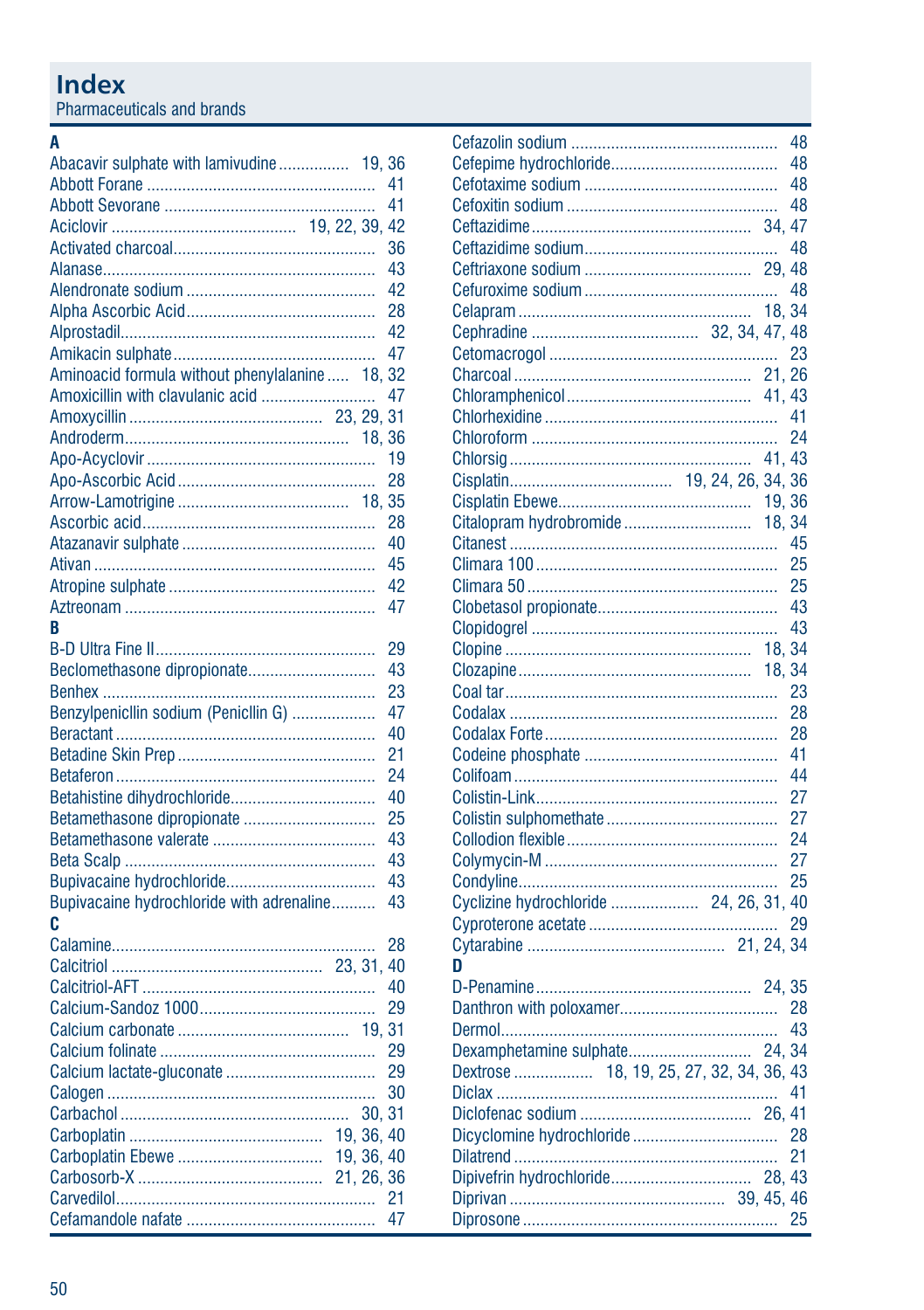|                                       | 25     |
|---------------------------------------|--------|
|                                       |        |
|                                       |        |
|                                       | 29     |
|                                       |        |
|                                       |        |
| E                                     |        |
|                                       | 41     |
|                                       |        |
|                                       | 35     |
|                                       | 44     |
|                                       | 30     |
|                                       | 34     |
|                                       |        |
|                                       | 41     |
|                                       |        |
|                                       | 18     |
| Ethinyloestradiol with norethisterone | 29     |
|                                       |        |
| F                                     |        |
|                                       | 30     |
|                                       |        |
|                                       |        |
| Ferrous fumarate with folic acid      | 19, 36 |
|                                       | 24     |
|                                       |        |
|                                       |        |
|                                       | 20, 37 |
|                                       |        |
|                                       |        |
|                                       | 20     |
|                                       | 34     |
|                                       | 42     |
| G                                     |        |
|                                       | 40     |
|                                       | 37     |
| Gamma benzene hexachloride            | 23     |
|                                       | 28     |
|                                       | 38     |
|                                       | 44     |
|                                       | 44     |
|                                       | 41     |
|                                       | 41     |
|                                       | 49     |
| Glucose blood diagnostic test meter   | 18.33  |
|                                       | 21, 25 |
|                                       |        |
|                                       | 25     |
| н                                     |        |
| Homatropine hydrobromide              | 30     |
|                                       | 28     |
|                                       | 28     |
|                                       | 44     |

|                                          | 44       |
|------------------------------------------|----------|
|                                          | 23       |
|                                          | 30       |
|                                          |          |
|                                          | 49       |
|                                          | 44       |
|                                          | 44       |
|                                          | 35       |
|                                          | 25       |
|                                          | 28       |
| Insulin isophane with insulin neutral    | 28       |
|                                          | 29       |
|                                          | 34       |
|                                          | 24<br>41 |
|                                          |          |
|                                          | 37<br>37 |
|                                          | 39       |
|                                          | 41       |
| 24.                                      | 35       |
| 30, 31                                   |          |
|                                          | 32       |
|                                          | 30       |
| K                                        |          |
|                                          | 40       |
| 19.36                                    |          |
|                                          | 35       |
| ı.                                       |          |
| 18, 35                                   |          |
|                                          | 29       |
|                                          | 44       |
|                                          | 44       |
| Lignocaine hydrochloride with adrenaline | 44       |
| Lignocaine hydrochloride with prilocaine |          |
|                                          | 44       |
|                                          | 23       |
|                                          | 45       |
|                                          |          |
| М                                        |          |
|                                          | 40       |
|                                          | 39       |
|                                          | 38       |
|                                          | 43       |
|                                          | 43       |
|                                          | 43       |
|                                          |          |
| Meglumine diatrizoate with sodium        |          |
|                                          | 38       |
|                                          | 39       |
|                                          | 23       |
|                                          | 28<br>49 |
|                                          |          |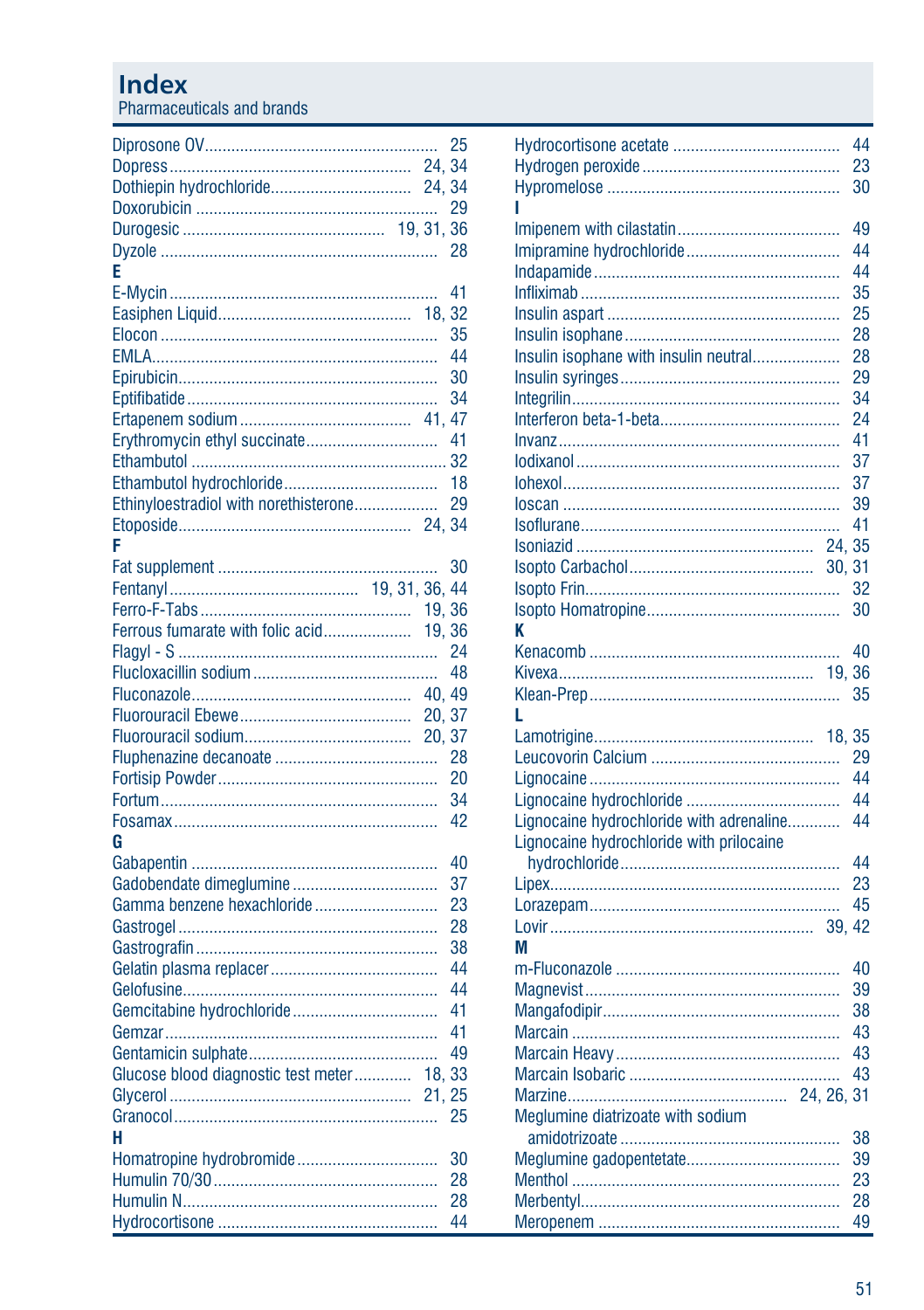|                                          |        | 41 |
|------------------------------------------|--------|----|
|                                          |        | 30 |
| Methylphenidate hydrochloride 26, 31, 41 |        |    |
| Metoclopramide hydrochloride             |        | 40 |
|                                          |        | 41 |
|                                          |        |    |
|                                          |        |    |
|                                          |        |    |
|                                          |        | 35 |
| Mucilaginous laxatives with stimulants   |        | 25 |
|                                          |        | 37 |
|                                          |        |    |
| N                                        |        |    |
|                                          |        |    |
|                                          |        | 44 |
|                                          |        |    |
|                                          |        | 46 |
|                                          |        | 40 |
| Neostigmine methylsulpate                |        | 45 |
|                                          |        | 40 |
|                                          |        | 21 |
|                                          |        | 25 |
|                                          |        | 25 |
|                                          |        | 32 |
|                                          | 19, 31 |    |
|                                          |        | 21 |
| 0                                        |        |    |
|                                          |        | 25 |
| Oestradiol with levonorgestrel 19, 31    |        |    |
|                                          |        | 32 |
|                                          |        |    |
|                                          |        | 33 |
|                                          |        | 18 |
|                                          |        |    |
|                                          |        | 32 |
|                                          |        | 18 |
|                                          |        |    |
|                                          |        | 29 |
|                                          | 19, 31 |    |
|                                          |        |    |
|                                          |        | 25 |
| P                                        |        |    |
|                                          |        | 29 |
|                                          |        |    |
|                                          |        |    |
|                                          |        | 45 |
|                                          |        | 45 |
|                                          |        | 30 |
|                                          |        | 30 |
| Phenylephrine hydrochloride              |        | 32 |
|                                          | 18, 32 |    |
|                                          |        | 49 |
| Piperacillin with tazobactam             |        | 49 |
|                                          |        | 43 |

| Polyethylene glycol with sodium sulphate<br>Polyvinyl alcohol with povidone<br>Promethazine hydrochloride | 20.                                           | 25<br>35<br>28<br>39<br>32<br>45<br>21<br>45<br>30<br>25<br>42 |
|-----------------------------------------------------------------------------------------------------------|-----------------------------------------------|----------------------------------------------------------------|
| R<br>Ropivicaine hydrochloride with fentanyl<br>S                                                         | 18.35<br>18, 35<br>26, 31<br>23, 31<br>29, 34 | 35<br>40<br>46<br>46<br>41<br>41<br>32                         |
|                                                                                                           | 20.32.                                        | 23<br>39<br>41<br>20<br>39<br>23                               |
| т                                                                                                         |                                               | 45<br>22<br>31<br>32<br>40<br>46<br>29<br>25                   |
|                                                                                                           | 18,                                           | 32<br>49<br>38<br>36<br>23                                     |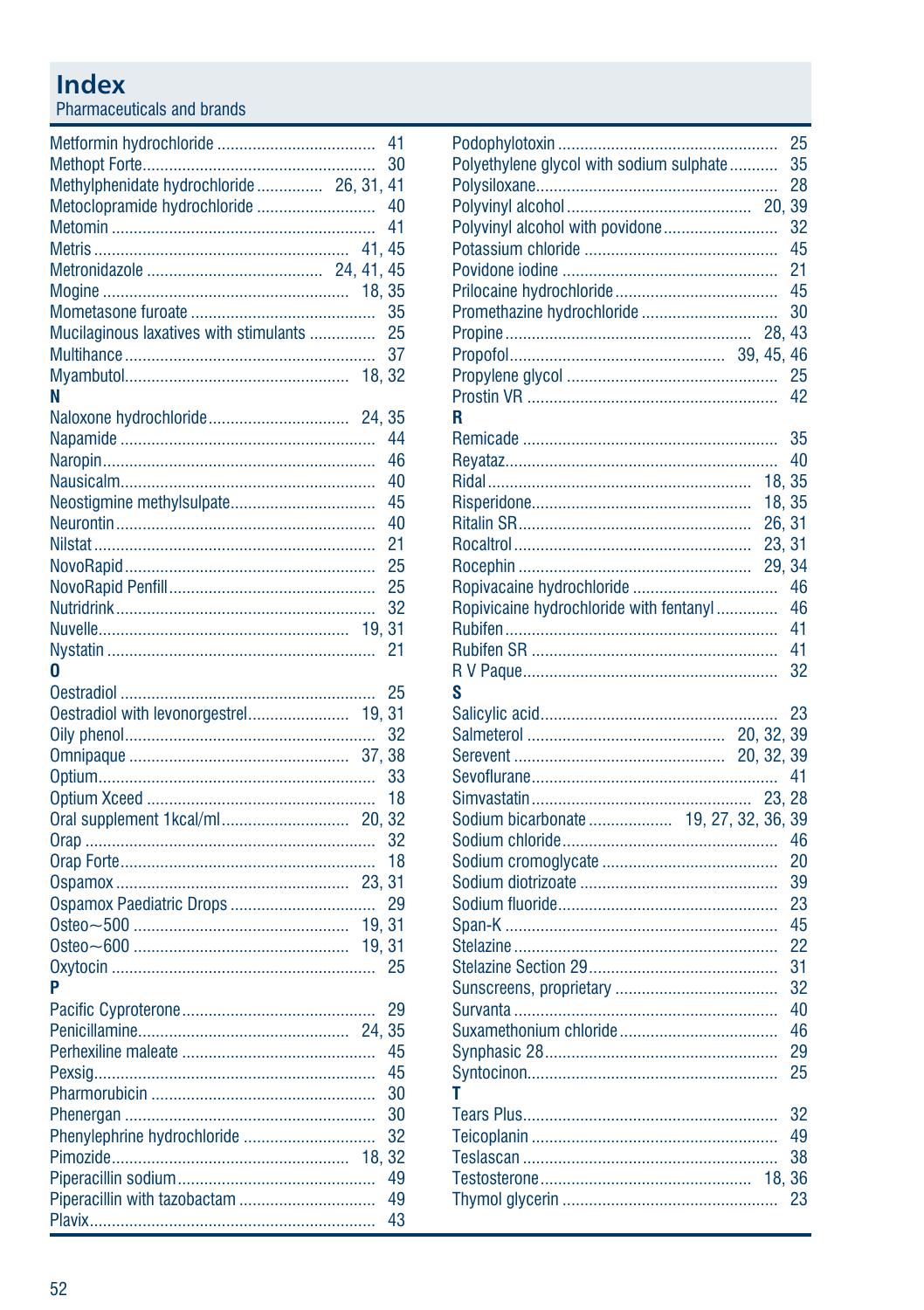| Ticarcillin disodium with clavulanic acid |     |
|-------------------------------------------|-----|
|                                           |     |
|                                           | 28  |
|                                           | 49  |
|                                           | -44 |
| Triamcinolone acetonide with gramicidin,  |     |
|                                           |     |
| v                                         |     |
|                                           |     |
|                                           |     |
|                                           |     |
|                                           |     |

| W              |  |
|----------------|--|
|                |  |
| X              |  |
|                |  |
| $\overline{ }$ |  |
|                |  |
|                |  |
|                |  |